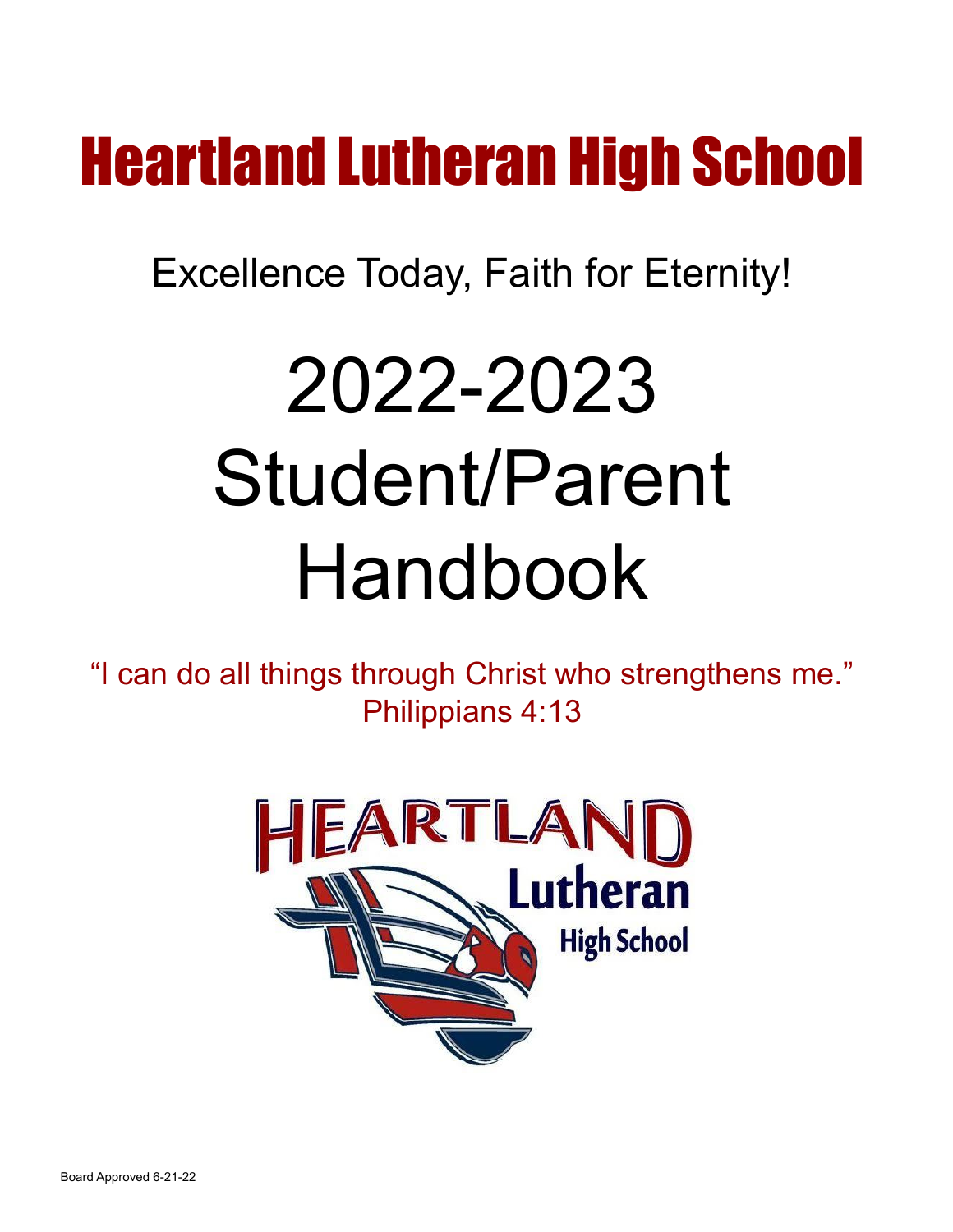The goal of these policies is to provide current students and parents general information on how Heartland Lutheran High School functions. Students and parents of HLHS are responsible for knowing the material found in the Student/Parent Handbook as it contains guidelines and regulations covering most phases of student life. It will contribute to your success and happiness as a student or a parent of HLHS and to a well-functioning student body. This is not a comprehensive gathering of policies, but a collection of those that relate to current students and parents.

All students and their parents should read and review this handbook and consult the administration if any questions arise. Failure to read or understand the handbook is not a valid defense for violating school rules. Parents, by enrolling their child at Heartland Lutheran High School, are acknowledging and accepting the policies contained in this handbook.

It is required that the handbook sign-off sheet at the end of this booklet be signed by both parent/guardian and student and returned to the Principal.

#### **TABLE OF CONTENTS**

| <b>Mission and Philosophy</b>           | $\mathbf{2}$ | <b>Financial Policies</b>                           | $22 - 23$ |    |
|-----------------------------------------|--------------|-----------------------------------------------------|-----------|----|
| <b>Academic Policies</b>                | $3 - 7$      | <b>General Policies</b>                             | 23-34     |    |
| <b>Activity &amp; Athletic Policies</b> | $8 - 14$     | <b>Publications</b>                                 | 34        |    |
| <b>Admission Policies</b>               | 14           | <b>Appendix A</b>                                   | $35 - 37$ |    |
| <b>Attendance Policies</b>              | 15-16        | <b>Student Acceptable Use Agreement</b>             | - 38      |    |
| <b>Conduct and Discipline Policies</b>  | $17 - 21$    | <b>Parent &amp; Student Responsibility Contract</b> |           | 38 |
| <b>Crisis Management</b>                | 21-22        |                                                     |           |    |

#### **SCHOOL PERSONNEL**

Chelsey Liess, Principal **principal** principal@heartlandlutheran.org Karl Bergdolt, Advancement Director advancement@heartlandlutheran.org Celeste Schrage, Administrative Assistant office@heartlandlutheran.org Brent Penny, Activities Director and ad@heartlandlutheran.org

#### **Teachers**

| Katie Bolin, Music & English              | kbolin@heartlandlutheran.org     |
|-------------------------------------------|----------------------------------|
| Kevin Jenkins, Science                    | kjenkins@heartlandlutheran.org   |
| Tami Johnson, Spanish & Guidance Director | guidance@heartlandlutheran.org   |
| Bob Krall, Theology                       | bkrall@heartlandlutheran.org     |
| Kevin Liess, PE & Health                  | kliess@heartlandlutheran.org     |
| <b>Tiffany Murdoch, Social Studies</b>    | tmurdoch@heartlandlutheran.org   |
| Jackie Zehendner, Math                    | jzehendner@heartlandlutheran.org |

#### **ASSOCIATION CONGREGATIONS**

The following Lutheran Church Missouri Synod congregations are members of the Lutheran High School Association of Central Nebraska. These congregations own and operate Heartland Lutheran High School.

Bethlehem Lutheran Church, Ravenna Christ Lutheran Church, Cairo Grace Lutheran Church, Grand Island Peace Lutheran Church, Grand Island St. Paul Lutheran Church, Lowell Township St. Peter Lutheran Church, Hampton Trinity Lutheran Church, Grand Island Zion Lutheran Church, Hastings Zion Lutheran Church, Worms (St. Libory)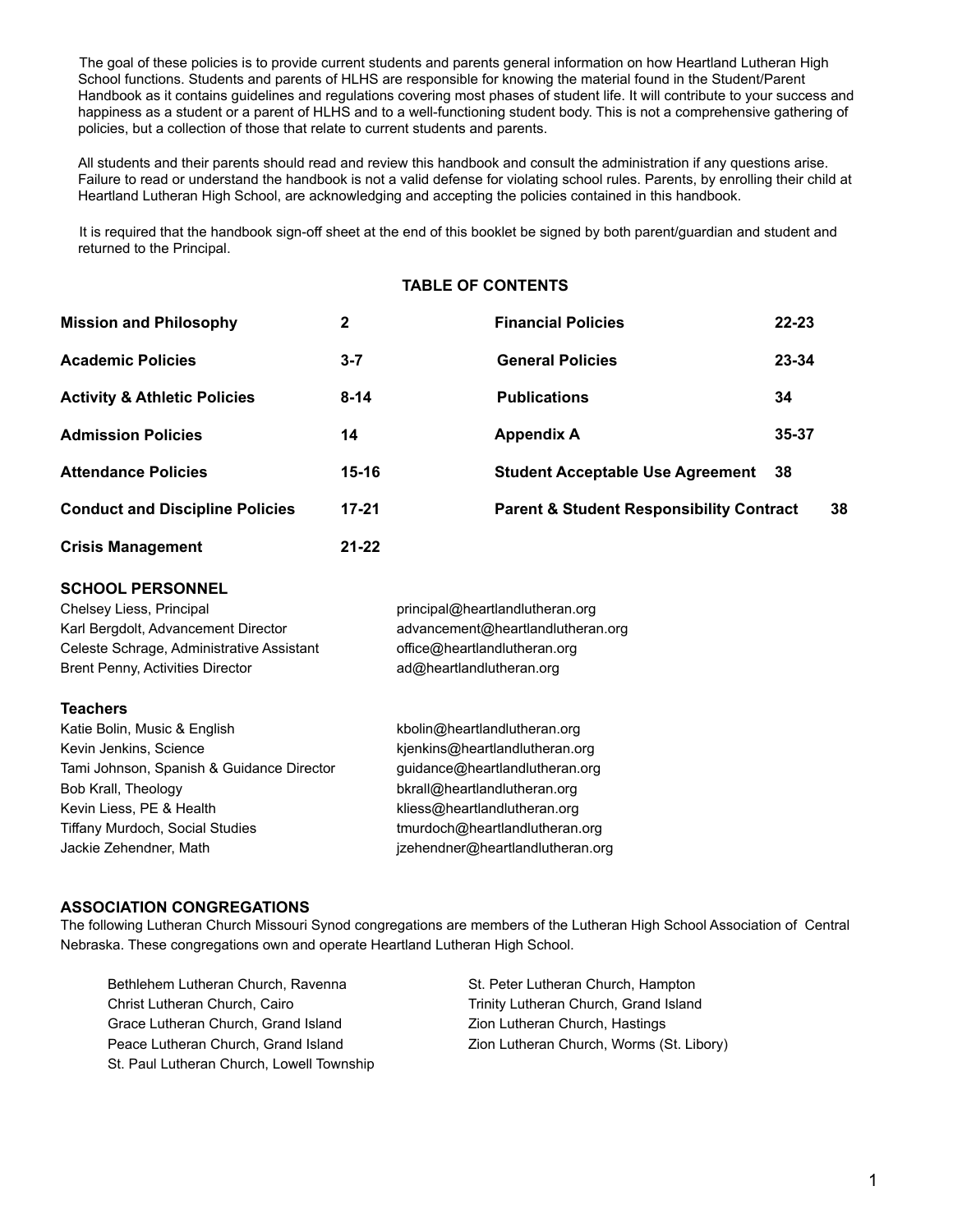#### **MISSION AND PHILOSOPHY**

#### **SCHOOL SLOGAN**

Excellence Today, Faith for Eternity

#### **VISION STATEMENT**

By the grace of God, Heartland Lutheran High School will be the high school of choice for young men and women with Jesus Christ as the foundation of their education as they learn, serve, and become the next generation of Christian leaders.

#### **SCHOOL MISSION STATEMENT**

Heartland Lutheran High School provides a Christ-centered education, equipping young men and women for excellence in learning, service, and leadership.

#### **Core Values**

**Christ-centered Education** in the way we keep Jesus first in our teaching.

to equip the saints for the work of ministry, for building up the body of Christ." Ephesians 4:12.

**Integrity** in the way we honor the truth of God's Word in all aspects of our lives.

"Finally, brothers, whatever is true, whatever is honorable, whatever is just, whatever is pure, whatever is lovely, whatever is commendable, if there is any excellence, if there is anything worthy of praise, think about these things." *Philippians 4:8*

**Excellence** in the way we carry out our roles as students, teachers, citizens, and leaders.

"*Whatever you do, work heartily, as for the Lord and not for men" Colossians 3:23*

**Service** in the way we share God's love with each other and the world.

"So then, as we have opportunity, let us do good to everyone, and especially to those who are of the household of *faith." Galatians 6:10*

**Leadership** in the way we equip young men and women in their Christian vocation.

"Where there is no guidance, a person falls, but in abundance of counselors there is safety." Proverbs 11:14

#### **SCHOOL FIGHT SONG**

We are Red Hornets We are Red Hornets On to Victory **The Red and Blue** 

Faithful are we Strong, Brave, and True Following our Savior **Connective Connective Connective Connective Connective Connection**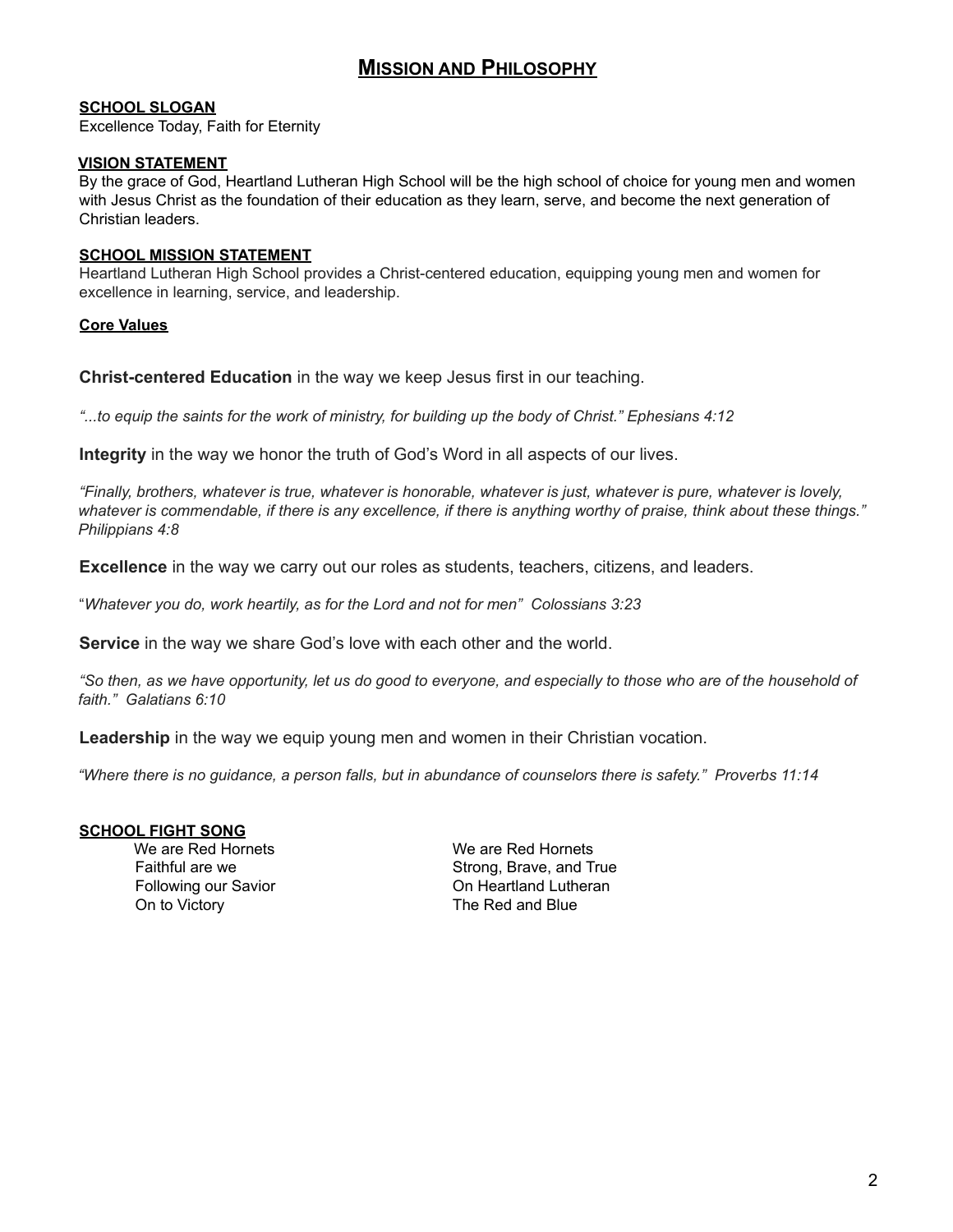#### **ACADEMIC POLICIES**

#### **ACADEMIC PROBATION & EXCLUSION:**

The HLHS Faculty seeks to help all students succeed in their academic endeavors and programs are in place to assist students who struggle with various classes. If a student fails multiple classes in a semester, it becomes clear that either 1) we do not have the resources to provide an appropriate educational program for that student, or 2) the student simply does not want to be a part of the Heartland Lutheran family and is choosing to not put forth the effort required to succeed.

Students who earn four or more F's for the first semester of their attendance will not be allowed to return for the next semester. Students who earn 2 or 3 F's in their first semester of attendance will be placed on academic probation for the next semester and told that if they fail more than one class for the next semester, they will not be allowed to return for the following year. Students who have 2 or more F's in any semester other than their first semester of attendance will be placed on academic probation for the next semester and told that if they fail more than one class for the next semester, they will not be allowed to continue enrollment at HLHS. Exceptions to this policy can be made by the Principal if he determines that significant improvement and effort are being made. Whenever a student is placed on academic probation, a contract is signed by an administrator, the student, and a parent.

#### **CREDIT RECOVERY**

From time to time, a student at HLHS may need to recover credit as the result of failing a class. Heartland Lutheran firmly believes that our teachers and our curriculum offer the best academic experience for our students. Consequently, whether or not to grant credit for courses taken in other environments while enrolled at HLHS is taken seriously. Therefore, anyone enrolled in our school must obtain prior permission from the Principal to take a course under the supervision of any other educational entity. Failure to obtain proper permission will result in the student not receiving credit for the course.

If a student fails a specific course required for graduation or is otherwise short the necessary number of credits to obtain a diploma, one of the following credit recovery options is mandated at the sole discretion of the Principal: Retake the failed course, or take a different, administration approved course offered by HLHS during the regular academic year.

If the administration deems this is not possible or prudent, then a 2<sup>nd</sup> option will be considered: Retake the failed course, if applicable, or take a different, administration approved course offered through another institution or as an independent study through current HLHS personnel.

All credit recovery solutions must be approved by HLHS administration. Students may recover a maximum of 30 credits outside of HLHS. Students who recover these credits through summer school must earn a passing score on a final exam in that course or courses.

Note - Independent Study courses carry a cost of \$300, of which \$150 goes to HLHS and \$150 goes to the teacher. No tuition assistance is available for these independent recovery courses.

#### **FAMILY-TEACHER CONFERENCES**

Family-Teacher Conferences are held twice a year. Heartland Lutheran requests that the parents/guardians and students attend these conferences. As HLHS is in partnership with the parents in the student's education, open communication between teachers, students, and parents/guardians is paramount to the success and good-will of all involved.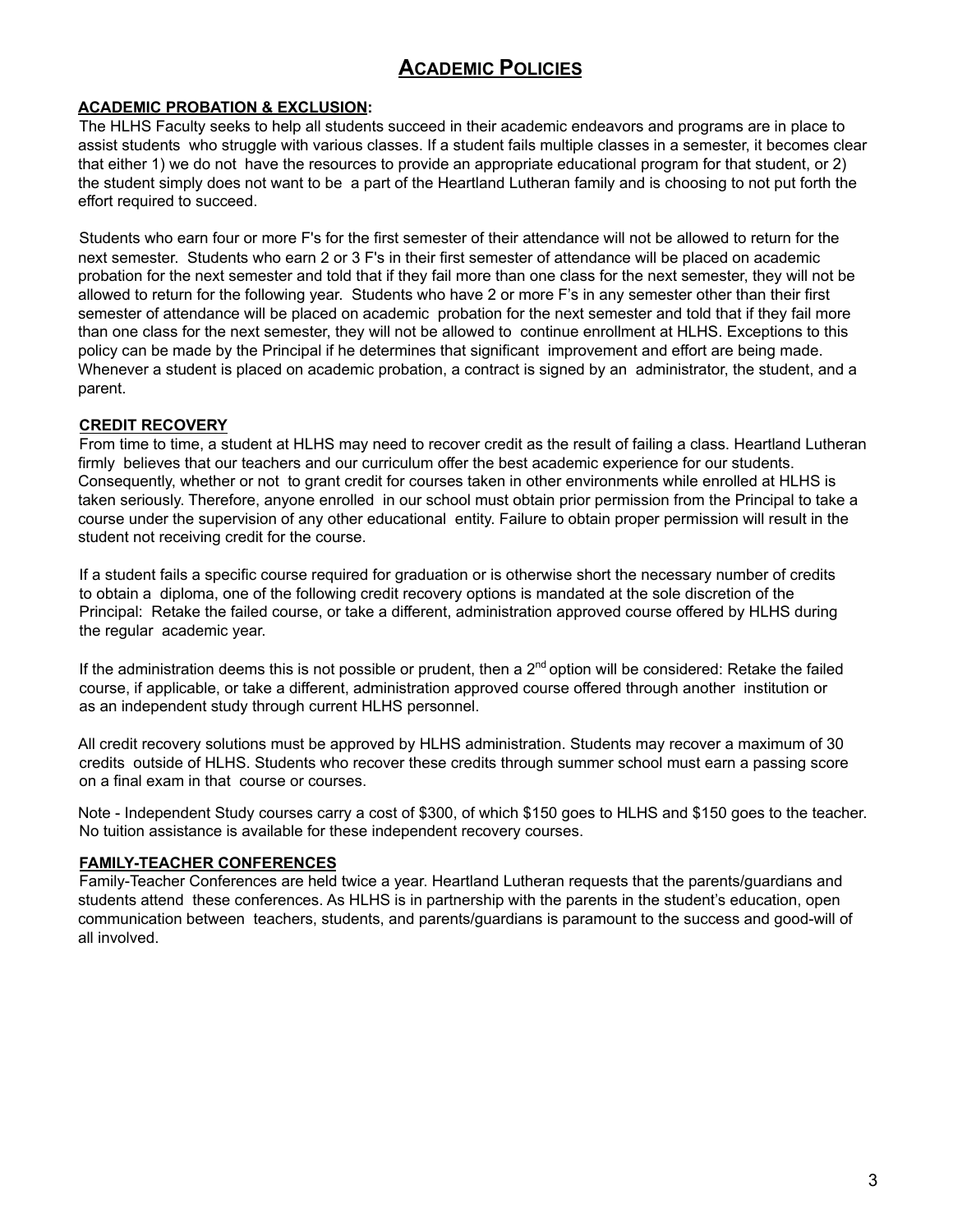#### **GRADES**

Grades are based on a variety of accepted evaluation techniques and the instructor's professional judgment and are always available on Sycamore Education, our online academic system. Each family and student will receive log-in information at the start of the school year.

| Grades at HLHS mean the following: |                                          | Letter Grade | $\%$     | <b>GPA</b> |
|------------------------------------|------------------------------------------|--------------|----------|------------|
| A                                  | Superior achievement                     | A+           | 97-100   | 4.0        |
| B                                  | Above average achievement                | A            | 93-93    | 4.0        |
| С                                  | Average achievement                      | А-           | 90-92    | 4.0        |
| D                                  | Below average achievement                | B+           | 87-89    | 3.3        |
| F                                  | Failure to meet achievement expectations | B            | 83-86    | 3.0        |
| P                                  | Pass (credit issued, no effect on GPA)   | B-           | 80-82    | 3.0        |
| W                                  | Withdrawal (no effect on GPA)            | C+           | 77-79    | 2.3        |
| L                                  | Incomplete                               | C            | 73-76    | 2.0        |
|                                    |                                          | $C-$         | 70-72    | 2.0        |
|                                    |                                          | D+           | 67-69    | 1.3        |
|                                    |                                          | D            | 63-66    | 1.0        |
|                                    |                                          | D-           | 60-62    | 1.0        |
|                                    |                                          | F            | $0 - 59$ | 0.0        |
|                                    |                                          |              |          |            |

A student's final semester grade will be made up of at least 75% summative work. Summative work includes tests, quizzes, and projects used to report understanding and application of learning. An emphasis will be put on critical thinking and application and not just on memorization of facts.

#### **GRADUATION REQUIREMENTS**

To graduate from Heartland Lutheran High School, students must earn 270 credits during their four years, that is 230 credits plus five credits of theology for every semester of enrollment. Following are the minimum credit hours to be earned in each department:

| Theology-40 credits                    | Technology-5 credits         |
|----------------------------------------|------------------------------|
| English-40 credits                     | Health-5 credits             |
| Mathematics-30 credits                 | Physical Education-5 credits |
| Science-30 credits                     | Music -- 10 credits          |
| Science or Math - 10 Credits           | Art—5 credits                |
| Social Science -30 credits             | FCS -- 5 credits             |
| Completion of service project or hours | Electives-55 credits         |

Meet all financial obligations

*Social Science credits must include American History, American Government, and Economics & Personal Finance.*

*Math credits must include Algebra*

*Science credits must include Biology and one of: Anatomy & Physiology, Chemistry, Earth Science, or Physics* \*Students enrolled prior to the 2021-2022 school year may be grandfathered in on some of these requirements\*

#### **HONOR ROLL**

High Honor Roll: 4.0 GPA Honor Roll: 3.5-3.99 GPA

#### **ACADEMIC HELP**

HLHS teachers will work with students on a case by case basis for any extra help or tutoring needs. Any and all students are able to take advantage of this program, especially those students struggling or wanting additional assistance from a teacher. All students who fall on the ineligible list (any two D's or F's) will be required to work with their teacher to improve their grades until they are removed from the ineligible list. Students required to meet with their teacher who do not attend will receive a consequence.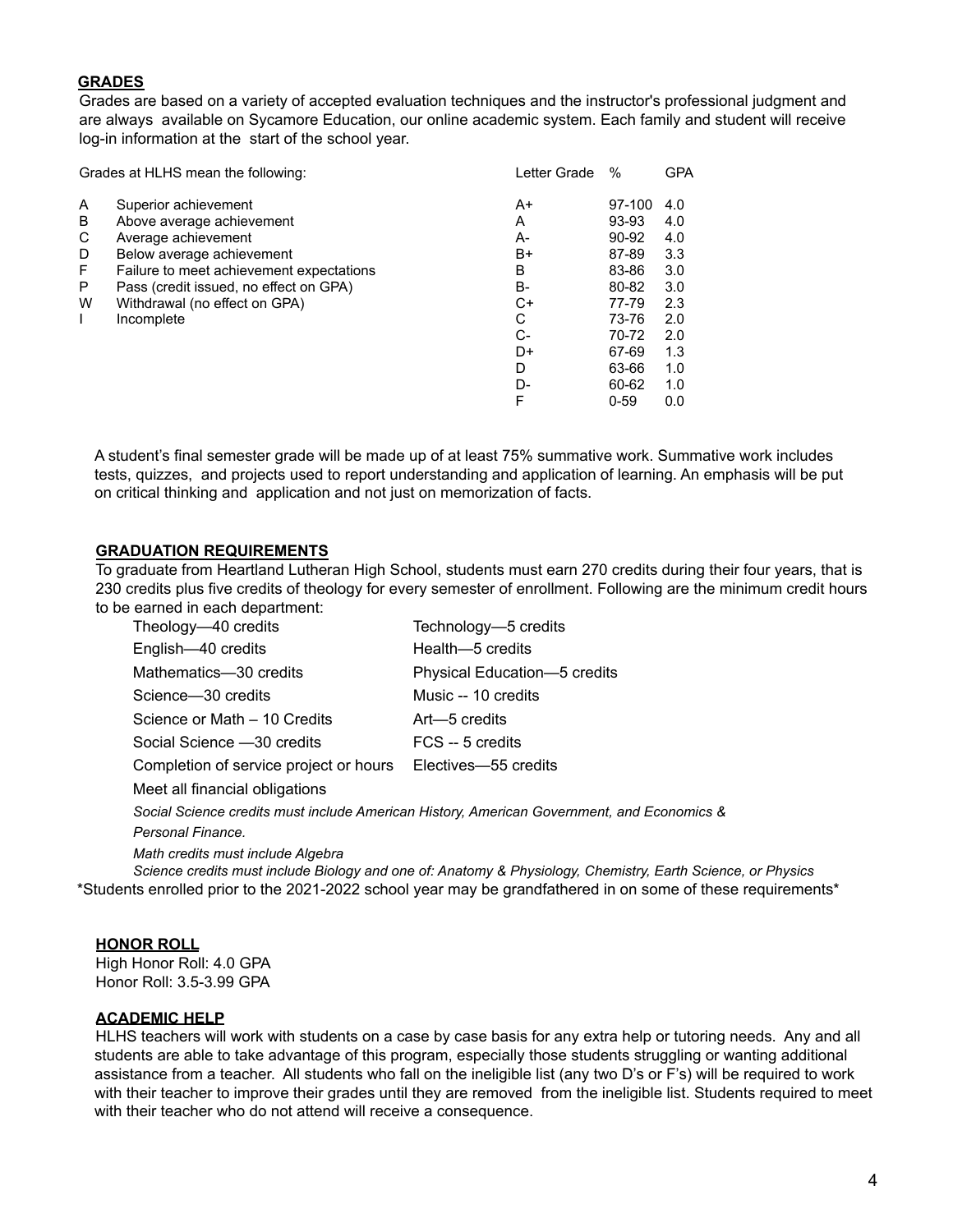#### **INDEPENDENT STUDY**

On occasion, it is in the best interest of a student to participate in an independent study course. Independent study courses are an option when:

1) A student cannot be placed in a specific class due to a scheduling conflict.

2) The student has a specific need towards graduation requirements that cannot be met by a class offered at HLHS.

3) A student desires a class that is not part of the normal HLHS curriculum but can be taken through another organization.

Independent Study can be done through HLHS (and therefore an HLHS teacher) or through other organizations. If completed through another organization, the student/family bears that expense directly. If completed through HLHS during the summer or during the school year, the cost shall be equivalent to the credit recovery cost (\$300). However, the final cost can be adjusted based on the availability of course options and other contributing factors.

#### **LATE WORK**

Homework or any academic work turned in late will not receive full credit. Homework turned in one day late will receive a 70% maximum score, homework received two days late will receive a 50% maximum score, and homework turned in later than two days will receive a 0%. No extra-credit will be given to a student with any missing work. Exceptions will be made on a case by case basis at a teacher's discretion.

#### **MODIFICATIONS TO CURRICULUM AND/OR COURSE OF STUDY**

HLHS does not guarantee any special learning modifications and/or accommodations for any student. HLHS is not equipped to deal with the learning needs of students who require exceptional modification and/or accommodations. HLHS will make an effort to accommodate the learning needs of students who have qualified for an IEP or 504 Plan under certain conditions and will work to help students' access special services through public schools but is not responsible for any limitations or conditions placed on special services by public schools.

HLHS (1) is not obligated to assume responsibility for any or all aspects of a student's IEP or 504 Plan and may not be able to implement and successfully achieve any or all strategies outlined in an IEP or 504 Plan; (2) is not obligated to assume responsibility for accommodations for students who do not qualify for an IEP or 504 Plan; (3) expects all students and their parents to be their own best advocates in the pursuit of academic achievement, regardless of whether modifications are in force; and (4) will handle requests for special accommodations on a case-by-case basis.

#### **PLAGIARISM & CHEATING**

Plagiarism is committing literary theft by taking the words of another person and using them as one's own. This includes copying direct words, summarized words, or ideas from a book, magazine, journal, other print source, songs, or downloading the material from the internet. It could also mean copying another student's work or putting another student's work into your own words. Even when an assignment is collaborative, if it requires an individual thought process, the use of another's work would be plagiarism.

Cheating is acting dishonestly or committing academic fraud. Cheating examples can include but are not limited to the willful giving or receiving of answers or the unfair, unauthorized, unscrupulous advantage over other students in academic work of any type. It could also include such actions as copying, signs, gestures, deception, talking, doing work for another, or allowing another to do your work.

Any academic work done by others or using the ideas of others without giving them credit with a citation, no matter who the individual (including parents, tutors, siblings, friends, etc.), is academically dishonest and therefore falls under the guidelines of plagiarism and/or cheating.

**First Offense:** Student will receive a 0 on the whole assignment without the ability to re-do and parents will be notified.

**Second Offense**: Student will receive a 0 on the whole assignment without the ability to re-do, parents will be notified, student will receive a consequence and possible academic probation.

**Continual Offenses:** Student will receive a 0 on the whole assignment without the ability to re-do, parents will be notified for a meeting with the teacher, student, and administration, and consequences could include failure in the class, academic probation, and a review of the student's status as an HLHS student.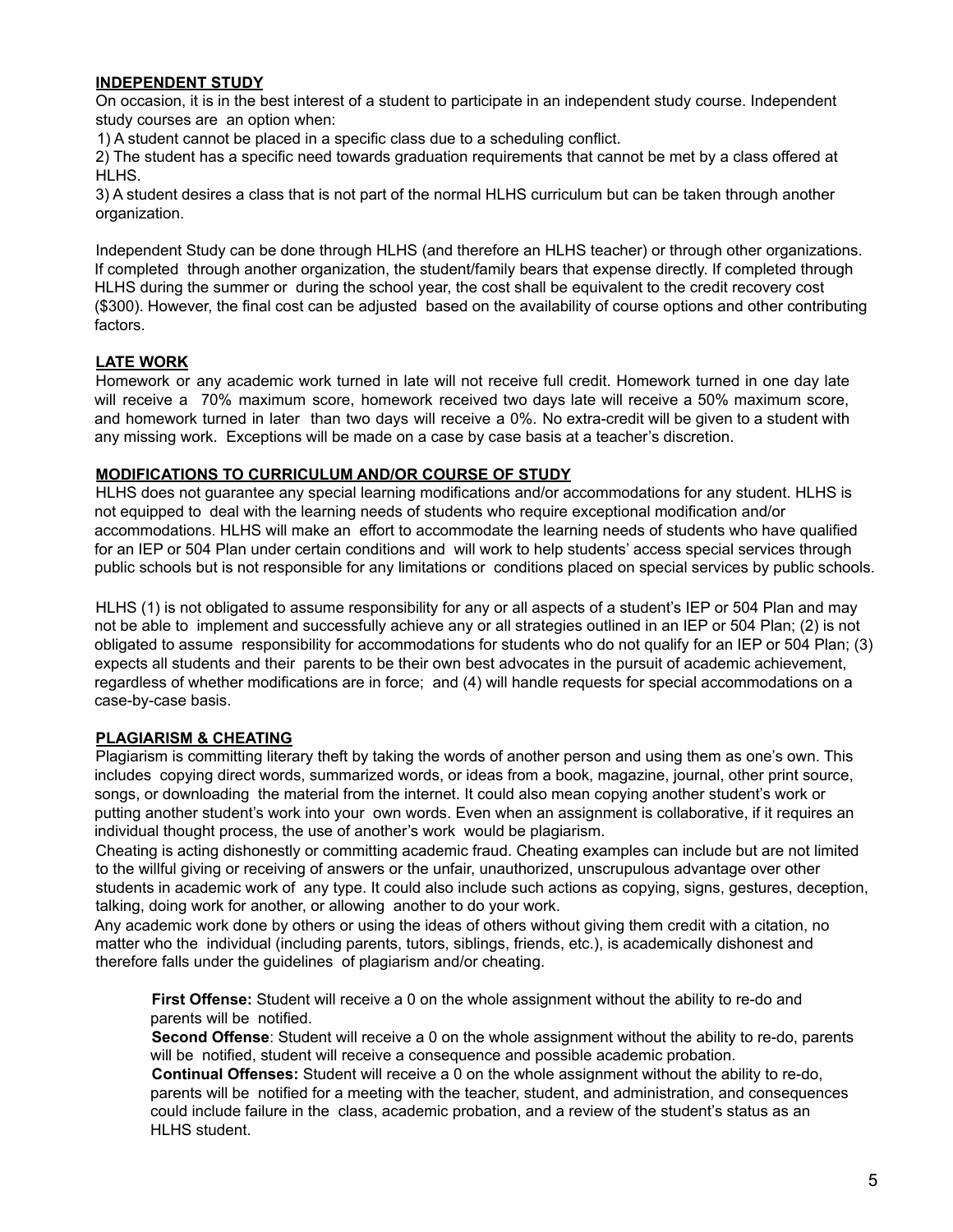#### **SCHEDULING & SCHEDULE CHANGES**

The Principal and Guidance Director will have the responsibility of helping students plan a schedule of high school courses. **The drop/add period for each semester is in the first two weeks of the semester.** Students who drop a class will be placed in another class or have the option to apply for a study hall.

#### **COLLEGE & DUAL CREDIT OPTIONS**

Sophomore through Senior students have the ability to take classes through Central Community College (CCC), Concordia University Wisconsin (CUW), and the Career Pathways Institute (CPI). In order to enroll in these classes students must be eligible by that institution and Heartland Lutheran's standards. A student must have a cumulative GPA of 3.0 at the end of the last semester concluded prior to enrolling in academic dual credit or college classes through CUW, a 2.5 for classes at CCC, and a 2.0 to apply to CPI. All students wanting to enroll in dual credit or college classes must get a recommendation from their high school teacher directly related to the class they wish to enroll in.

A) Seniors will have the option to take up to four dual credit, college classes, or CPI classes per semester with only two of those classes allowed to be off of the HLHS campus. Juniors will have the option to take two dual credit, college classes, or two CPI classes per semester. Sophomores will be limited to one college or dual credit class per semester.

B) It is preferred that dual credit and college courses be taken after 1 p.m. However, students will be allowed to enroll in dual credit and college courses at any time that does not interfere with their core classes and graduation requirements at HLHS with permission from the administration. All CPI classes must be taken in the afternoon.

C) No course may be taken that interferes with course requirements of HLHS.

D) Students must apply to CUW, CCC, and/or CPI according to the general procedures of the institution, and be accepted before enrollment into a dual credit or college class can occur.

E) Sophomores, juniors, and seniors may enroll in any CCC class (except high school equivalency/remedial classes), as long as they meet the CCC prerequisite requirements. Juniors and seniors may enroll in any CUW dual credit classes taught online as long as they meet the institution's prerequisite requirements. Students must pass the class to receive HLHS credit to count toward graduation requirements. CUW and CCC dual credit classes may substitute for required or core classes at HLHS if approved by the administration.

F) Grades and college credit are determined by the institution the class is offered through according to their normal policies and procedures. HLHS will grant high school credit accordingly. For purposes of credit, a normal one semester, three credit dual credit or college class is equal to a one semester class at HLHS, and therefore, successful completion of the dual credit or college class will earn the student 5 high school credits. The credit and college earned grade will appear on the student's high school transcripts. In order for a class to qualify for dual credit it must be taught by a certified secondary education teacher.

G) When appropriate, one or more study periods will be inserted into the student's high school schedule in order to accommodate the appropriate time for the student to be enrolled in a dual credit, college, and/or CPI class on the HLHS campus, online, on the CCC campus, or on the CPI campus. Students in this program must be on the HLHS campus, CCC campus, CPI campus, or in transition between the two during the entire school day (8:00 am - 3:30 pm). As appropriate scheduling can be difficult, the student is expected to work closely with the administration and receive approval before registering for the class(es).

H) Dropping any dual credit or college class without permission from the administration is prohibited.

I) All rules, regulations, and guidelines put in place by CUW, CCC, or CPI must be followed.

J) For students taking part in the dual credit and college classes through CUW, CCC, and CPI the school will grant a tuition reimbursement of up to \$50.00 per credit hour with a maximum of 3 credit hours per semester for those students not granted a scholarship by the institution granting the college credit. Students must receive a "B" or higher for such courses in order to qualify for the tuition waiver. In order to receive the reimbursement, the student must request it with proof of final grade within one month of the end of the college semester.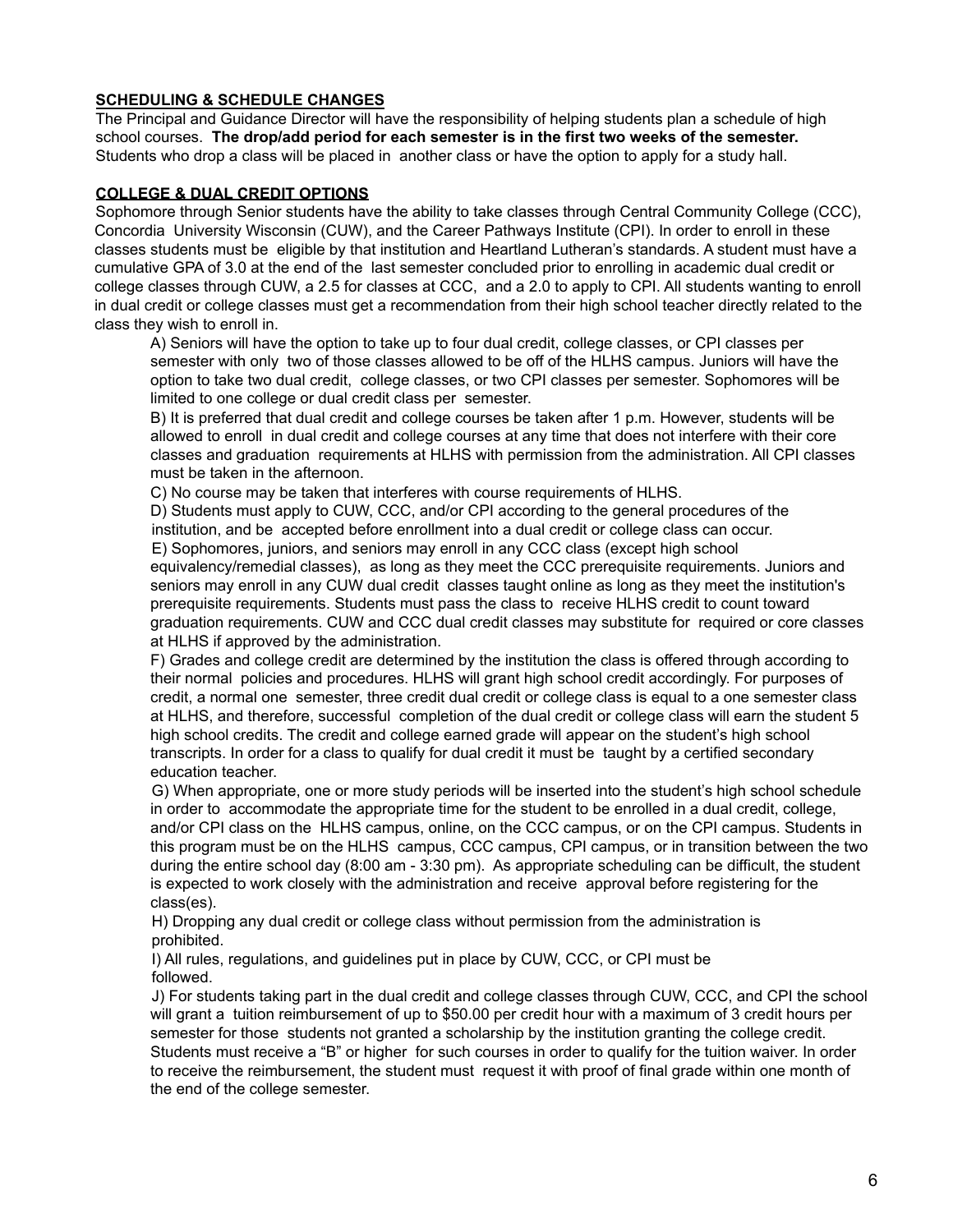#### **STANDARDIZED TESTING**

HLHS uses the MAPS program for standardized testing. Juniors take the PSAT in the fall and are encouraged to take the ACT in the spring. The juniors also take the ASVAB test in the fall. Scores and information are used in the development of the four year education plan.

#### **STUDENT RECORDS**

The Principal of HLHS is responsible for the proper custodianship of student records including:

A) Identification of processes for the creation, maintenance accessibility, disposal, and storage of student records.

B) Safeguarding of permanent records for 60 years following the date the student has transferred, graduated, or otherwise permanently withdrawn from the school and maintaining the temporary records no longer than 5 years.

Permanent records include: directory, grades, and attendance.

Temporary records include: family background information, test and aptitude data, psychological and personality results, teacher evaluations, and disciplinary records.

#### **TEACHER AIDES, OFFICE AIDES, AND STUDY HALLS**

Students are required to attempt at least seven classes, though occasional exceptions could be made by the administration. Students wishing to enroll into a study hall must apply with the administration. Students wishing to become a teacher aide must find approval from the designated teacher and apply with the administration. Seniors who have met all graduation requirements or those students enrolled in the CPI program may request early dismissal with parent permission (dependent on scheduling of classes). Full tuition is still a requirement as a student of HLHS who chooses to participate in early dismissal.

#### **TRANSCRIPTS**

Copies of school records for colleges, vocational schools or prospective employers are available through the guidance office. Transcripts will not be released until all outstanding obligations are met.

#### **TRANSFER OF CREDIT**

Normally, all transfer credits will be accepted. However, the administration reserves the right to make the final decision. All transfer credits will be listed as such on the student's HLHS transcript.

#### **VALEDICTORIAN / SALUTATORIAN / OTHER AWARDS**

The Valedictorian is generally the student with the highest cumulative GPA from the first seven semesters, and the Salutatorian is the student with the second highest cumulative GPA from the first seven semesters. Criteria is based primarily on cumulative GPA, but the number of advanced classes, college or dual credit classes, as well as performance in specific classes and Christian character may also be considered. The announcement will not be made until after the third quarter. If third quarter grades do not reflect the results from the first seven semesters, the Principal has the authority to postpone the announcement until the end of the fourth quarter. Ties for Valedictorian and Salutatorian can be broken with the overall percentage grades earned by the students and by taking into account the number of advanced, honors, college, and dual credit classes the student attempted.

Students must have attended HLHS for six semesters to be considered for Valedictorian & Salutatorian. Appeal can be made to the Principal to be exempt from this policy by October of the student's senior year. The Principal will give special consideration to students who physically moved into the area. Students who attend HLHS for at least two semesters are eligible for all other awards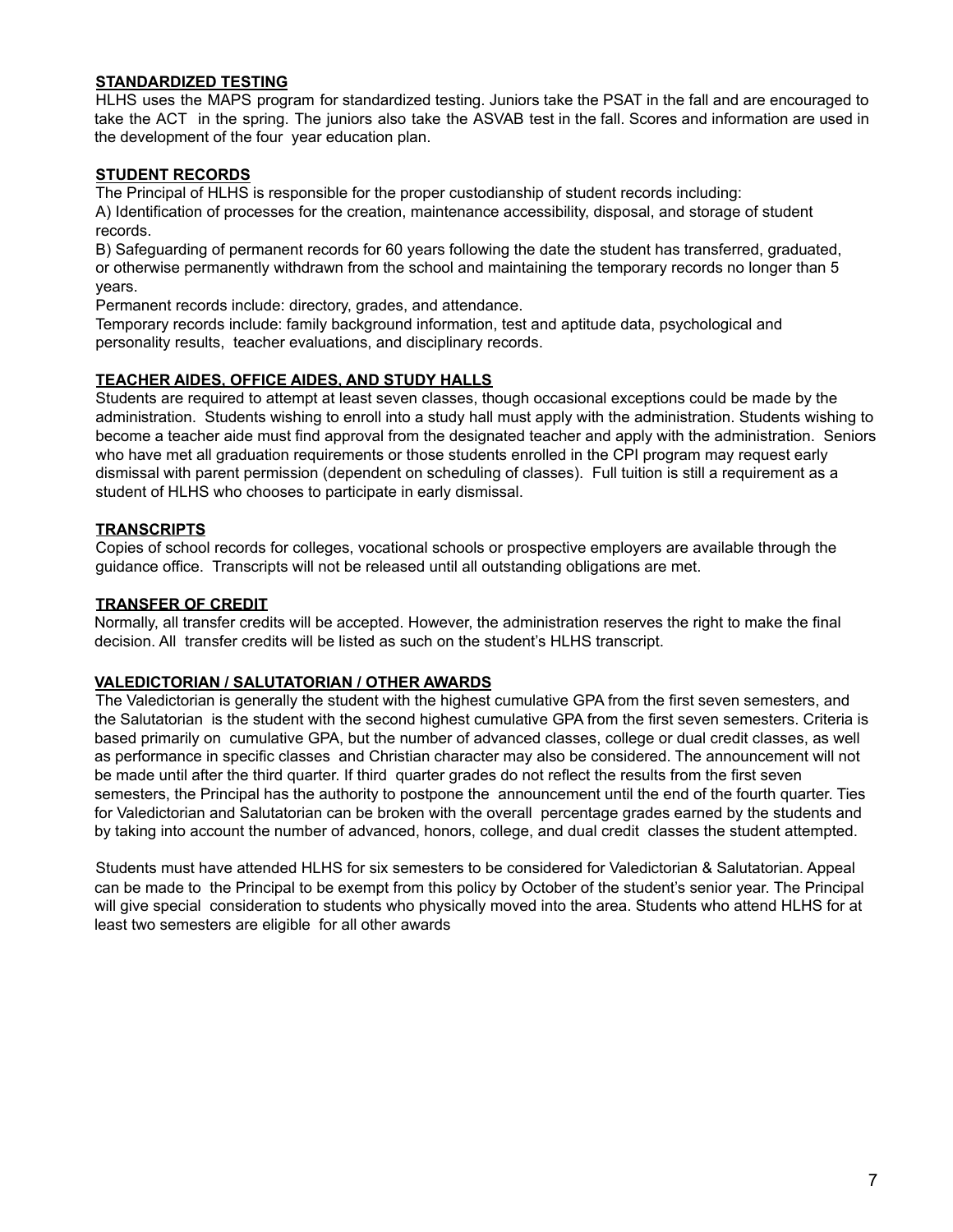#### **ACTIVITY & ATHLETIC POLICIES**

#### **PHILOSOPHY of ACTIVITIES & ATHLETICS**

As we participate and support HLHS activities and athletics, we must make sure as student athletes and parents that we do everything we can to imitate Christ (Philippians 2:1-11). This is extremely important to the student and parent as we look to develop our activity and athletic skills to compete, but more importantly work toward the development of strong Christian young men and women with an understanding that while we are in this world we are called to be a part of it, we are not of it and are called for a higher purpose (1 Peter 2:9-12, John 15:19, 1 John 2:15-17). There are no exceptions allowed, and it falls under the number one expectation for all in Heartland Lutheran activities and athletics: Everything you do, do it for the glory of God (1 Corinthians 10:31, Colossians 3:17).

The philosophy of Heartland Lutheran activities and athletics must be threefold: 1) To promote Jesus Christ in all that we do and strive to perform only for his glory, 2) To create an atmosphere of excellence, high expectations, and success, and 3) To be a source of school pride and outreach for Heartland Lutheran High School. We believe that we can achieve our expectations and goals with unwavering and unquestionable integrity. We are a Lutheran High School, a part of the Lutheran Church – Missouri Synod, and we wear our faith proudly on our uniforms, therefore it is vital at all times and all places we must keep Jesus Christ at the center of what we do; not the sport, not our school, not ourselves, and not our goals.

"Worthy are you, our Lord and our God, to receive glory and honor and power, for You created all things, and by your will they existed and were created." Revelation 4:11

HLHS's Activity and Athletic Program is intended to be an extension of the classroom with the intention of furthering the development of the students spiritually, mentally, physically, emotionally, and socially. Heartland Lutheran will compete in interscholastic activities and athletics where students will be encouraged to compete in a way that is in line with the expectations of HLHS programs.

"You are the salt of the earth, but if salt has lost its taste, how shall its saltiness be restored? It is no longer good for anything except to be thrown out and trampled under peoples' feet. You are the light of the world. A city set on a hill cannot be hidden. Nor do people light a lamp and put it under a basket, but on a stand, and it gives light to all in the house. In the same way, let your light shine before others, so that they may see your good works and give glory to your Father who is in heaven." Matthew 5:13-16

#### **Expectation:** Compete at all times in a way that:

- 1) Promotes Jesus Christ in all that we do and strive to perform only for his glory.
- 2) To create an atmosphere of excellence, high expectations, and success.
- 3) To be a source of school pride and outreach for Heartland Lutheran High School.

**Goal:** To achieve excellence by every coach, athlete, and participant pursuing their God given potential while being conformed to the image of Christ by the power of the Holy Spirit.

**Motivation:** To be motivated to compete for excellence and hold each other to the highest of standards by the love of God perfectly displayed through the life, death, and resurrection of Christ Jesus.

**Success:** By achieving excellence for the glory of God by each coach, athlete, and participant pursuing whole heartedly their God given potential and strengthening our bond as Christians by conforming further to the image of Christ Jesus.

The following policies will lay out the goals and expectations of the vocation you hold in our community as well as share information on how Heartland Lutheran High School (HLHS) expects you to help us strive for excellence. All of the rules and guidelines that HLHS puts into place are in accordance with the Nebraska School Activities Association and the Goldenrod Conference. Due to the fact that HLHS holds those students who represent our school and have the opportunity for public witness to a higher standard of behavior, further rules and guidelines may be put into place. All policies are created and approved by the Heartland Lutheran administration and approved by the Board of Directors. Please contact the activities director if you have any questions or would like further information.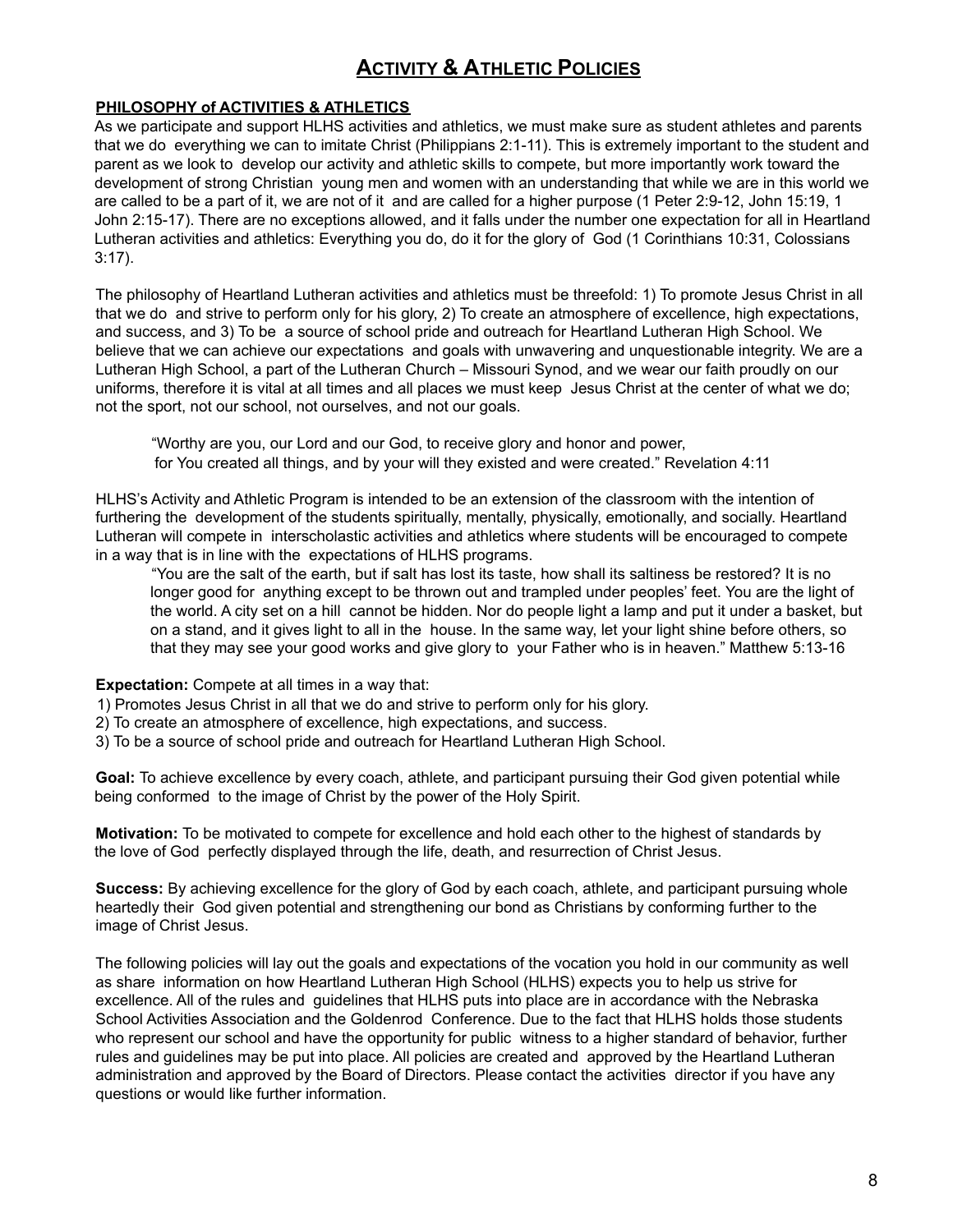#### **ACTIVITY OR ATHLETIC DRESS CODE**

All students involved in activities and athletics will be expected to follow appropriate dress for the activity or sport in which they are involved. This dress code is not the same as the everyday dress code as athletic wear is different from everyday wear. During games the students will be expected to wear their uniforms properly. During practice or weight lifting and conditioning they will dress appropriately for performance and Christian modesty. Students not deemed by coaches, teachers, or admin to be in appropriate clothing will be asked to leave and change before returning.

- T-Shirts may be sleeveless or cut off but must still have all seams intact and an appropriate armpit length
- Clothing should not be overly baggy during athletic practice, weight lifting, or conditioning in order to prevent injury.
- Shorts should be the appropriate length (4" minimum inseam) and fit for the activity the student is participating in.
- Clean clothing should be worn daily.
- Students should have and be wearing appropriate footwear.

#### **ATTENDANCE**

Students must attend school for the entire day in order to participate in a scheduled activity on that day or evening. This includes athletic contests, activity contests and performances, extracurricular events, team activities, and practices. The student may be granted the right to participate by the activities director or principal. Activities that are required for a class grade (i.e. music concerts) may not apply but HLHS reserves the right to limit participation in these events as well.

Students who receive an unexcused absence will not be permitted to participate in an athletic contest, an activity contest or a performance on the day of the unexcused absence. The principal and/or activities director may also give further consequences that limit playing time in the activity or athletic realm.

Attendance for practices or rehearsals should be excellent. Unexcused absences or tardiness could result in ineligibility and loss of position on the team or in the extra-curricular activity. Coaches and advisors have the authority to set their own rules regarding attendance to practices, rehearsals, contests, etc. for their activity. It is the responsibility of the athlete or student participant to personally inform the coach or advisor in advance of any anticipated absence from or tardiness to practices or rehearsals and/or contests or events.

The coach or advisor of each activity and sport reserves the right to limit or remove playing time based upon attendance to practice, promptness, and other varying program concerns.

Each head coach is responsible to remain at school or designate an assistant coach after games and practices until each player leaves or is picked up by a parent. Out of consideration for the coaches and advisors, parents should be prompt in picking up students from practices and games. Students are also encouraged to shower and get ready to leave promptly.

#### **ELIGIBILITY POLICY - ACADEMIC**

The administration will run a D/F list each week. If a student has more than 1 D or F, the student will be academically ineligible from the following Sunday through the next Saturday (7 days). An administrator will talk with each student who is ineligible and will communicate with parents. The administration will provide a list of ineligible students to coaches, sponsors and faculty. These weekly checks will not be completed if it falls within the first 2 weeks of the semester as there are too few grades to get an accurate picture of student progress. However, students are encouraged to start each semester strong as it is easier to maintain a higher grade than bring up a lower one. According to the NSAA, students must maintain a cumulative 2.0 or higher grade point average and pass 4 classes each semester in order to remain eligible. A student who does not meet these criteria will be ineligible for participation in extracurricular activities for the entire following semester. Practices need not be missed during periods of ineligibility at the discretion of the coach or sponsor. Ineligible students will not be allowed to travel with the team for away games. Any student currently involved in activities or athletics who finds themselves ineligible is required to meet with the teacher in classes in which he or she is failing to make progress toward a passing grade. If participation is required for a class grade —participation restrictions do not apply.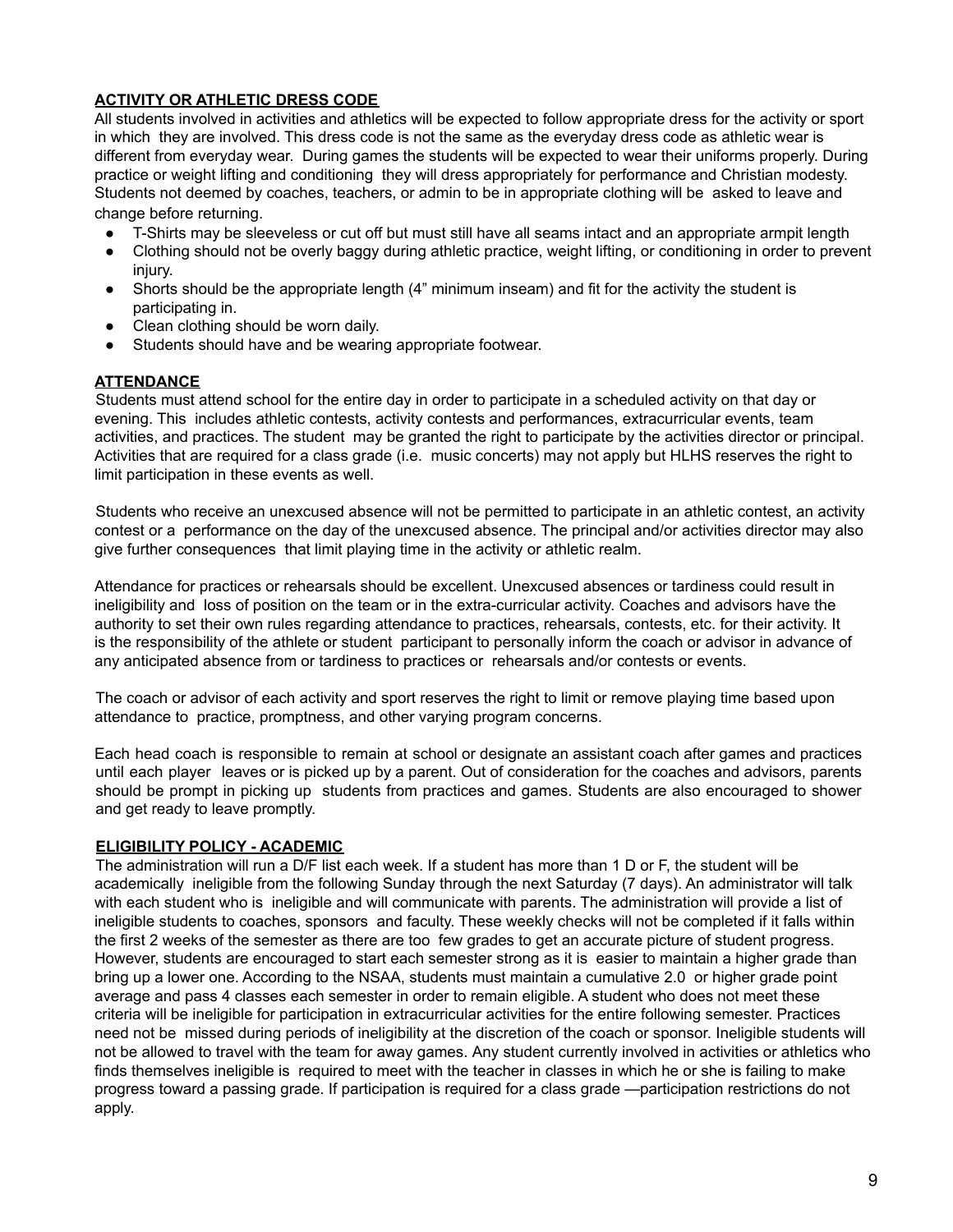#### **ELIGIBILITY POLICY - CONDUCT**

Participation in athletic and other extra-curricular activities carries with it certain expectations beyond those found in the normal classroom. Attention is constantly focused on the student who participates in these types of activities, and he or she is expected to set a good example to the community. Moreover, HLHS opposes the use of tobacco, alcohol and controlled substances by any student. Participants must avoid situations that bring discredit to their Lord, their school, their coaches/advisors, their teammates, their parents and themselves. Therefore, HLHS students who participate in any school sponsored, extra-curricular activity including, but not limited to, participation in interscholastic athletics may be penalized for violating rules. This policy is effective upon enrollment of a student and remains in effect for as long as the student is enrolled at HLHS. This policy is enforced on a year-round basis. Violations that occur "out of season" or during the summer will result in consequences in the student's next period of competition, performance or extra-curricular activity. Therefore a student's conduct in and out of school can be a basis for a loss of playing time. Any school discipline resulting in detentions or suspensions may result in activity or athletic discipline as well. These disciplines will be issued and monitored by the Activities Director and/or Principal.

#### **Offenses with Consequences**

- Possession of illegal substances (tobacco, alcohol, illegal drugs, weapons, etc.) on or off campus will result in activity and athletic consequences that could be as severe as removal from the HLHS Activities and Athletic Program.
	- In general, the consequences for drug and alcohol violations will follow the following guidelines:
		- First Offense: 14-day suspension from school activities and completion of an educational program and possible school suspension.
		- Second Offense: 30-day suspension from school activities, evidence that the student received counseling from a professional (non-relative) individual, and possible school suspension. A list of Christian counselors can be provided.
		- Third Offense: One-year suspension from school activities, verification of the student's completion of a chemical dependency evaluation program and counseling, and possible school suspension.
		- Fourth Offense: Removal from all non-curricular school activities and possible school expulsion.
	- In general, the consequences for tobacco violations will follow the following guidelines:
		- First Offense: Seven-day suspension from school activities and completion of an educational program.
		- Second Offense: 14-day suspension from school activities.
		- Third Offense: 30-day suspension from school activities
		- Fourth Offense: One-year suspension from school activities.
	- Students wishing to transfer who are under discipline from another school for these types of violations will continue their discipline according to the HLHS athletic policy.
	- Self-Reporting drug or alcohol violations within three days of the violation will reduce a student's suspension by half for the first two offenses. No self-reporting forgiveness after the second offense.
- Vandalism, theft, or other illegal activity on or off campus will result in activity and athletic consequences that could be as severe as removal from the HLHS Activities and Athletic Program.
- Causing injury (physical, mental, emotional, or spiritual) through physical violence, harassment, or bullying in school or out of school (including any form of cyberbullying or electronic threats) will result in activity and athletic consequences that could be as severe as removal from the HLHS Activities and Athletic Program.
- Any conduct not in compliance with the policies, rules, and guidelines of HLHS including those put into place by a specific coach and approved by the Activities Director or the Activities Director himself, including but not limited to conduct that reflects a poor image of Heartland Lutheran or that which gives a blatant poor Christian witness will result in activity and athletic consequences that could be as severe as removal from the program.

HLHS reserves the right to act in accordance with what we see fit to promote our student welfare, safety and growth. With consequences as severe as removal from the HLHS Activities and Athletic Program may be given to offenses that go directly against our Core Values.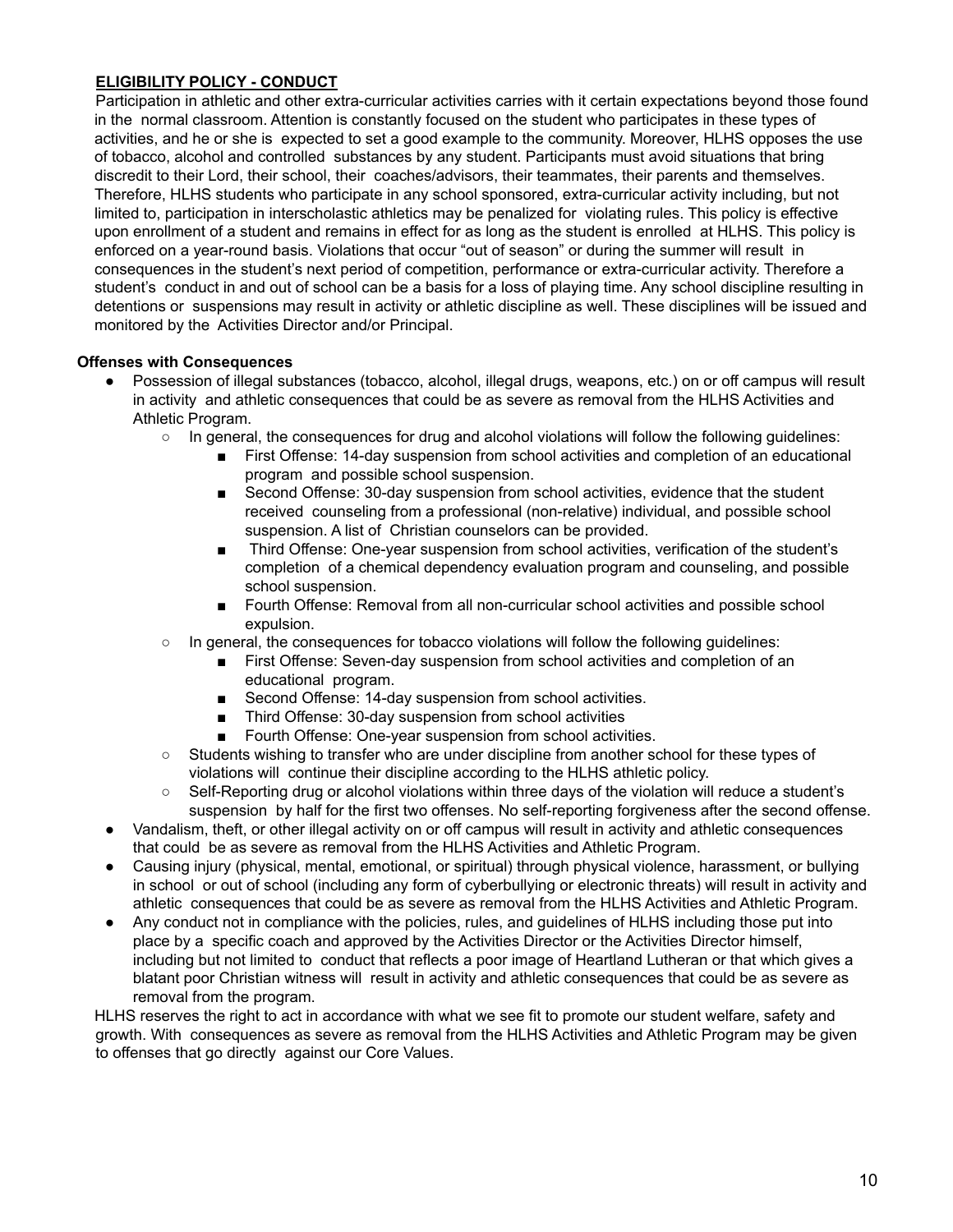#### **EXPECTATIONS OF STUDENTS**

Participation in HLHS activities and athletics is a privilege and not a right. Students who participate in HLHS activities and athletics will be held to a higher scholastic and behavior standard as they have the opportunity to publicly represent the school and witness our faith.

Students are expected to:

- Promote Jesus Christ in all that they do and strive to perform only for His glory.
- Set high expectations for themselves and their teams and help to hold each other accountable.
- Conduct themselves in a way that positively represents their school at all times (in school, in their activity or sports, and in the community.
- Hold themselves to high academic standards and remain academically eligible to participate.
- Take care of themselves physically by getting proper nutrition, exercise, and rest.
- Advocate for themselves when they have questions or concerns for coaches.
- Be a team player and put the team goals above their personal goals so that the team can achieve excellence.
- Control emotions and carry themselves in a way that imitates Christ in all situations.

#### **EXPECTATIONS OF PARENTS AND FANS**

We are Heartland Lutheran High School. This means that in every action and every statement we are judged not only as individuals, but as a school, and a community of believers in our Lord and Savior Jesus Christ. This means that the public will and does hold our behaviors to a higher standard of judgment. This goes beyond our students to our coaches, parents, and fans.

"All things are lawful, but not all things are helpful. All things are lawful, but not all things build up. Let no one seek his own good, but the good of his neighbor." Romans 10:23-24

With this in mind, Heartland Lutheran High School has some expectations of how parents, families, and fans can help to be a positive witness of our school and faith.

- Encourage your student to work hard and use fully every opportunity to maximize his/her potential in their pursuit of excellence.
- Encourage your student to remember to always strive to do all for the glory of God and not for other people or things.
- Encourage your student to self-advocate when they have questions about a coaching decision, playing time, or strategy.
- Do not criticize the officials. We will have poor officiating at times, we know that it happens, but our players are not allowed to react and we ask you not to either. Besides being a bad witness it only hurts our team when fans vocalize against officials.
- Cheer for our teams and players. Be positive and uplifting. Never cheer against the other team or speak badly about them. They are the children of our Lord just as much as we are.
- Never speak against a coach in front of your student or try to instruct from the stands.
- We will lose games and we will win games. We will teach our student participants to be humble in victory and gracious in defeat. No matter the outcome, we hope that your message to your student is that you enjoyed watching them play.
- If you have questions or concerns for a coach, please take them directly to the coach first. We also ask that you do not confront a coach right before or after a game, competition, or performance as emotions run high at that time. Wait a day and then ask to meet with them.
- Please support our coaches. If coaches and parents are telling participants different things, it may confuse them and jeopardize their progress and our work as a team. When working with your student, please make sure the instruction agrees with what their coaches are teaching.
- After games and events, please help clean up. Heartland Lutheran High School expects its students, coaches, staff, families, and fans to help leave every facility better than we found it.

HLHS reserves the right to remove or exclude anyone who acts in a way that is not uplifting to all and that is not in accordance with the beliefs and values of HLHS as found in our Core Values. Just as we expect our students to be held to a higher standard as they represent the school and publicly have the opportunity to witness their faith, so do our fans. Remember, just because it is lawful does not mean that it is helpful or worthy of building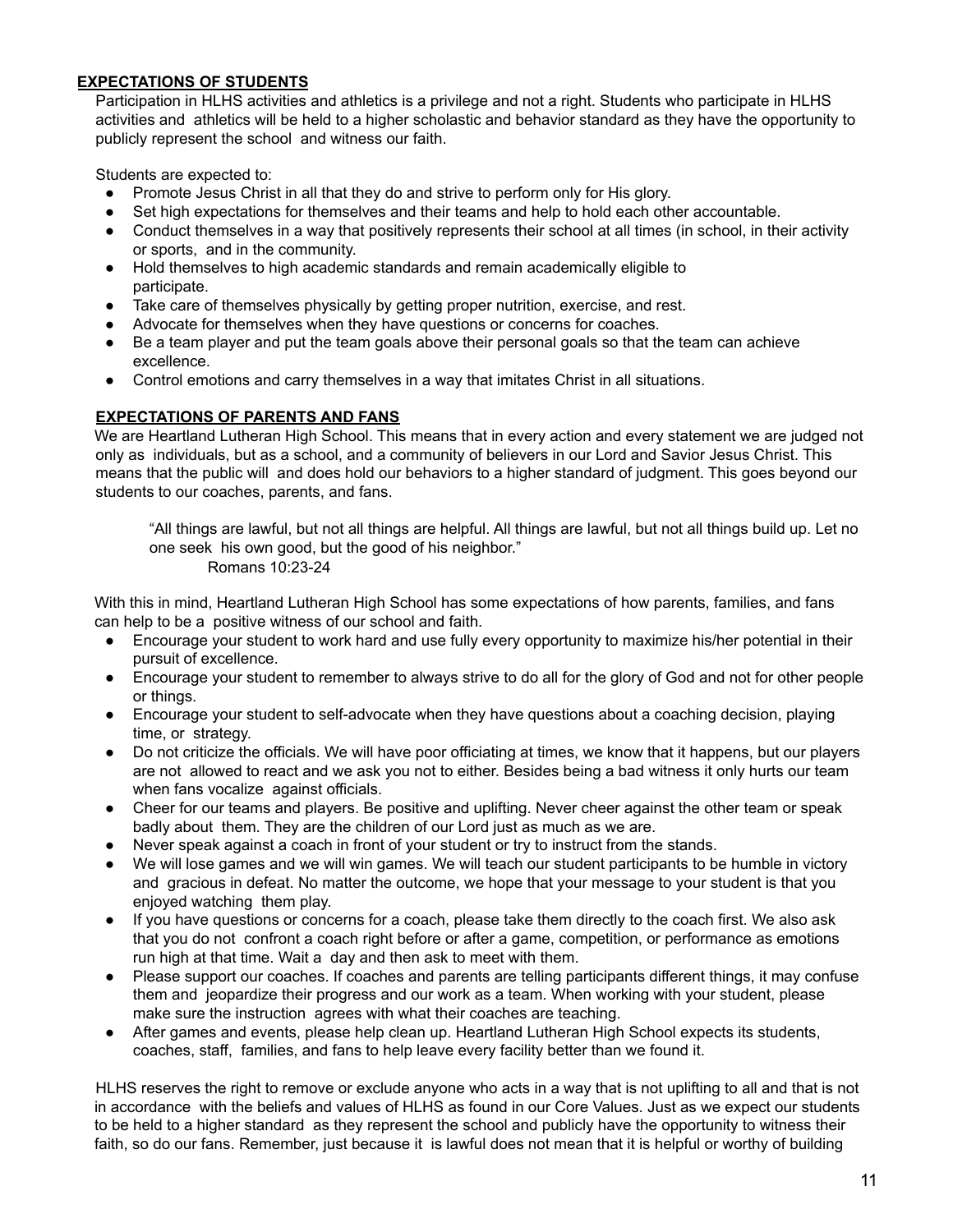one up. We will not tolerate the tearing down of players, participants, coaches, or officials. Rather let us build one another up and be imitators of Christ!

#### **INTERSCHOLASTIC COMPETITION**

HLHS is a part of the Goldenrod Conference and competes within the rules and guidelines of the Nebraska School Activity Association. For more information: NSAA - www.nsaahome.org Goldenrod Conference www.burwellpublicschools.org

#### **LETTERING**

These are the required minimum standards for an athlete to earn a varsity letter from HLHS. For a student to receive their letter they must have successfully completed the requirements below in their sport or activity, any additional requirements from the head coach that are approved by the activities director, and be a student in good standing at the time of the activities banquet. The administration of Heartland Lutheran reserves the right to not issue a letter to any student who has failed to remain in good standing or is not a positive representation of our school based upon the pyramid of value and our faith in Jesus Christ as our Lord and Savior.

- Cross Country Participate in at least 70% of varsity events, not including state.
- Football Participation in at least 70% of varsity quarters, not including state playoffs.
- Softball Based upon Co-op school's (GICC) requirements.
- Volleyball Participation in at least 60% of varsity sets, not including the state tournament.
- Basketball Participation in at least 60% of varsity quarters, not including the state tournament. o Wrestling – Based upon Co-op school's (GINW) requirements.
- Baseball Based upon Co-op school's (GISH) requirements.
- Golf Compete in at least 65% of varsity competitions, not including the state meet.
- Soccer Based upon Co-op school's (GICC) requirements.
- **•** Track and Field Earn 12 points in varsity competition (relays will earn individuals  $\frac{1}{4}$  the team points earned), not including the state meet.
- Speech Must earn 500 points or qualify for state speech.
- Music Be accepted after auditioning to an honor band or choir or all-state band or receive a 1 rating at the District Music Contest in a solo or small ensemble.
- $\bullet$  Cheerleading Take part in at least 85% of all cheerleading events during the year.
- Student Manager Take part in at least 95% of all practices and games, complete all duties assigned by the coaching staff, and make a valuable contribution to the team as determined by the head coach.

In extreme and rare circumstances, the coach may recommend to the Activities Director to grant a player a varsity letter that did not complete the requirements. The Activities Director will review each recommendation on a case by case basis.

#### **NATIONAL HONOR SOCIETY**

Juniors and seniors with at least a 3.4 cumulative GPA may be invited to submit information and be considered for membership in the HLHS chapter of the National Honor Society. Their written application and noted qualities of scholarship, leadership, character and service are reviewed for enrollment in the fall and spring by a faculty committee. The results of the committee's evaluation are then used to elect new members for the year. Election is regarded as a privilege for students with outstanding achievements, and therefore periodic evaluations are made based on the cumulative GPA (scholarship), leadership, character and service. Students whose choices and behaviors do not reflect the four pillars of the National Honor Society may face consequences including removal from the organization.

#### **NSAA PERMISSION FORMS**

A signed parental consent form on file for the current school year is required by HLHS and the NSAA for all students participating in activities and athletics.

#### **PHYSICAL EXAMINATION**

A physical examination by a qualified medical professional is required by HLHS and the NSAA for a student to participate in official practices or competitions.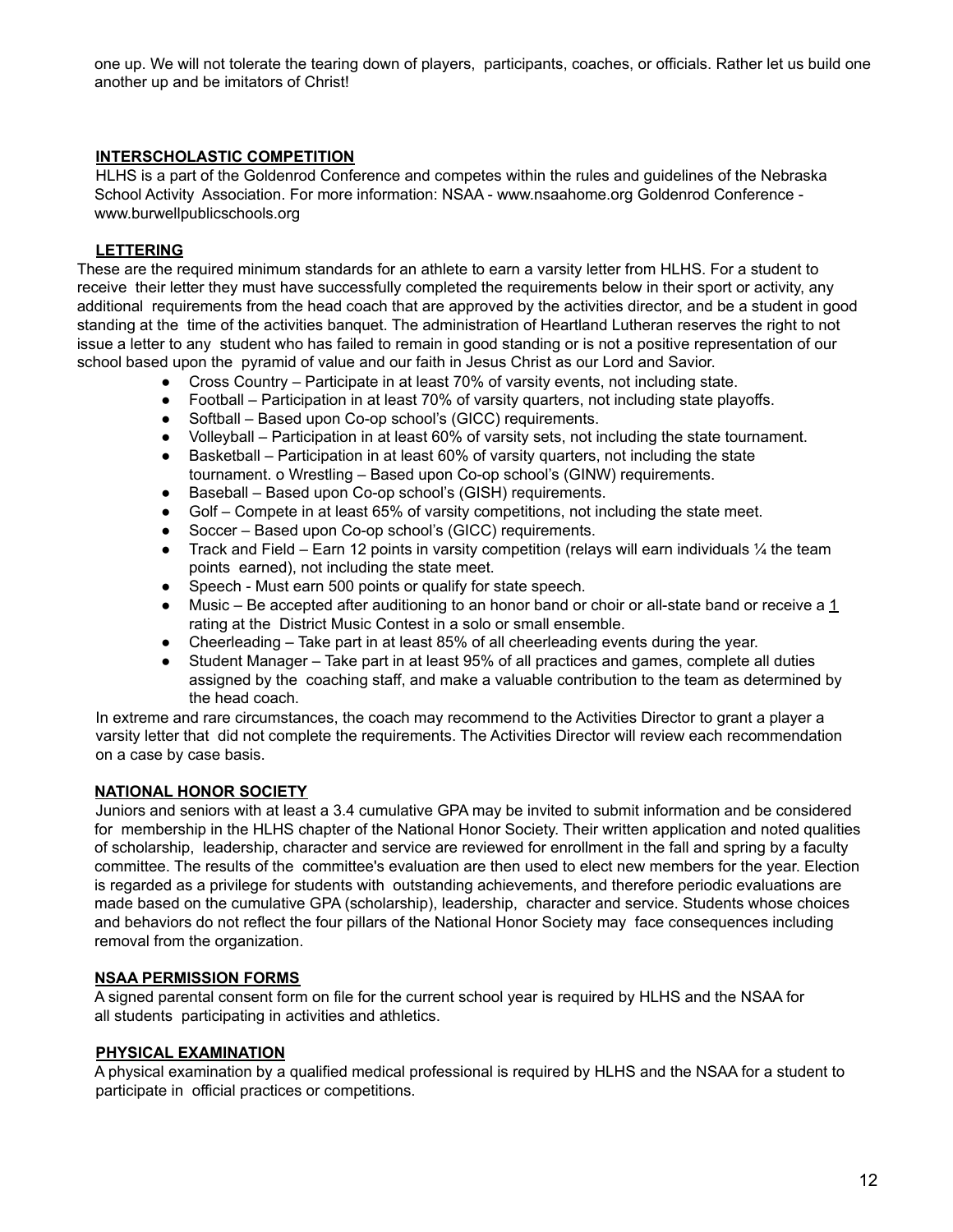#### **IMPACT TESTING**

An impact test must be on file for students looking to participate in Heartland Lutheran Athletics. These tests are for concussion diagnosis and recovery. If a parent wished their student to not participate in the testing a signed waiver form must be completed and on file in the office.

#### **POST ACTIVITY CLEAN UP**

Home or away, students, parents, coaches, and available staff are expected to remain after an activity or athletic contest or practice to assist in the clean-up. It should be the goal of HLHS to leave every facility cleaner than we left it.

#### **PROGRAM LEVELS**

Heartland Lutheran High School's interscholastic activity and athletic program is designed for students with a strong desire to compete on teams and as individuals in a way that is a positive representation of their school and their faith in Christ. When numbers and opportunities allow, HLHS will participate in activities and athletics on three different levels. While the programs can compete on many levels it is important to keep in mind that a program is only as strong as the work ethic of the entire program from top to bottom. Each and every student in the program is of vital importance to its progress.

- 1. Varsity. The goal of varsity programs is to compete at a level that will produce victories. Students are expected to understand the plays, strategies, and be able to perform the skills required to be successful. Students who desire to participate at this level are expected to work in and out of season to become better and are encouraged to participate in conditioning, weight lifting, and camps during the off-season. The desire for each varsity team is to be victorious in each competition and win championships while maintaining the expectations of Heartland Lutheran. Playing or participation time at this level will be given to the students who best give the team a chance to win as deemed by the head coach or advisor of the program.
- 2. Junior Varsity. The desire for each junior varsity team is to be victorious but more emphasis will be given to learning the system and developing players or participants to be ready at the varsity level. There will be extra emphasis on learning the plays, strategies, and developing the skills required to be successful. Students are encouraged to work in and out of season to become better. For athletes, this means a focus on conditioning, weight lifting, and camps. Playing or participation time is not guaranteed for all participants, although the goal is to develop students' skills.
- 3. Reserve. The goal of this level is to compete at a level that shows desire to produce victories while learning the game or activity. Students will be expected to learn the plays, strategies, and continue to develop the skills required to be successful. It is recommended that students participate in conditioning, weight lifting, and camps in the off-season if they desire/expect to move up to the junior varsity or varsity level. Playing or participation time will be distributed to all players at this level for their continued learning and development.

#### **STUDENT INSURANCE**

HLHS does not provide any type of health or accident insurance for injuries incurred by your child at school. All students who will be participating in sports or school activities must have some form of health or accident insurance. For those families who do not have insurance as mandated by the Affordable Care Act, the school requires the family to acquire insurance for the student and/or sign a written agreement stating that the family will take care of medical expenses for their child(ren) and that the school is not liable for these expenses in any way.

#### **STUDENT MANAGERS**

Each program is to be limited to two student managers. Student managers are considered a part of the program and therefore expected to be a part of every practice and competition.

#### **TEAM RULES**

Coaches and advisors are to establish and enforce team/group rules. Rules are subject to the review of the Activities Director.

#### **TEAM SELECTION AND TRYOUTS**

HLHS activities and athletic programs will not cut students who have a desire to participate. However, playing and participation time is not guaranteed, nor is a varsity roster spot. Most activities and athletics have a limited number that can compete at the varsity level by rule of the Nebraska School Activities Association. The coach or advisor will divide the team by varsity, junior varsity, and reserve. HLHS will, in good faith, schedule as many junior varsity and reserve games as numbers and opportunity allows. Each sport or activity varies in number of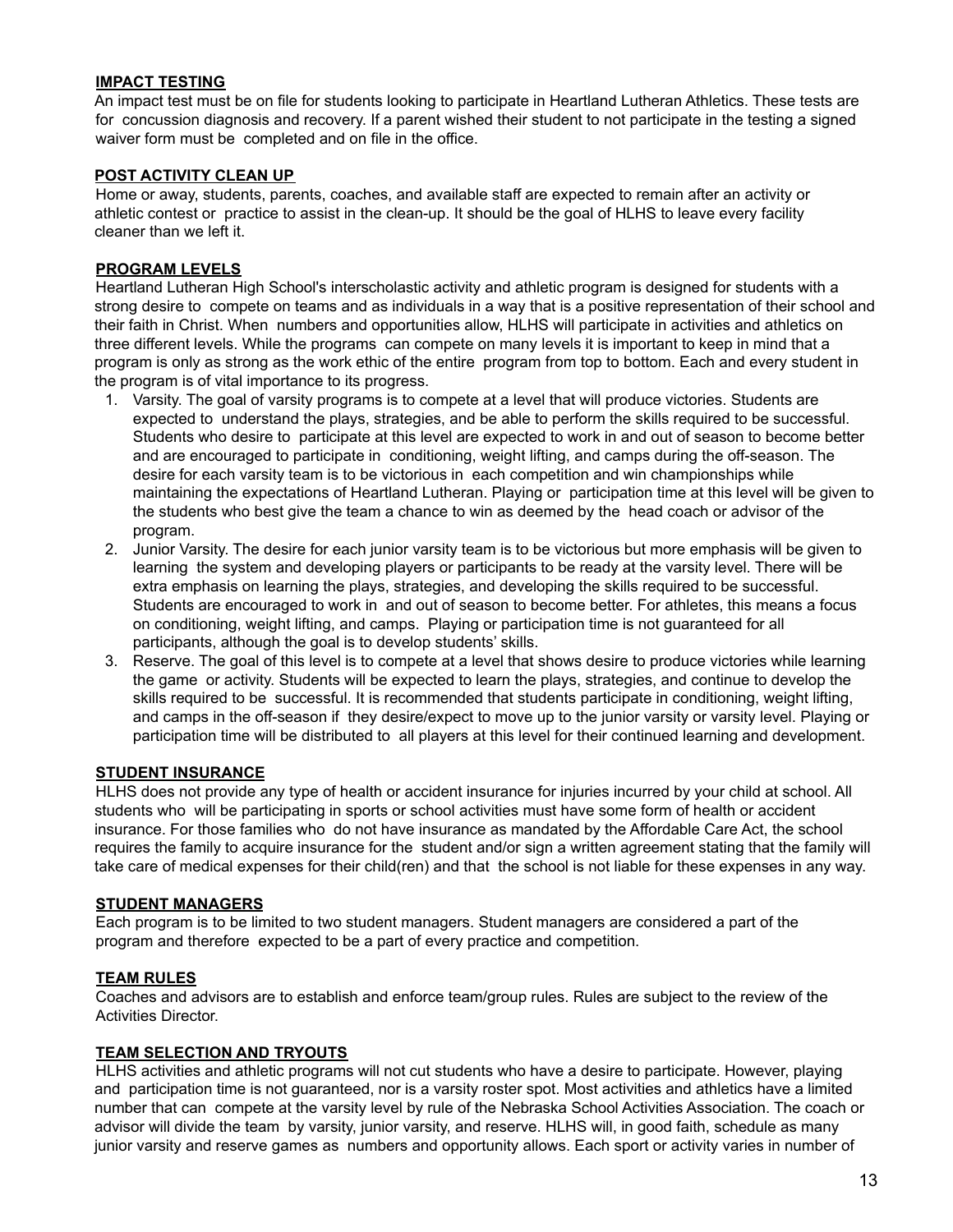varsity spots allowed and coaches are not required to fill the entire varsity roster if they feel that certain players or participants are not ready for that level. If there is a question about playing time or roster spots the student should self-advocate before a parent/guardian becomes involved.

#### **TRANSPORTATION**

HLHS will provide transportation for students involved in sanctioned school activities in which the school participates. In extreme circumstances parents will be allowed to transport their student to and from events with permission of the Athletic Director. Under no circumstances will students be allowed to transport themselves to or from activity or athletic events. *HLHS will only release students into their parents/guardians care after events. Parents are to be present and sign their student out of HLHS with the approved release form. Students without a parent signed release form will be required to return to HLHS with the team.*

HLHS coaches/advisors will provide a traveling roster to the team and the Activities Director at least two days in advance of an away contest. As we believe student-athletes are students first, coaches and advisors are strongly encouraged to only travel those players or participants who are on the roster and needed for the competition.

#### **ADMISSION POLICIES**

#### **ADMISSION INFORMATION**

HLHS enrolls students in grades 9-12. Heartland Lutheran High School desires to serve families who want an academically fulfilling, Christian secondary education for their children.

HLHS desires to surround its students with positive influences. Applicants who desire to transfer to HLHS because of an extended suspension or expulsion from their present or previous school may be denied enrollment. Each application is considered on an individual basis. HLHS reserves the right to accept or decline any student application.

#### **ENROLLMENT PROCEDURES**

Students/Families who want to enroll at HLHS must complete the following steps:

1. Submit a completed Registration Packet and include the \$500 SETUP fee, or indicate that you would like that rolled into your tuition payments through FACTS. (SETUP fee includes Services, Enrollment, Technology, Usage, Publications)

2. If entering the 9th grade, provide a report card from a recent grading period. If transferring in, provide a copy of the student's high school transcript.

#### **INTERNATIONAL STUDENTS**

HLHS desires to serve students from other countries. International students must demonstrate a suitable proficiency in both written and oral English and must abide by all school policies. International students are expected to abide by all local, state and national laws and those rules established by the USA for foreign students. International students are limited to approximately 20% of the total school enrollment.

#### **MEDICAL PHYSICAL**

New HLHS students must provide results of a physical check-up from a certified physician or physician's assistant after May 1 of the year of initial enrollment. The NSAA requires all students participating in athletics to get a medical physical every year.

#### **NONDISCRIMINATION POLICY**

HLHS admits students of any race, color, sex, and national or ethnic origin to all the rights, privileges, programs and activities generally accorded or made available to students at the school. It does not discriminate on the basis of race, color, sex, or national or ethnic origin in the administration of its educational policies, admission policies, financial assistance, and other school administered programs.

#### **RECRUITING**

Students are never recruited on the basis of their individual merits in regards to athletics or any other extra-curricular programs, and no tuition assistance, scholarships, or grants are ever offered in regard to such merits. HLHS complies with all NSAA requirements that prohibit such recruitment and financial assistance.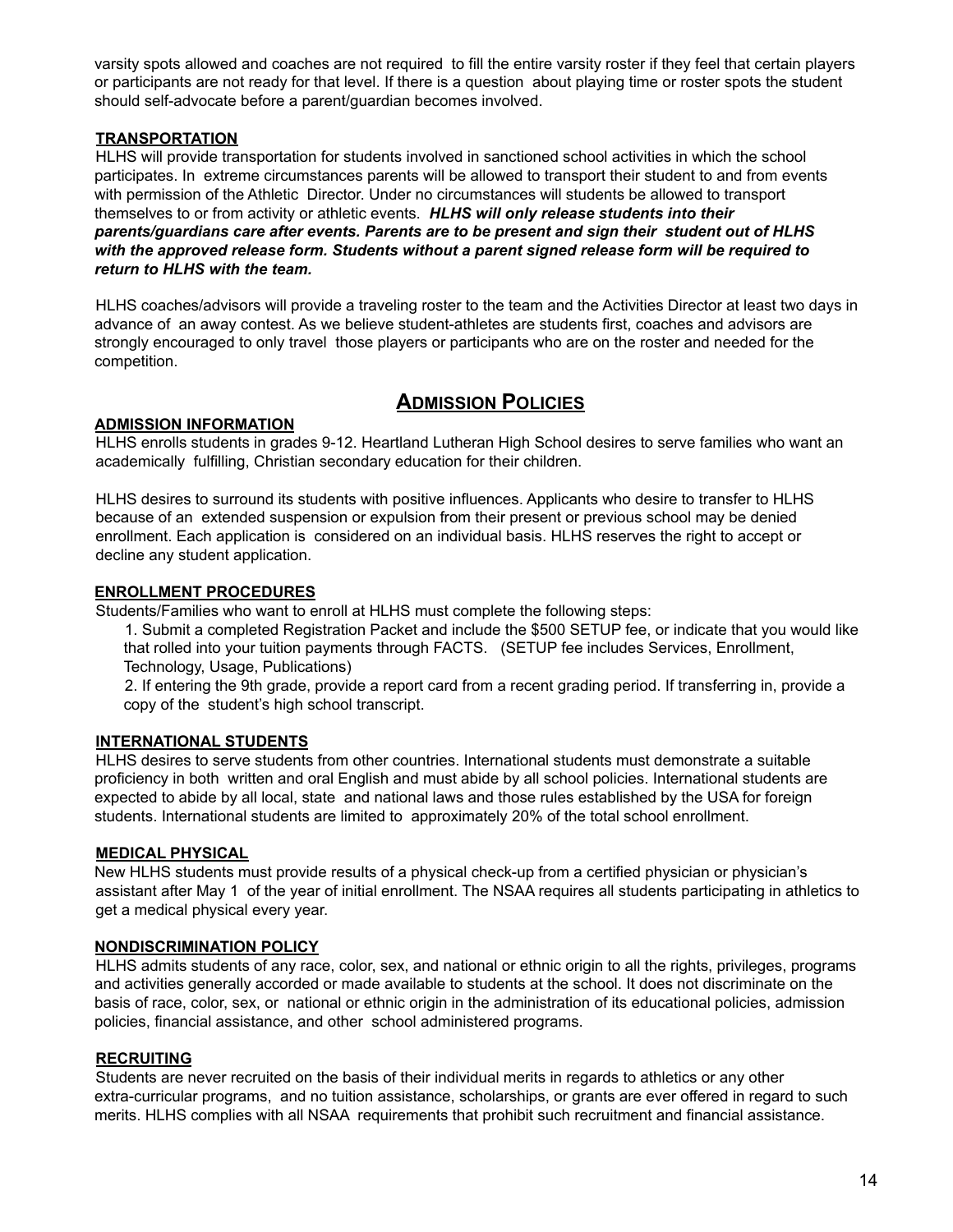#### **ATTENDANCE POLICIES**

#### **CATEGORIES OF ABSENCES**

Attendance and punctuality are key factors in a successful academic career. HLHS categorizes all absences into two categories: excused and unexcused. The administration has the final authority in the categorizing of all absences. Appeals may be requested in writing to the Board of Directors via the principal. Appeals must be made within fourteen calendar days of the close of the semester during which the absence(s) in question occurred.

*Excused Absences* are defined as absences officially excused by the administration in accordance with the Nebraska Department of Education standards and the laws of the State of Nebraska. Examples of excused absences are:

- A planned absence of two consecutive days or less with written documentation from a parent.

- A planned absence of more than two days in which communication has occurred between the parent and the administration in writing prior to the absence.

- An illness or emergency absence of three consecutive days or less with written documentation from a parent.

- An illness of more than three consecutive days with written documentation from a doctor.

- An emergency absence of more than three consecutive days with written documentation from the parent and supporting documentation.

Written documentation for illness or emergency absences are to be given to the school on the day of return. If written documentation is not provided within two days of the student's return, the absence will be considered unexcused. Written documentation is defined as delivered letters, notes, or email correspondence.

*Unexcused Absences* are defined as absences not excused by the administration. When unexcused absences occur, the student will not be given an opportunity to make up tests given on that day or assignments due that day. Assignments given that day can be completed. Examples of unexcused absences include (but are not limited to): skipping class/school, suspensions, staying home to work on projects/homework, absences in which no written documentation is provided to the school office within two days, or simply sleeping in and arriving late to school. Disciplinary action may also be taken with a student who receives an unexcused absence for all or part of a school day.

#### **CONSEQUENCES FOR EXCESSIVE ABSENCES**

Per state law, students are limited to 10 absences (excused and/or unexcused) per semester, per class. Only the Board of Directors can award credit to students who exceed this limit. Therefore, students and their parents/guardians will be notified when they exceed this limit and given instructions on how to complete such an appeal to the Board. Students at this level of absences (not counting absences for school activities) will also be reported to the county attorney for truancy. Students who exceed 20 absences in any given class per semester will not receive credit for that class.

#### **COLLEGE VISITS**

College visits should be scheduled on days when school is not in session. Students who need to make a college visit on a day when school is in session must obtain approval from the Principal at least one school day in advance. Upon return to school, students must present signed verification from the admissions office of the college visited.

#### **MAKE-UP ASSIGNMENTS AND TESTS**

Parents and students can view assignments on Sycamore and Google Classroom and communicate directly with teachers via email. If work is not gathered prior to the student's return, students are expected to meet with their teacher outside of class on the day they return to get necessary make-up work. To receive full credit on daily work, students have one day more than the total number of days absent to submit all of their work. (Absent  $n$  days =  $n + 1$  days of make-up time). If a student is absent only on the test day, they will be expected to take the test upon the day they return to school.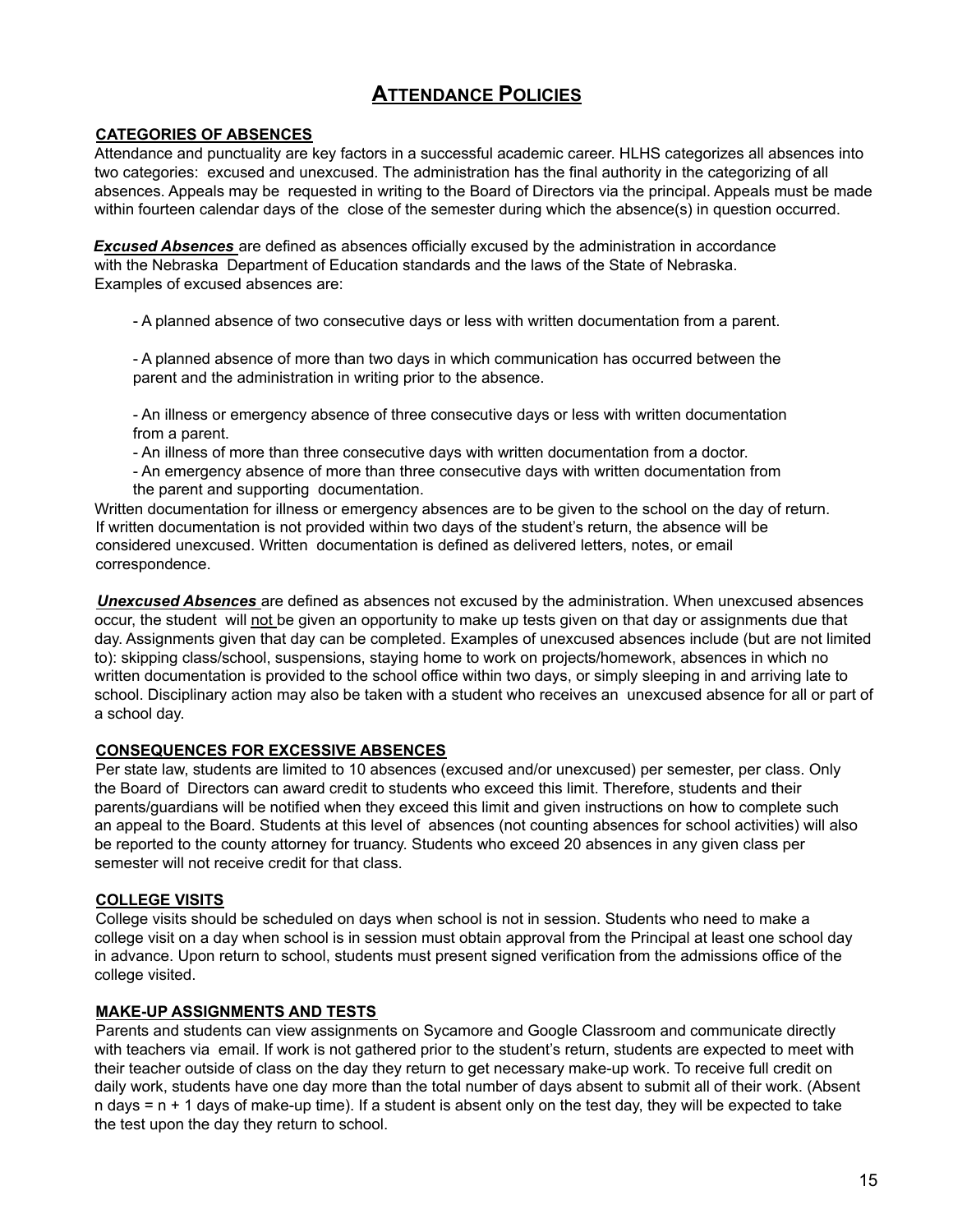#### **INCOMPLETES**

Incompletes are permitted only in extreme circumstances with a written appeal from the parents/guardians and student, and approval by the instructor and principal. An Incomplete in any course must be removed within three weeks after the close of the semester and a final grade will be given. The Principal may extend this time for unusual circumstances.

#### **NOTIFICATION ABOUT ABSENCES**

On every day that a student is absent due to illness or emergency, the parent must notify the school office prior to 8:15 a.m. When the office is not notified of an absence by 8:15 a.m., HLHS personnel will attempt to contact the parents. The school is to be advised as to the extent of the expected absence. Homework assignments should be requested when a parent/guardian calls in a student absence so teachers may be notified. All absences will be considered unexcused if a note is not provided by the second school day the student is back in school.

#### **PARTICIPATION IN ACTIVITIES**

Students must attend school **all day the day of any scheduled activity** in order to participate in the activity. This includes athletic contests, fine arts, activities, clubs, competitions, cheer, and dances. Failure to attend will result in a student being withheld from participation in the activity. A student who desires to participate in activities on a day when there is no school, but was absent during the preceding school day, must seek the permission of the Principal. The Principal retains the right to grant participation should exceptional circumstances prevail.

#### **STUDENT ARRIVAL/DEPARTURE**

The building is officially open for students at 7:30 a.m. If a student is to meet with a teacher prior to this time, the teacher will admit the student to the building. Between 7:30 and 8:05, arriving students are expected to gather in the commons, unless they are participating in a specific activity that is meeting elsewhere before school. The 8:05 bell signals it is time to head to the appropriate classroom. Students are expected to be in their classroom when the 8:10 am bell rings to start their first class of the day. Students are to be on time for school. Only the Principal can excuse a student for being late.

Students who leave school or who are late to school due to doctor, dentist, or orthodontist appointments must check in at the office with the slip from the medical office. It is imperative that students leaving school for approved appointments, arriving late to school, or returning from appointments check in and out at the office. Unless students are waiting for a practice or activity, they are to depart HLHS by 4:10 pm. Students needing to stay after school that are not involved with an activity or meeting with a specific teacher should gather in the commons. Students who remain on campus past 4:10 PM and are not in an activity may incur a fee as it would require a teacher or staff member to stay past hours to supervise the student(s).

#### **TARDIES**

Students who are late to school for their first period class must report to the school office to obtain an admission slip before going to class. Only a valid excuse, verified by a parent or guardian in written form within one school day, and approved by the Principal will result in the tardy being declared excused. **A tardy of more than 15 minutes will be categorized as an absence**. If students are tardy to any other class during the day, it is their responsibility to obtain a written excuse. Tardies reset to zero at the end of a semester. Tardies receive a consequence as follows:

> 3<sup>rd</sup> tardy to any single class 30 minute detention  $4<sup>th</sup>$  tardy to any single class  $30$  minute detention 5<sup>th</sup> tardy to any single class 30 minute detention Subsequent tardies to any single class 60 minute detention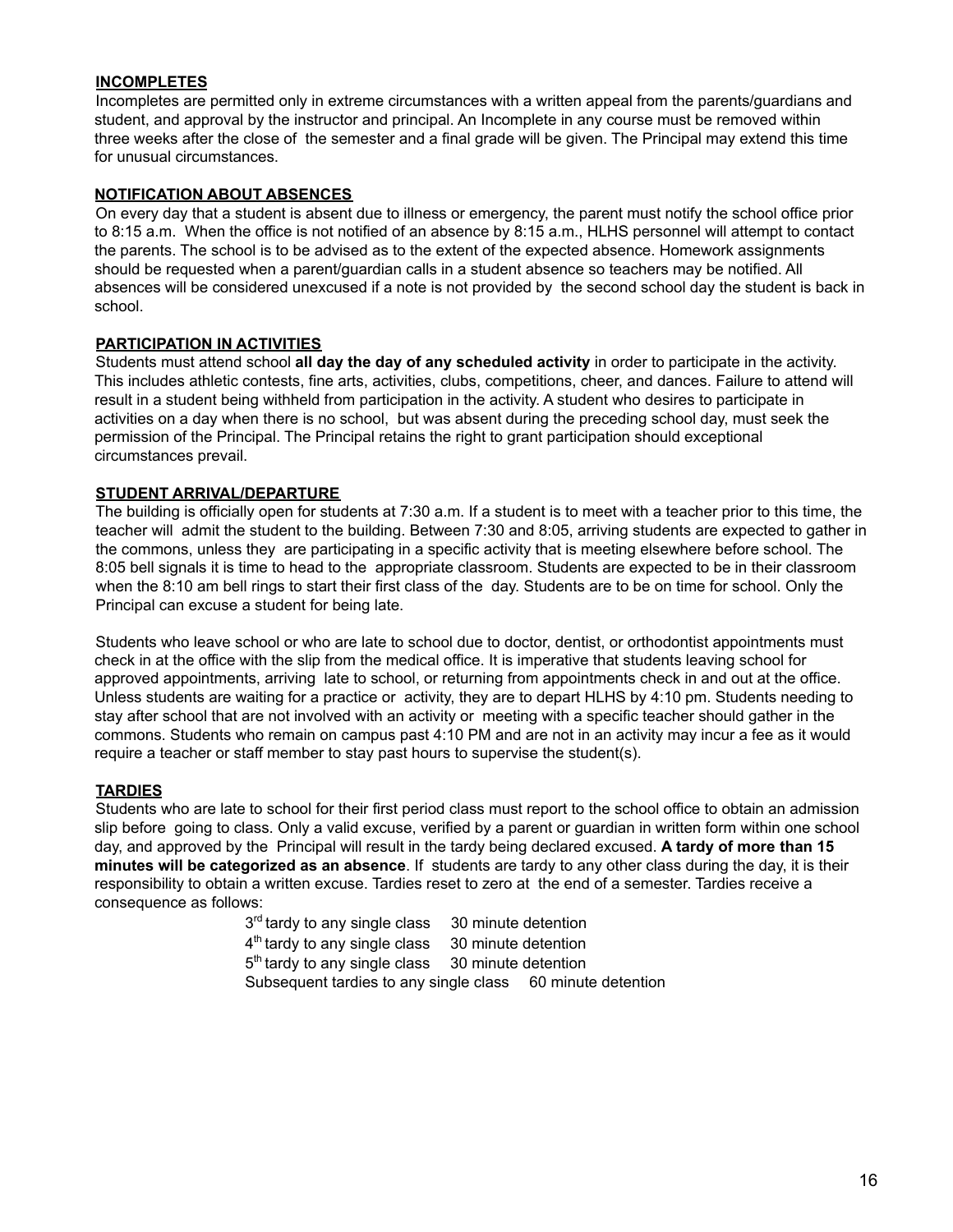#### **CONDUCT AND CONSEQUENCE POLICIES**

Those who are not compelled by the love of Jesus to follow these conduct guidelines make it necessary to have disciplinary consequences.

HLHS expects full support from parents when dealing with discipline issues. If parents are not willing to cooperate with the school and its disciplinary actions, student enrollment may be jeopardized.

#### **ACCOUNTABILITY FOR OFF CAMPUS BEHAVIOR**

Offensive, sinful behavior that tends to bring public discredit to HLHS is unacceptable at any time and may result in consequences. Students are representatives of the school at public functions and in public places and are accountable for their behavior and for their commitment to the policies in this handbook at all times. This policy extends to the community and to online behavior that occurs during or outside of the school day.

#### **CHRISTIAN CONDUCT**

Students enrolled at HLHS are expected to adhere to the basic principles of Christian conduct as outlined in God's Word. For these principles, we look to Jesus' words recorded in Mark 12:30-31, "Love the Lord your God with all your heart and with all your soul and with all your mind and with all your strength . . . Love your neighbor as yourself." It is our prayer that the love of Christ compels each student to live for Christ Jesus ("For Christ's love compels us, because we are convinced that one died

for all, and therefore all died. And He died for all, that those who live should no longer live for themselves but for Him who died for them and was raised again." 2 Cor. 5:14-15). Therefore, HLHS expects all of our students to conduct themselves according to the following principles:

#### 1) **Be Respectful . . .**

- To those placed into authority by God by following the rules, policies and procedures set forth by those in authority.

#### **-** *Care for the property and belongings of HLHS with the utmost respect.*

- To others, including those who are part of the HLHS family. All HLHS students, faculty and staff, and visitors are expected to treat each other with Christian love and respect. Therefore, the following guidelines apply:

a) Any and all forms of hazing are strictly forbidden.

b) No abuse or molestation, physical or sexual, is acceptable and is strictly illegal and will not be tolerated.

c) Bullying, picking on, making fun of, intimidating or mistreating others is unacceptable.

d) Taking, tampering with, damaging, vandalizing, hiding, or bothering the personal property of another student or staff member is unacceptable and will not be tolerated.

e) Creating, accessing, and/or distributing any written or electronic material that will cause disruption of the operation of the school or school activities or interferes with the rights of other students or employees is strictly forbidden.

f) Harassment of any person relating to the person's sex, race, color, religion, age, ancestry, national origin, physical or mental disability, or other protected group is not acceptable. The term "harassment" includes but is not limited to slurs, jokes, and other verbal, graphic, or physical conduct relating to an individual's sex, race, color, religion, age, or disability. Sexual harassment includes any sexual advance or other verbal or physical conduct of a sexual nature.

g) Acts or threats of violence are unacceptable between any of God's people. This includes verbal or written threats of violence made to another student or family member at any time. Weapons, including any kind of gun, knife, or other item that is intended to be used in a violent manner, are not to be brought onto the HLHS campus. Fighting, including "joke" fighting, is not appropriate behavior.

If a student/person feels that he/she is a victim of any of these forbidden actions or witnesses such treatment of others, he/she should immediately report the incident to the Principal or a teacher. The Administration will conduct a prompt and thorough investigation of all alleged incidents and respond in an appropriate manner. Any person found to have violated any of these

policies will receive consequences. If the incident includes the Principal, please contact the chairperson of the Board of Directors. HLHS will respect the privacy of those making the complaint, the individual(s) against whom the complaint is filed, and the witnesses as much as possible, consistent with the school's legal obligations to investigate, to take appropriate action, and to conform to any discovery or disclosure obligations.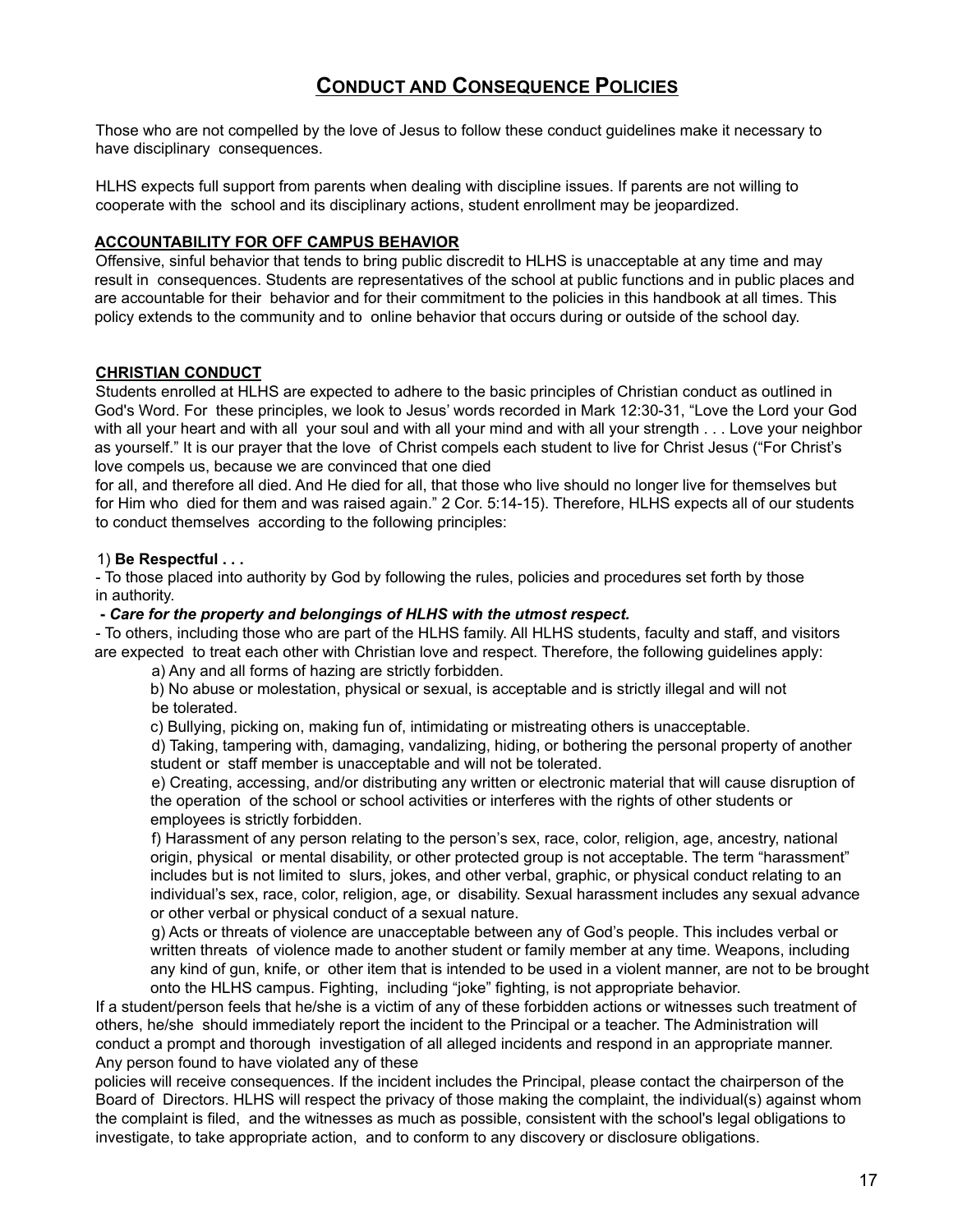#### **2) Be Restrained . . .**

- By avoiding conduct that will cause disruption in the classroom or draw undue attention to yourself.

- In personal relationships, by not showing inappropriate affection in public.
- By abstaining from sensually or sexually explicit pictures or materials.
- Refrain from using sexual innuendos and suggestive or provocative writings or speech.

- By avoiding cursing, swearing and other language that is out of place in the life of a

child of God.

- Refrain from items that damage your body.

Therefore, the use or possession of any tobacco products (or products designed to mimic or look like tobacco products), vaping products, alcoholic beverages, illegal drugs, drug paraphernalia, or non-prescription items is not permitted on or around school premises at any time. This also applies to all school sponsored activities at other facilities. A student found to be in possession of or under the influence of these substances on or off campus will be treated as if they tested positive under the random drug testing policy. HLHS reserves the right to use devices that can detect alcohol use by a person and/or the presence of alcohol in a beverage on any student at any time. Any student refusing to test will be treated per the random drug testing policy.

#### **3) Be Responsible…**

- By being prepared for every class, having the required materials with you.

- For your academic success by staying attentive in every class.

- For your academic work by completing assignments on time and preparing for tests and quizzes. Do not cheat or plagiarize.

- For other assigned duties by completing them in a timely fashion and to the best of your ability.
- For your time by working hard and making the most of it. Students are to be accountable for all of their time.

In addition, students are encouraged to . . .

- be thoughtful of others, considering the feelings of others.
- be helpful by pitching in when and where help is needed.
- be friendly to all of the HLHS family and guests.
- be forgiving as God has forgiven you.

The students of HLHS represent our school and our Lord and Savior Jesus Christ every moment of every day. Therefore, any student who has been involved in acts of an illegal nature and/or whose behavior in the community is such that it presents a potential hazard to the function of the school may be required to address the administration in regards to this behavior and may face disciplinary consequences from HLHS. Any student who is in or has been in possession of illegal substances, consumed illegal substances, or has committed illegal acts in the community, whether in or out of Heartland Lutheran and its functions may face disciplinary actions at the discretion of the principal.

When the administration becomes aware of a student's behavior that is in contradiction with the Biblical morals promoted by HLHS (premarital sex, pregnancy, homosexual activity, theft in the community, etc.), the administration shall meet with the student, parent/guardian of the student, and the Pastor of the family. If the student recognizes and repents of the misconduct, HLHS will make every effort to provide uninterrupted education to the student as well as appropriate counseling and support. In situations of continued rebellion against God, the student's status as a student at HLHS will be re-evaluated. The administration will deal with each situation on a case-by-case basis and will consider what is best for all concerned. HLHS seeks to continue to minister to all students and families involved with such situations.

#### **CLASSROOM CONDUCT/CONFLICT**

It is understood that the classroom teacher is in charge of their classroom and that a student should follow the rules of and directives from that teacher. If a student consistently shows a poor attitude or poor performance in the classroom, the Principal and teacher may remove the student from the class before the end of the semester. The teacher will first meet with the student and advise him/her of that possibility and will also inform the parents/ guardians. If the situation still does not improve, the student may be removed from the class. The class will be marked with an "F" in the student's permanent record.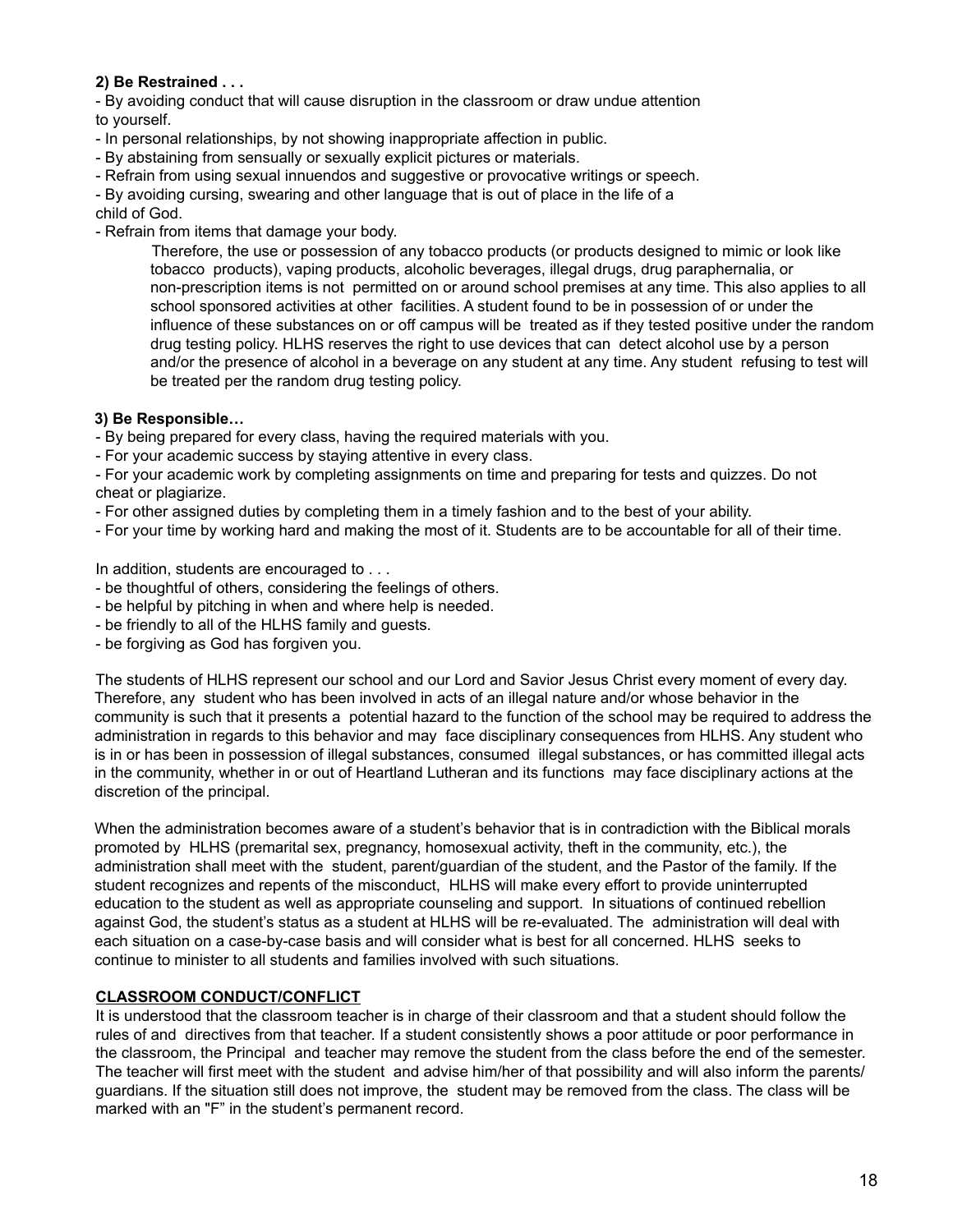#### **CONFLICT RESOLUTION AND APPEAL PROCESS**

The goal of conflict resolution at Heartland Lutheran High School is reconciliation between disciples of Christ in order that His work can be done. Jesus instructs us in Matthew 18:15-18 with these words: "If your brother sins against you, go and show him his fault, just between the two of you. If he listens to you, you have won your brother over. But if he will not listen, take one or two others along, so that every matter may be established by the testimony of two or three witnesses. If he refuses to listen to them, tell it to the church; and if he refuses to listen even to the church, treat him as you would a pagan or a tax collector."

Therefore, if a student or parent is unhappy with a decision made by a faculty or staff member of HLHS, he/she should consult with that individual. If not satisfied with the results of that conversation, the student or parent should consult with the Principal. Likewise, if a student or parent is unhappy with a disciplinary or academic action taken against that student, he/she should consult with the Principal. If further appeal is sought, the parent should contact the Chairman of the Board of Directors within three school days of the consultation with the Principal, who will schedule, within two weeks of receiving a written request from the parent, an appeal hearing before the Board of Directors. At that hearing, the parent and/or student will be given the opportunity to share their concern with the Board. Prior approval from the Chairman of the Board must be received in order to have additional individuals address the Board as part of the appeal. The Board of Director's decision is final.

All conflict resolution meetings will include all of the parties involved. HLHS requires the student to be present in these meetings in order to have open and clear communication, close communication loops, and to create an environment for reconciliation.

#### **CORPORAL PUNISHMENT**

The faculty, staff, and volunteers of HLHS do not and will not use corporal punishment in any situation. School personnel reserve the right to physically restrain students in dangerous situations, but at no time will physical contact be used as a punishment or consequence.

#### **DISCIPLINE POLICIES AND PROCEDURES**

HLHS follows a Biblical approach to discipline taking direction from Galatians 6:1-2, "My brothers and sisters, if anyone is caught in any kind of wrongdoing, those of you who are spiritual should set him right, but you must do it in a gentle way...help carry one another's burdens, and in this way you will obey the Law of Christ."

Two principles emerge with reference to discipline:

- 1. Wrongdoing must not go unnoticed or unpunished
- 2. It must be handled in a way that the wrongdoer is not "lost" but "gained"

In order to curb improper behavior, to help students learn from their mistakes, and to lead students to improved self-discipline, the following steps and consequences will be used:

1. The teacher is responsible for day to day discipline in the classroom. The teacher will be in communication with administration and parents as needed to guide the student in his/her behavior. 2. If a student violates a school rule or is showing inappropriate classroom behavior, the teacher may issue a consequence. When a consequence is given, parents will be notified by the teacher. 3. Infractions of school rules will earn a conference with the teacher and/or principal and a potential consequence. The teacher and/or principal decide on appropriate consequences. All students and parents are responsible for knowing and understanding what is expected of each student; therefore, no warnings are required prior to the awarding of a consequence.

4. The teacher and/or principal will keep a record of student discipline problems.

5. When a student receives multiple consequences for the same discipline problem, escalating consequences may be necessary, including in school suspension, out of school suspension, or expulsion.

Related to these steps and disciplinary actions, the following guidelines also apply:

- Suspensions involve the student being isolated from the student body for a period of time. In-school suspensions require the student to be at school for the full school day, sitting quietly in the space provided. Normally, in-school suspensions are only one-day suspensions, but can be lengthened if necessary. Out-of-school suspensions involve the release of a student to the care of his/her parent or guardian. A student serving a suspension is considered to be unexcused for the day and is not allowed at a school event on that day.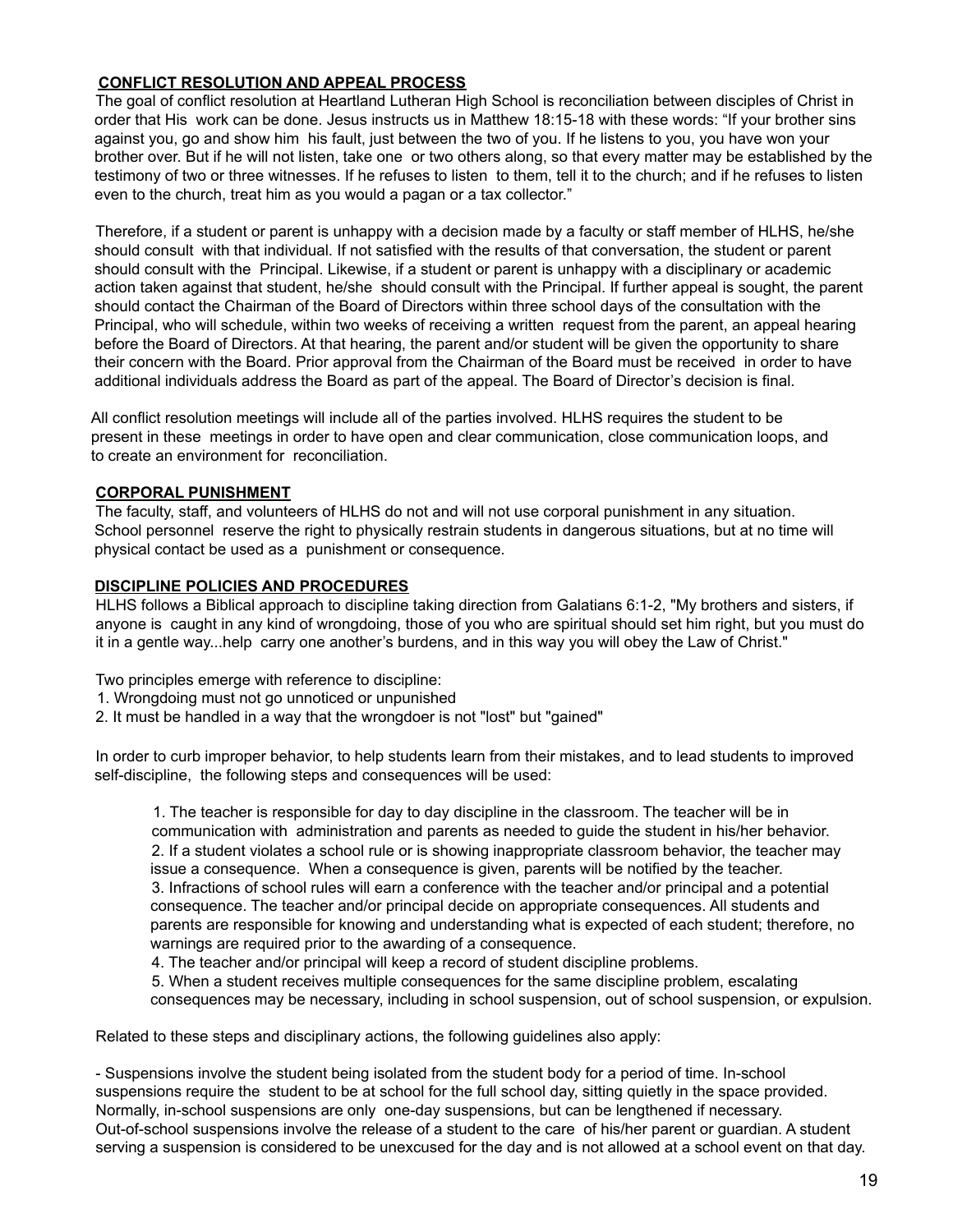A student serving an out-of-school suspension is not allowed on school grounds at any time during the suspension period. Whenever a student receives a suspension, the parents will immediately be notified by the principal. Students serving suspensions are not allowed to make-up tests or quizzes given that day or homework due that day, nor are they allowed to participate in extracurricular activities after school on that day.

- The severity of the consequence is determined by the offense.

- The Principal has the right to determine the severity of the offense and to award an appropriate disciplinary consequence.

- Failure of a student to comply with a given consequence will result in further disciplinary action, possibly being more severe in an attempt to help the student to see the error of the behavior.

- All students, regardless of age or location of residence, are to follow all the rules and guidelines of HLHS. - Any of the previously listed steps may be skipped or repeated as the principal deals individually with students in an effort to lead them to see their error, repent, and be encouraged by the leading of the Holy Spirit to live Christian lives in accordance with God's will for them.

- The severity of consequences increases as improper behavior continues because it becomes an issue of the student specifically choosing not to follow the school rules or guidelines. Other consequences, including multi-day suspensions, may be awarded at the discretion of the principal.

Obviously some violations of school rules are much more serious than others. Because of this, any or all of these steps may be skipped at any time. There are some offenses, including but not limited to illegal drug, alcohol, or weapon possession or use on school grounds, that will result in a minimum 3-day out of school suspension, followed by an expulsion meeting. Expulsion meetings will include the Principal, student, parents, and a pastoral advisor. The act of expelling a student is the responsibility of the Board of Directors. The act of expulsion must always involve Christian love and concern for the best interest of the individual, school, the student body, and the faculty and staff.

#### **STUDENT DRESS CODE PHILOSOPHY & GUIDELINES**

"Do you not know that your body is a temple of the Holy Spirit, who is in you, whom you have received from God? You are not your own; you were bought at a price. Therefore, honor God with your body" 1 Corinthians 6:19-20. "But take care that this right of yours does not somehow become a stumbling block to the weak" 1 Corinthians 8:9

HLHS desires that our students present themselves in a way that honors their Lord and Savior by honoring their bodies and respecting those around them. We also strive to send a positive image to the community around us; therefore, we expect our students to dress in a clean, respectful, modest, attractive, and appropriate fashion. Therefore, students will dress in a way that does not expose undergarments, bare midriffs, or other inappropriate areas of skin/cleavage. Students will go further by making sure their clothing is not offensive, suggestive, drug and/or alcohol related, promoting or giving the impression of promoting violence, or promoting people, groups, or performers who portray Christ, Christianity, or a Biblical Lifestyle in a negative light. The finger-tip rule for shorts, dresses, and skirts, while not definitive, is a starting guideline for length. The responsibility for proper dress and good grooming rests with the individual and his/her parents or guardians.

#### STUDENT PERMITTED DRESS

The following items are allowed in the HLHS Student Dress Code:

- A. Denim, Khaki, or Dress Pants or Shorts are allowed
- B. Dress or Skirt of appropriate length are allowed for girls
- C. Dress Shirts, Polo Shirts, Blouses, and appropriate T-shirts
- D. Athletic Gear assigned by an HLHS Activity or Athletic Team may be worn as a team with permission from the administration

#### EXAMPLES OF OTHER CLOTHING AND APPEARANCE GUIDELINES:

The following is not exhaustive, but is meant to serve as a guide for families and students.

A. No spaghetti strap tank tops or dresses, or strapless attire without a cover up.

B. No sweat pants, athletic pants, yoga pants, leggings, flannel, or pajama pants during the school day.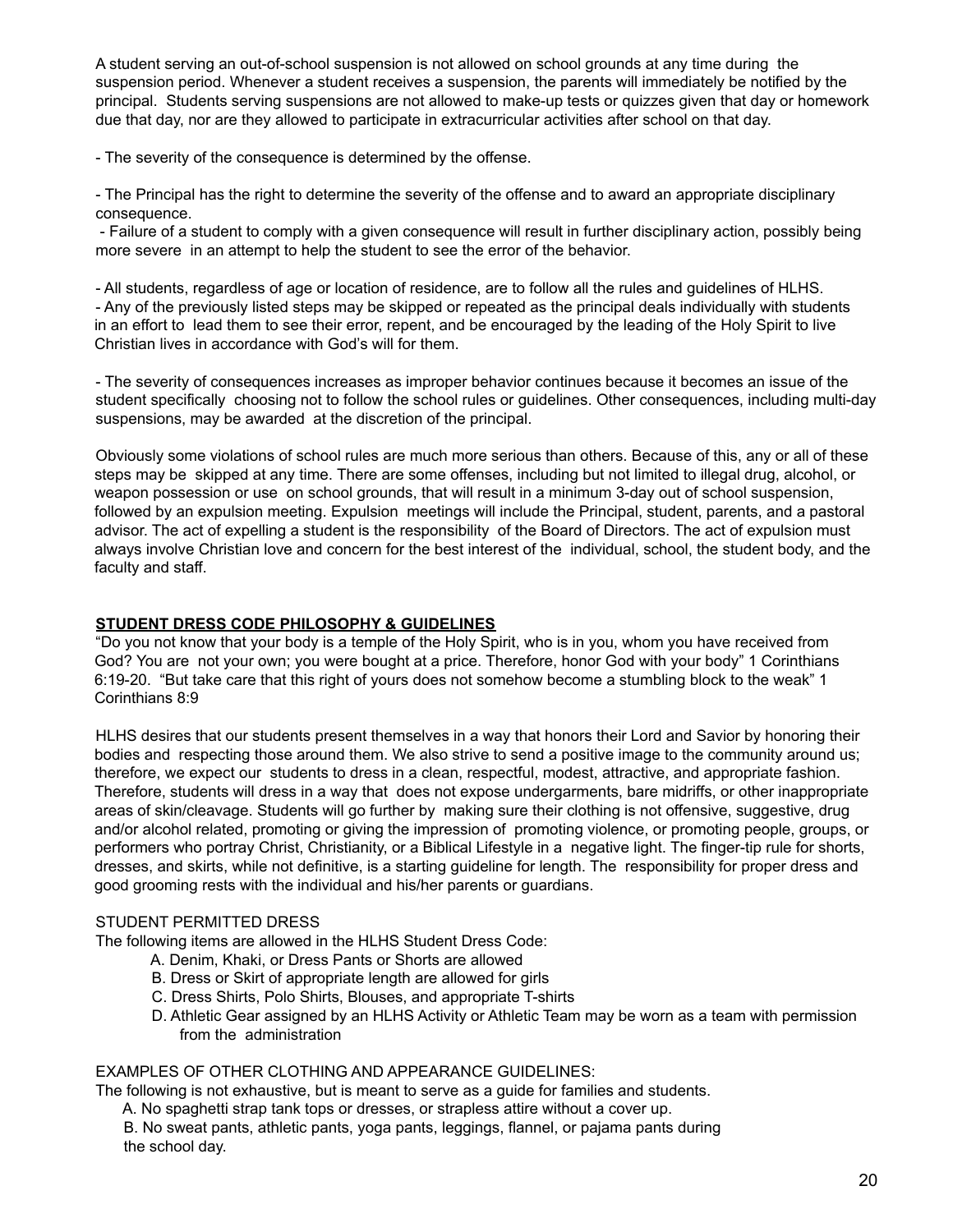- C. Hats and other headwear should not be worn indoors.
- D. Winter coats and blankets will not be allowed to be worn indoors.
- D. Clothing from local high schools is not allowed (exception students wearing HLHS co-op sportswear).
- E. No clothing that is soiled, stained, or emits an offensive odor.
- F. Extreme hairstyles, overly distracting piercings such as gauges and large nose rings, other facial piercings, and visible tattoos are not permitted.
- G. Students are to observe proper hygiene and be clean and not omitting offensive odors during the school day.

Students are responsible for the decisions they make. Students judged to be in non-compliance by a teacher will be sent to the school office for further action. The administration has final authority regarding dress code violations. In the event a student is uncertain as to whether a particular item of clothing, an accessory, or appearance is consistent with the school's guidelines, ask the principal for approval.

#### **Other dress code notes:**

The Student Dress Code applies to students in attendance at school activities and events home or away. We expect HLHS students to keep this in mind as they come to evening or weekend events. If a student attends an HLHS event dressed immodestly or in a fashion that expresses values that are not in harmony with the Christian values of our school, he/she will be asked to change or leave.

#### **First Dress Code Offense:**

A warning is issued and recorded and the student must remain in the office until a change in appearance is possible. Minor violations may be permitted to return to class without a change at the discretion of the administration.

#### **Subsequent Dress Code Offenses:**

Same procedure as the first offense, but the student will be assigned a consequence based on the offense and/or the number of offenses. Repeat offenders will see escalating consequences. Activity or athletic consequences may be included.

#### **CRISIS MANAGEMENT**

Crisis Management is a central component of comprehensive school safety. The most important consideration in crisis management is the health, safety, and welfare of the students and staff. Crisis situations will occur and therefore, it is important to be prepared. Crisis situations are any situation in which the health and safety of a HLHS student, staff, or family member has been compromised or threatened. Examples of crisis situations would include the death or serious injury of a student, a violent act against a student, the threat of a violent act against any member of the school family, and serious damage to the school facilities. Such situations can be created by natural causes or human intervention. When a crisis situation occurs, the Crisis Management Team will be immediately convened and will take quick action.

#### **BASIC PROCEDURES**

While students will not be given an exhaustive explanation of all procedures, students are expected to be familiar with the following basic instructions:

Fire Emergency: At the fire alarm, per your teacher's directions, move quickly and orderly through the fire exit route out of the building, and to the class' designated location. Stay with your class until the all-clear is given or other directions are given.

Tornado or Weather Emergency: At the announcement of a weather alarm, move quickly and orderly to the designated area for your classroom. When in that location, duck and cover. Stay in this position until the all-clear is given.

Earthquake / Explosion Emergency: At the first sign of an earthquake/explosion, drop under a sturdy desk or table, hold on, and protect your eyes by pressing your face against your arm. If there's no table or desk nearby, sit on the floor against an interior wall away from windows, bookcases, or tall furniture that could fall on you.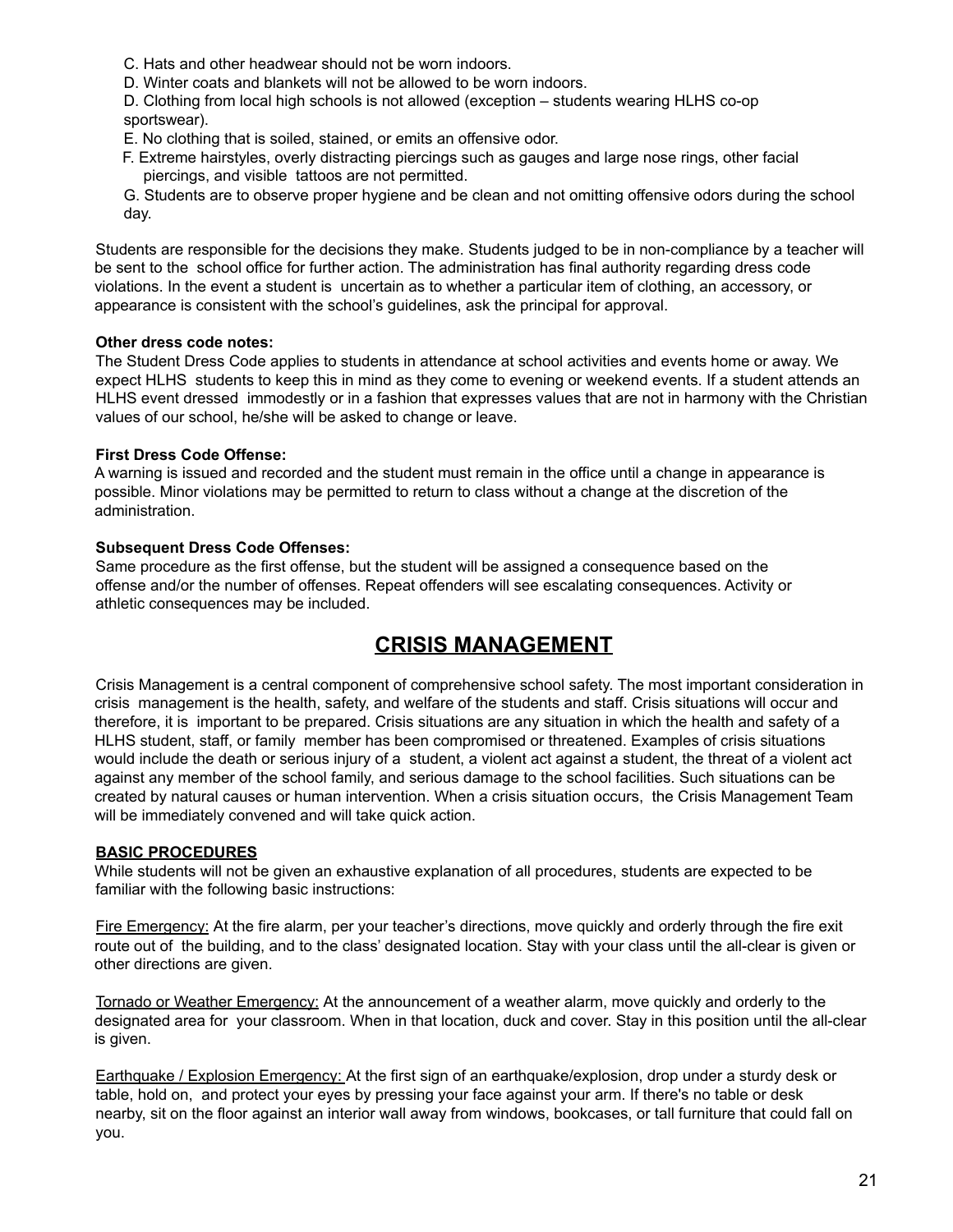Dangerous Individual Emergency Situations: If there is an emergency situation on campus that involves a dangerous situation for any student, specific emergency procedures will be followed. Be quiet and listen to your teacher for instructions. Always remain in a safe position until the all-clear signal is given. If you notice an intruder or person with a weapon, extremely upset, not acting normal, etc., immediately notify your teacher.

#### Imminent Violent Act Situations and Procedures

When warning signs indicate that danger is imminent, safety must always be the first and foremost consideration. School authorities and possibly law enforcement must take action immediately when a student has presented a detailed plan to harm or kill others (or themselves) or is carrying a weapon and/or has threatened to use a weapon.

1)When anyone in the school family receives information that a person is threatening to commit an act of violence, he or she should . . .

- Assume the threat is serious.

- Tell a teacher or administrator immediately.

- Be cooperative in providing a statement of information in order to assist in the assessment of the situation.

2) The Principal shall assess the situation and, if needed, contact law enforcement.

3)The Crisis Management Team shall take action to handle the situation and stop the imminent threat. Early intervention can prevent such imminent violent acts. The school family should also be aware of situations in which students might be of danger to themselves. Early intervention can prevent suicides or suicide attempts.

#### **SAFETY DRILLS**

In order to be properly prepared, HLHS will have drills for each of these various situations at least once a year, with some drills occurring more frequently. Students should take all drills seriously and fully cooperate with drills to make sure all safety procedures are in place, known and ready to be used.

#### **FINANCIAL POLICIES**

#### **TUITION COSTS**

The HLHS Board of Directors annually reviews and sets the basic tuition. \$5800 for 2022-2023 **Discounts** 

- \$600 discount for members of association congregations.
- 25% discount on the tuition for the 2nd child concurrently attending HLHS from an immediate family and 50% discount for additional children concurrently attending (to be calculated after the Association Discount if applicable).
- 50% discount for each child from an association called church worker family.
- Other than the association discount, discounts do not add up. A family that qualifies for more than one discount will receive the largest one.

#### **FEES**

In addition to tuition, there is a \$500 SET UP (Services, Enrollment, Technology, Usage, Publications) fee which is payable upon registration or re-registration.

Forms for registration will be made available around January 1. This annual SET UP fee includes material and resource costs, Chromebooks, a yearbook as well as a student activity pass. The SET UP fee is non-refundable except under extreme conditions.

SETUP fees paid by March 15 with be \$400

SETUP fees paid by May 1 will be \$450

#### **NON-PAYMENT**

Services may be suspended or re-enrollment denied if payments are not kept current. All tuition and fees from the previous school year must be paid in full before the student will be allowed to begin the next school year.

#### **PAYMENT OPTIONS**

A) Pay-in-full by August 1

B) 12 monthly payments—July through June—done through FACTS and processed on the 5th or 20th of each month. There is a \$43 fee for this option. Not available to seniors.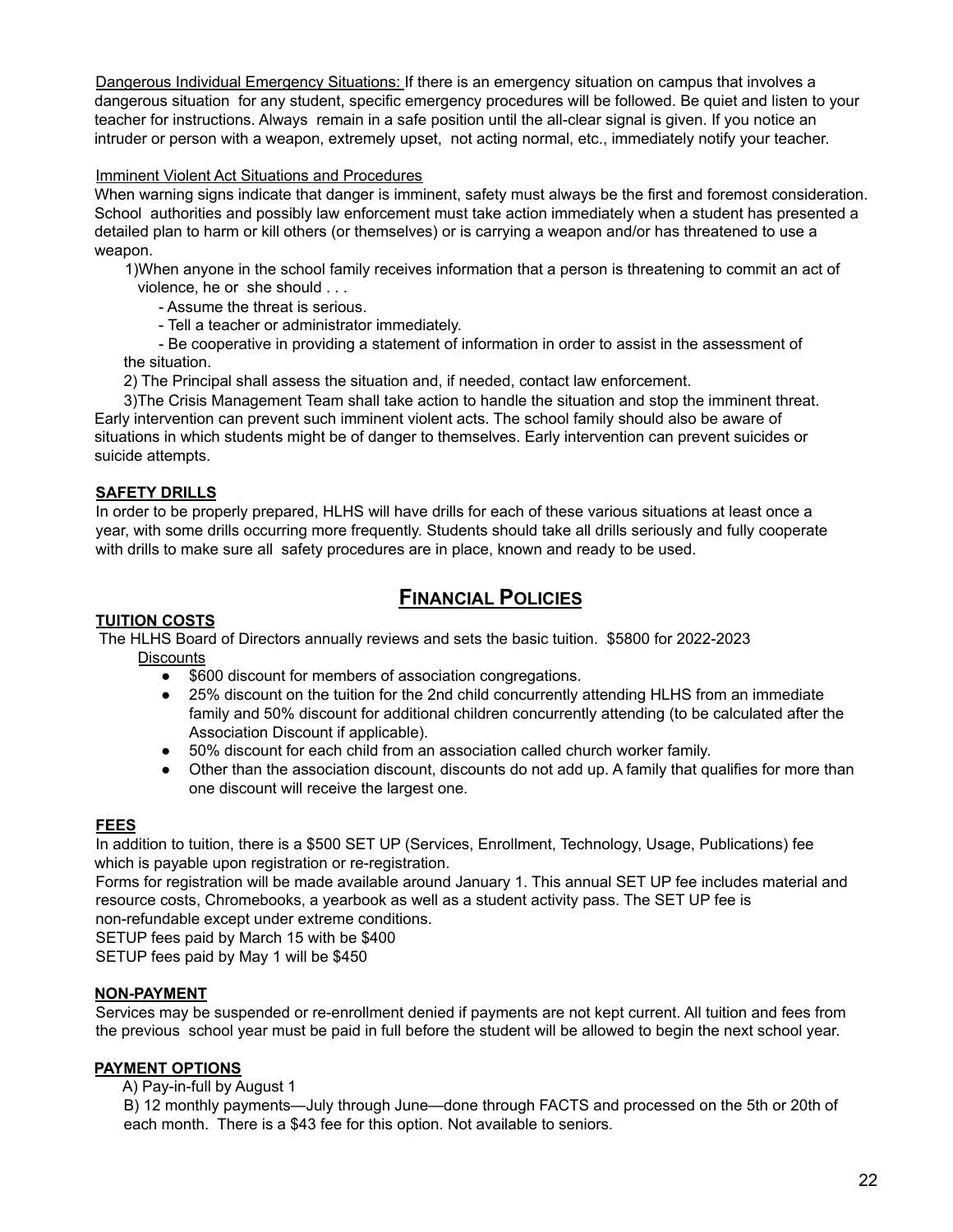C) 10 monthly payments—July through April—done through FACTS and process on the 5th or 20th of each month. There is a \$43 fee for this option.

D) 4 quarterly payments—July, October, January & April—done through FACTS and processed on the 5th or 20th of the month. There is a \$43 fee for this option.

All families are required to select and commit to one of the tuition payment options. The FACTS Management system is to be used for all payment plans except plan A. No student may attend class until the signed tuition agreement is submitted. Payment of fees and option A can be completed by cash, credit card, online payment, or check. HLHS reserves the right to enforce penalties for late and/or non-payment.

#### **POLICIES AND PROCEDURES**

- A) Tuition will be paid according to the predetermined plan as agreed to by the parent/guardian. For returning students, the plan from the previous year shall be in effect unless a change is requested in writing.
- B) Non-payment due to non-sufficient funds may result in a fee.
- C) Enrollment at HLHS for any portion of a semester (grading period) constitutes a semester of tuition.
- D) HLHS recognizes that occasionally circumstances make it impossible to make payments on a schedule. At such a time, please contact the office to discuss options.
- E) Students who do not have all tuition and fees paid in full by graduation will not be allowed to participate in graduation ceremonies nor receive a diploma.

F) Students will be responsible for materials that are damaged or not returned (such as Chromebooks, athletic uniforms or art supplies), damage to lockers or other school property, and for textbooks that must be replaced due to damage. Students who have not paid for such items will not participate in graduation, receive a diploma, or have transcripts released.

#### **TUITION ASSISTANCE**

The ability to pay full tuition is not a criterion for enrollment. Therefore, we have established a tuition assistance program. Tuition assistance grants are awarded based on demonstrated financial need. All families must apply through FACTS.

#### **GENERAL POLICIES**

#### **AGE OF EMANCIPATION**

Students who reach the legal age of emancipation in the state of Nebraska while attending HLHS are subject to all the rules that apply to all students if they wish to continue their education at HLHS.

#### **ALCOHOL AND TOBACCO FREE CAMPUS**

HLHS is an alcohol and tobacco free campus. According to state law, all school campuses in Nebraska are to be alcohol and tobacco free. No alcohol or tobacco is ever to be possessed or consumed anywhere on the HLHS campus. Students found to possess alcohol or tobacco on campus face disciplinary consequences. No "look alike" or substitute tobacco or alcohol products are to be on the HLHS campus. Parents/guardians and visitors should not be in possession of alcohol, tobacco, or other prohibited substances while on the HLHS campus.

#### **CHAPEL / WORSHIP**

Chapel services are an important and regular part of our weekly schedule. Chapel is held on Wednesday and is approximately 30 minutes in length. Chapels will be led by called LCMS pastors and church workers. All participants, including students, teachers, staff, and guests are expected to attend chapel and show respect for God and those who are participating in worship. Therefore, students should not visit with peers, sleep, slouch, or in any way be disruptive. It is important to understand that in chapel the Word of God is proclaimed as a means of grace but Holy Communion is not offered in order to not exclude anyone. Students are highly encouraged to participate fully in congregational worship where God's means of grace are provided in Word and Sacrament.

#### **CHROMEBOOKS**

The school-issued Chromebooks are the only devices allowed at Heartland Lutheran. Chromebooks issued to the students are the property of HLHS and therefore students forfeit any privacy rights on the Chromebook. The HLHS Chromebook can be purchased at the end of a student's career at HLHS with \$60 coming off the price per year used, making them free to a graduating senior who had their Chromebook for four years. Any cost for lost or damaged Chromebooks will be the student's responsibility.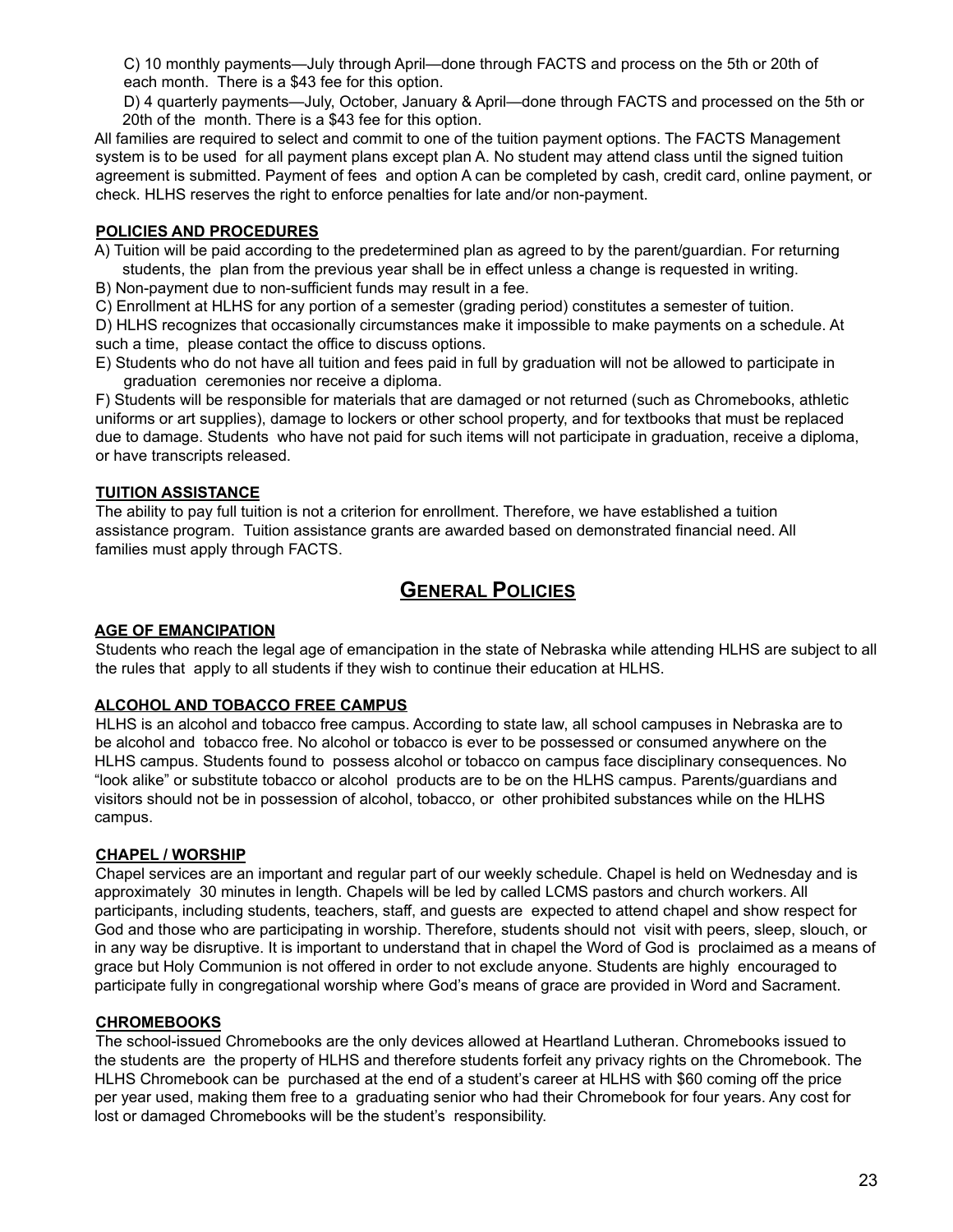#### **CLOSED CAMPUS**

HLHS is a closed campus. This policy means students may not leave school before designated closing times. Students are not to leave the campus after arrival unless specific permission from the office is obtained and they sign out in the office. There is to be no loitering in or around parked cars immediately before or after school. Furthermore, students are not allowed to loiter on campus, or otherwise gather on school grounds during evening/early morning hours unless specific permission has been obtained from the administration.

#### **COMPUTER USAGE AND TECHNOLOGY**

The use of technology resources at HLHS is a privilege, not a right, and must be treated as such by individuals. Inappropriate use will result in disciplinary action or potentially a termination of this privilege. To be issued a Chromebook or use a school computer, students and their parent/guardian must have signed a usage agreement. Parents complete this as part of the registration process. Students must sign the form at the end of this handbook. The following guidelines must be followed:

A. Students are to use the HLHS Chromebook assigned to them by the school or a school lap-top they check out while on the grounds of HLHS.

B. All use of the Internet or other network services must be consistent with HLHS's policies, objectives, and Christian principles. Use which violates state, federal, or local law is strictly forbidden.

C. Students must obey all copyright laws.

D. Students may not sign up for any online services while using HLHS computers.

E. Using the network for illegal activity may result in expulsion and pertinent records will be turned over to the police.

F. Accessing or transmitting obscene, pornographic, or any other anti-Christian material—including cyber-bullying and hate messages—will result in a suspension of internet privileges as well as suspension from school.

G. Using the network for commercial or for-profit purposes is not allowed.

H. Damaging or tampering with computer/networking equipment—including promulgating a virus—is unacceptable.

I. Cyber activities—even outside of school—may be grounds for suspension or expulsion. Any cyber threats made by a student to someone else will be investigated thoroughly by the school and local law enforcement.

J. A student may not represent him or herself as an agent for HLHS.

K. Use of an HLHS computer carries the implied consent for examination of all computer files by teachers or administrators at any time at the discretion of the staff member. No prior permission of the student is required.

L. HLHS will not print student assignments not required to be turned in on paper. Assignments can be turned in on Google Classroom or by email. Students wishing to print homework at Heartland Lutheran

may do so for \$.25 for up to 10 pages of black and white. Color copies will be printed at \$.10 per page. The Internet provides opportunities to access information around the world. Student users and their parents must understand that HLHS cannot completely control the type of material available. Some material may be controversial or offensive. HLHS does not condone the use of such material and takes appropriate precautions to monitor access. HLHS firmly believes that the valuable information and interaction available on the internet far outweighs the possibility that users may obtain material that is inconsistent with the faith and the educational goals of the school. HLHS does employ a network filter to limit access to such material on the HLHS campus and a Google filter on the Chromebooks no matter where they are used. Internet access will be terminated for users who do not follow the rules and regulations established by HLHS.

As required by the "Children's Internet Protection Act" (CIPA), our school is required to post a comprehensive internet safety and acceptable use policy in addition to points A-K previously listed. That policy is located in the back of this handbook in Appendix A.

#### **CONFISCATION**

Any faculty and/or staff member has the right to confiscate any distracting or inappropriate material or items from a student. This includes material that could be disruptive, distracting, dangerous, or illegal. Confiscated material may be returned to the parents or students by the faculty or staff member. Any confiscated material that is clearly dangerous or illegal must be turned in to an administrator. The authorities may be notified when unlawful items or materials are confiscated.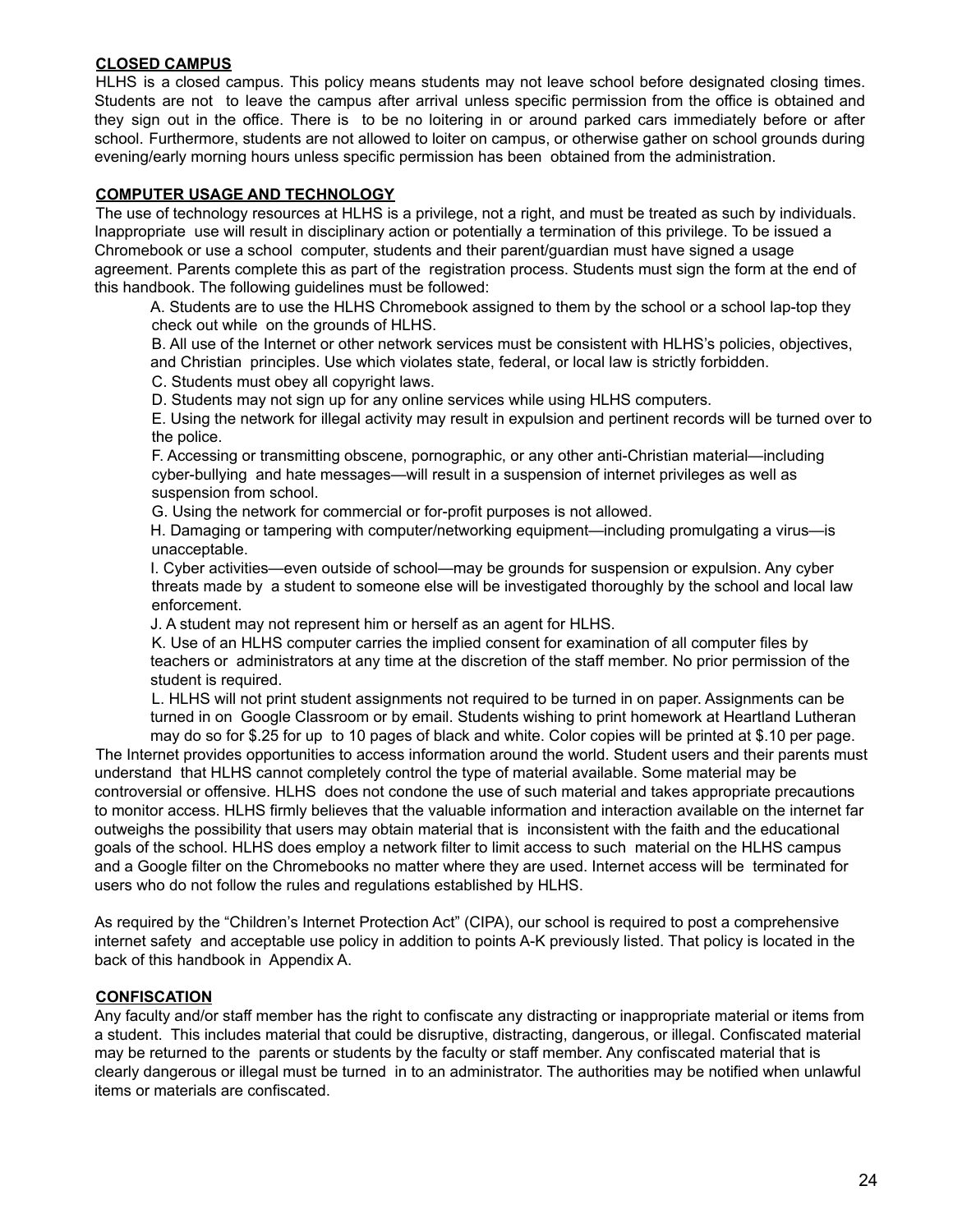#### **COUNSELING AND GUIDANCE**

Students have the services of professional, Christian, high school teachers for counseling and guidance at their disposal. The HLHS Guidance Director and other faculty members are always available to help students deal with personal issues. When issues are beyond the scope of the faculty's ability or expertise, students/families will be encouraged to work with a pastor or Christian counselor.

The HLHS Guidance Director helps students plan their high school experience and helps them prepare for life beyond high school. The Guidance Director works with students to help them select colleges, take college entrance exams, and complete college and scholarship applications. The Guidance Director is available to work with families on college financial aid and other college paperwork.

#### **DANCES AND STUDENT EVENTS**

Students are to obey school rules at school events. Chaperones must be respected and must enforce school rules.

- A. Students are not to leave the building during the event without special permission. Students are to arrive within the first half hour of the event and not leave until the last half hour of the event. Parental notes or phone calls to the parents are necessary for exceptions. Normally, once a student leaves, he or she may not re-enter.
- B. Each student may bring one guest to each event, provided that he or she has been cleared by the principal.

#### **DELIVERIES**

Flowers, balloons, food or other gift items will not be delivered directly to a student. All such deliveries must come to the office. Students will be notified and may pick up such items at the end of the school day.

#### **DRIVING PRIVILEGES / STUDENT VEHICLES**

We recognize that it is a necessity to have students driving themselves and their peers to school, but we also recognize that having a vehicle on school property is a privilege. We expect student drivers to uphold the following guidelines:

1. Drive slowly – speeds on campus are not to exceed 15 miles per hour.

2. Keep your vehicle in the driveway or parking lot. Do not drive on the grass at any time, even to park your vehicle.

3. Do not spin tires or draw attention as you drive. This includes keeping car stereos to a low volume.

4. Park in one parking space - respect handicapped and reserved signs.

Violations of these rules will result in parent notification and consequences. Depending on the severity of the offense, a violation could also result in the revoking of driving privileges.

- HLHS also expects our parents, and anyone driving on campus, to abide by these driving guidelines.

- All cars on HLHS property are subject to search at any time at the discretion of the administration.

For everyone's safety and for vehicle security, students are not permitted in the parking lot during the school day unless given permission by an administrator. Also, any reports of reckless driving will be shared with parents. Illegal and reckless driving is not only dangerous but it also sets a poor image of HLHS and all Christians. Failure to control oneself behind the wheel will result in a loss of driving privileges on campus and parking privileges at school.

#### **ENERGY DRINKS**

Energy drinks, as determined by the Principal or any faculty member or coach, are not allowed on the HLHS campus, nor should they be consumed by any student athlete prior to or during any practice or competition.

#### **FOOD**

Food and drinks are restricted to the lunch area during lunch and before or after school, or purchased at House time. Open cans/bottles of soda are not to be in lockers or the locker rooms. Teachers may allow food/drinks in their classrooms at their discretion. This is not a right, but a privilege for students who can show responsibility and cleanliness. All spills are the responsibility of the student to be cleaned up immediately.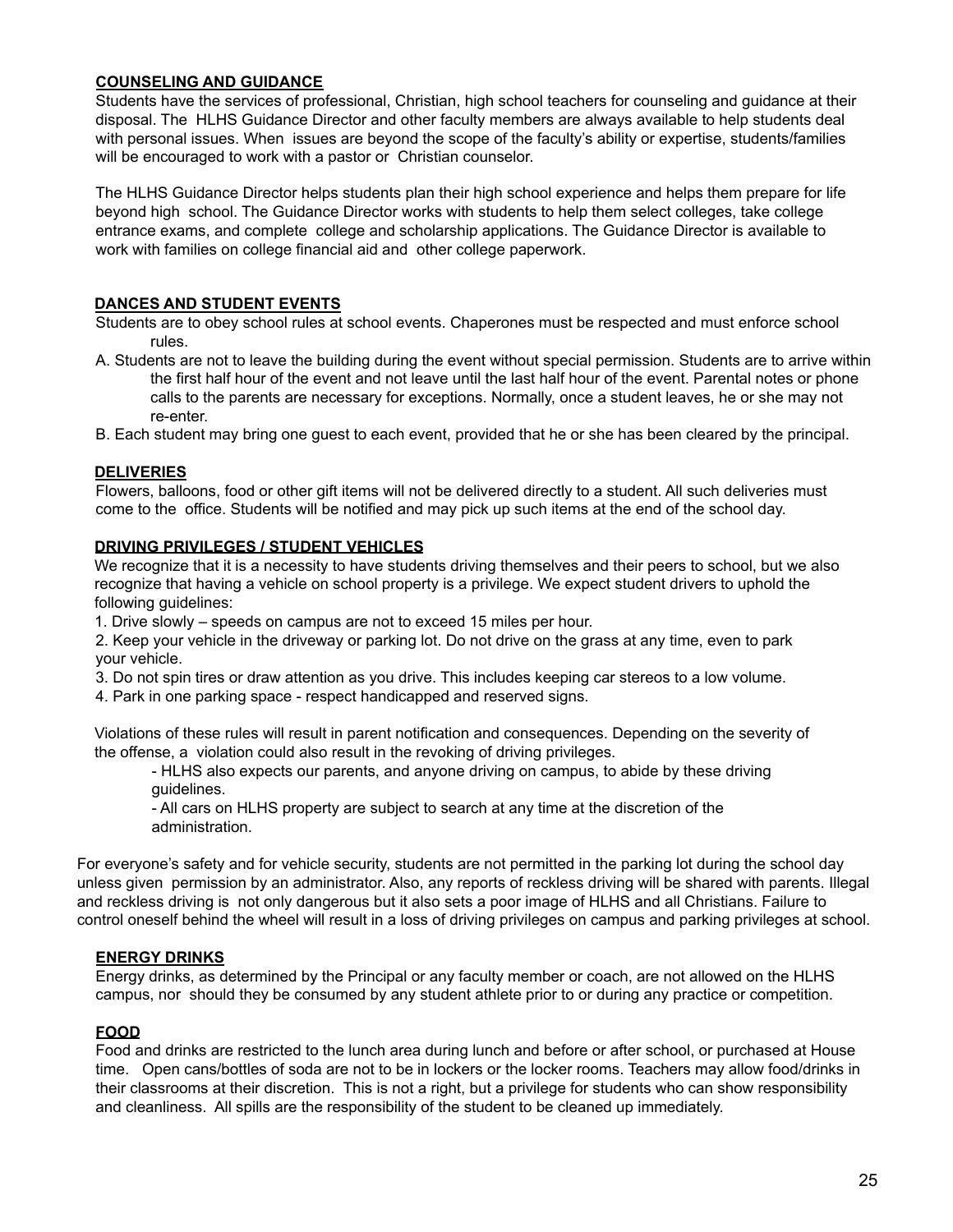#### **FIELD TRIPS**

At various times, different classes will embark on field trips for the purpose of introducing the students to an experience that cannot occur on campus. Field trips are a part of the curriculum and are therefore required for students in that particular class. Field trips may also require an extra expense. Overnight field trips must be approved by the Board of Directors.

#### **FUNDRAISING**

HLHS Organizations have various financial needs that cannot be met by funds available through the operational budget. Therefore, these organizations have the need to raise these funds. All fundraisers must be approved by the Principal.

#### **HOUSE ADVISORY PERIOD (HAP)**

A 25-minute time slot is built into the HLHS schedule and is held every day after 2<sup>nd</sup> period. On Wednesday chapel is held during this time slot.

#### **ILLNESS AND ACCIDENTS**

When ill at school, students should report to the school office. The student will call a parent or guardian to make arrangements to go home for the remainder of the day.

If involved in or a witness to any type of accident on campus that results in any injury, immediately notify the nearest faculty member. Students should support the faculty and administration in handling accidents and injuries. In case of a serious accident or injury, emergency services will be contacted. Faculty members are trained in CPR and first aid.

#### **ILLNESS & SERIOUS COMMUNICABLE DISEASES**

Through effective education, good cleaning methods, proper supervision of all teaching areas, and coordination between public health officials and the faculty and administration in the monitoring of programs, HLHS will provide a healthy atmosphere for students.

HLHS expects that students with a contagious infection will follow their doctor's directions in regards to school attendance and will remain out of school until medication or time prevents the spread of infection. If a student is diagnosed with a serious communicable disease, the Principal will work with the parent/guardian, local health department representatives, and the student's physician to provide the best possible environment and education for each enrolled student. The case of each student with a persisting condition will be reviewed at the beginning of each school year and as deemed necessary.

HLHS respects the right to privacy of a student with a communicable disease. Knowledge that a student has a communicable disease should be confined to those with a direct need to know. This would include all of the teachers as well as support staff who have regular contact with students. Those persons should periodically be provided with information dealing with procedures and precautions to be observed when working with a person having a communicable disease.

#### **KEY CARDS**

Students will be responsible for a key card for entry into the buildings. Lost key cards will be fined \$10 for replacement. Students are not to share their key cards with others.

#### **LOCKERS**

Students are assigned hallway lockers and are expected to use them and keep them neat and orderly. Discretion needs to be used on locker decorations. No materials or decorations are to be placed on locker doors other than materials prepared by HLHS students, faculty or organizations and are approved by the administration. Only painters (blue) tape should be used to hang decorations. Students are to report any locker damage to the school office, and may be assessed the cost of repair for unreported or self-inflicted damage.

Students may place locks on hall and gym lockers. However, the school will not provide locks. Students who desire locks must provide their own and must also turn in the combination or spare key into the office. Students must only use the locker assigned to them. Items left in unused lockers will be confiscated or thrown away. The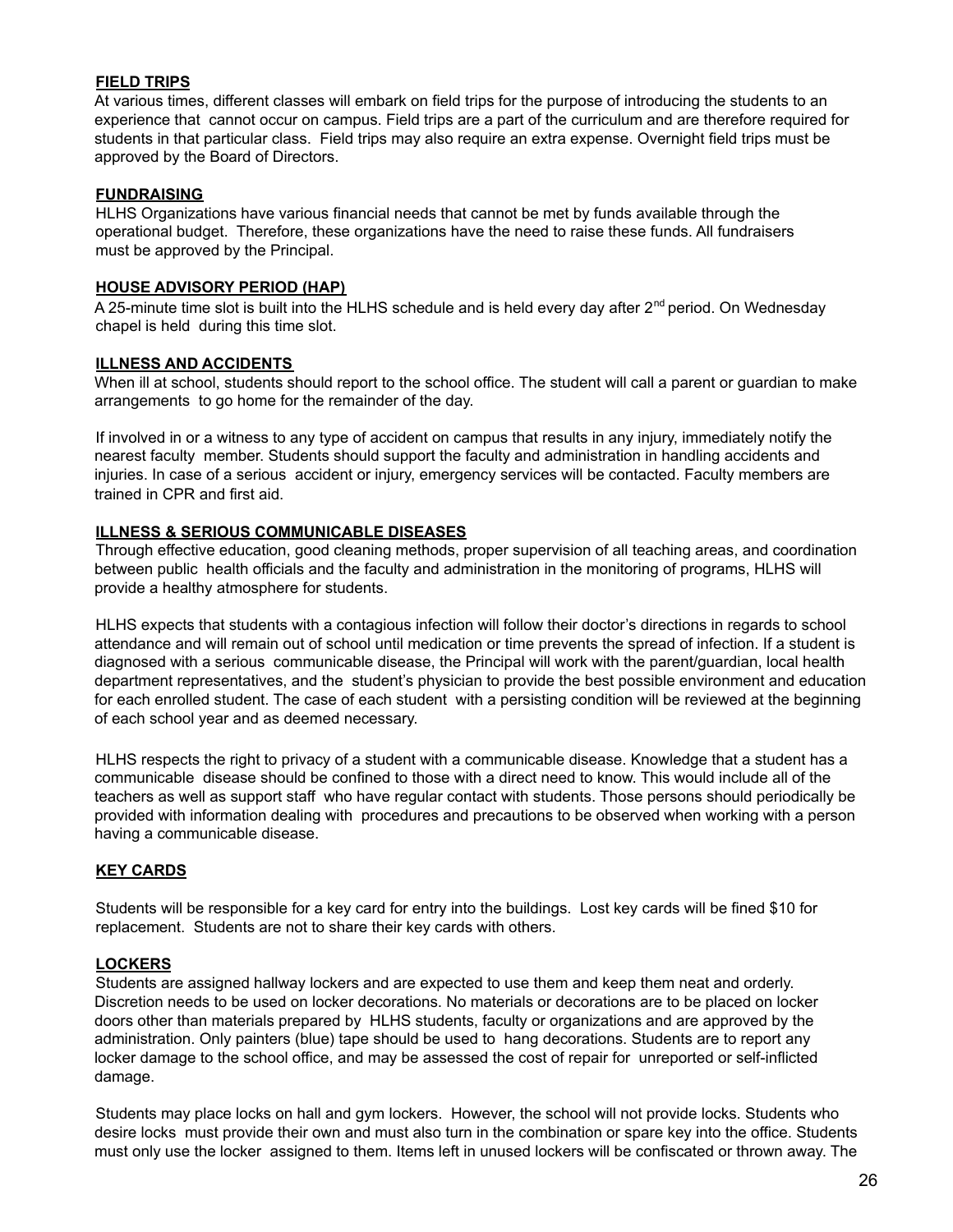school is not liable in the event of theft or damage to items in lockers. Lockers are the property of HLHS and may be searched with or without cause at any time. All items in lockers are also subject to search. Locks must be removed at the end of the year or a \$5 fee will be charged for removal.

Athletic lockers will be treated the same as hallway lockers.

Items found in hallways, the commons, or in the locker room not in a locker will be turned in to lost and found. If not claimed within two weeks the items will either be donated or thrown away. Items left in lockers at the end of the year or in athletic lockers at the end of the season will be treated the same.

#### **LUNCH**

Hot lunches are ordered by the student weekly. All students are expected to pick up after themselves in order to keep our eating area neat. **Students and parents may not order food and have it delivered to HLHS at any time without the permission of the administration.**

- All students are to stay in the commons at lunch unless they are taking part in a supervised meeting.
- Students will pray during their fourth period class before being dismissed for lunch. Students and faculty will join in returning thanks at the end of the lunch period.
- Individual students may not sell food items at lunch unless approved by the principal.
- HLHS has a closed campus students may not leave campus for lunch.

#### **MEDICATION**

Parents/guardians of students with specific medical conditions or needs should notify the school of these needs through the registration process or when the condition is diagnosed. Any medication for students must be kept in the office with the exception of rescue inhalers. Parents/guardians must provide this medication in original containers which indicate dosage amounts, frequency, method given, as well as doctor and pharmacy name and phone numbers.

- School staff shall not administer any injections with the exception of those trained in the use of an EpiPen in the case of anaphylaxis.
- Instructions on the dispensing of medication must be written and signed by the parent/guardian. School staff may not provide any medication of any kind to students without the above protocols in place.
- Students are not permitted to possess, use, or distribute either over-the-counter or prescription medications at school.
- All outdated medication will be disposed of by the school staff.

#### **PARENT SUPPORT, INVOLVEMENT AND VOLUNTEERISM**

While it is not required for enrollment, families are asked to join the Red Hornet Family in service toward the school. The recommended amount would be 10 hours per year. This can be done through participating in committees, events, campus clean up days, or helping with school maintenance, mowing, or general up-keep. These acts of service help keep tuition costs down and ensure the faculty and staff are focused and supported in providing the best education possible. Those families who receive tuition assistance are highly recommended to participate in at least one of the following volunteer opportunities:

- A) Golf Tournament This event benefits the activity and athletic programs. Help is needed in procuring hole sponsors as well as planning and organizing the event.
- B) Red and Blue This is our annual benefit banquet and auction. This event helps with debt reduction and operating expenses. It requires many volunteers to help with securing acquisitions, set-up and take down, keeping track of bids, and many other areas.
- C) State Fair Booth HLHS operates a pie & sandwich stand at the State Fair each year and it operates with adult volunteers to prepare and serve during day and evening hours. .
- D) Additional opportunities— Will be announced via the school's website, Facebook page, announcements, or via email.

#### **PASSING PERIOD**

The time between classes is three minutes. Students found to be outside of class without a hall pass may face consequences.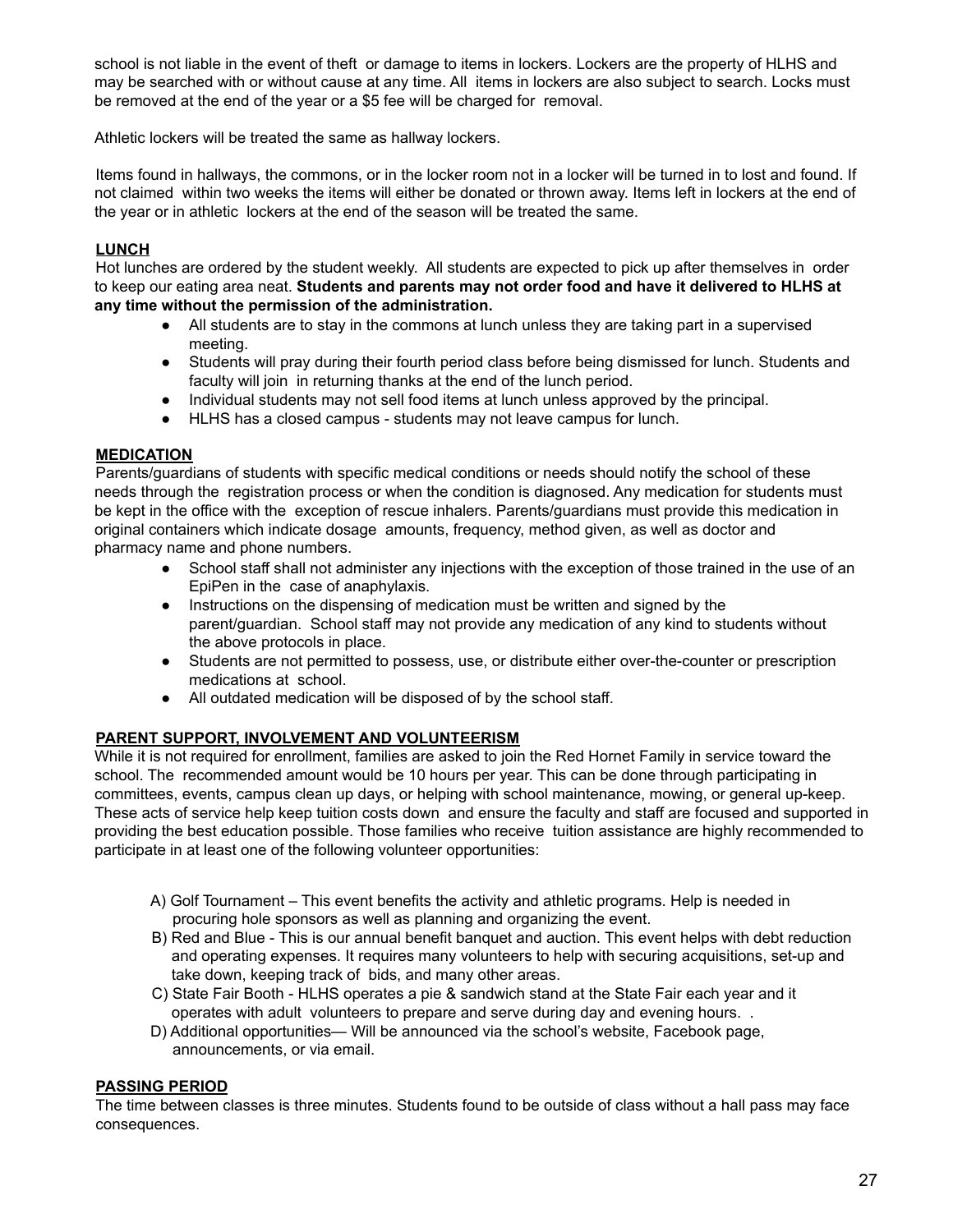#### **PERMISSION FORMS**

Each parent is expected to complete the general permissions that are part of the registration packet. The travel permission gives HLHS personnel the authority to take students off campus for travel that is approved by the school's administration. Students are normally transported in school vehicles and driven by adults with the appropriate license. At times, vehicles owned by teachers or coaches will be used. If this travel is further than fifty miles one way, parents will be asked to sign a separate permission form. HLHS personnel will notify parents of all trips in which students leave campus.

Parents will sign separate permission forms for each extra-curricular activity in which they participate. This permission form will also give permission for the student to travel with the school to all off-campus activities for that specific organization. For example, parents of all students who desire to participate in basketball will sign a separate permission form for basketball which will give permission for the student to attend all off-site competitions and other activities in which the basketball team is involved.

#### **PERSONAL ELECTRONIC DEVICES – INCLUDING CELL PHONES**

In order to build better and stronger relationships within the Red Hornet Family, to create a positive school environment, to enhance the safety of the student body, and to better support students in their academic goals, **cell phones and other electronic devices including but not limited to i-Pods, Apple Watches, air pods, and other smart watches and devices will not be permitted during school hours**. Students should leave their phones at home or turn them off and leave them in their locker or put away at the beginning of the day. If an emergency would arise where contact between a parent/guardian and the student would be necessary, the school phone in the main office would be made available.

- 1<sup>st</sup> offense: Cell phones will be confiscated and returned at the end of the day.
- 2<sup>nd</sup> offense: A consequence form will be filled out on Sycamore. Activity and/or athletic consequences are possible
- 3<sup>rd</sup> offense: Escalating consequences that include activity and/or athletic consequences. Parents will be notified.

Students will be allowed to use their cell phones during passing periods and at lunch on a trial basis for *2022-2023.* They must be put away when entering the classroom. Teachers reserve the right to require phones to be checked in at the beginning of class at their discretion or to confiscate devices at any time.

Only HLHS assigned Chromebooks or school issued laptops should be used in the classroom or on the grounds of HLHS. Additionally, they must be used in accordance with the appropriate and authorized class or school activity. Teachers maintain the right to control when Chromebooks are used within his or her classroom. Students may use electronic devices during the class time when authorized pursuant to an Individual Education Plan [IEP], a section 504 accommodation plan, or a Health Care Plan, or pursuant to a plan developed with the student's parent when the student has a compelling need to have the device.

Students relinquish any reasonable expectation of privacy when they use electronic devices at HLHS. The HLHS staff has the right to confiscate any electronic device. The device will be taken to the principal's office. If it has been determined that the device has been used for cheating, harassment, or some other inappropriate behavior, the device will be returned to the parent and the student may be forbidden from using the device again on the school campus or at school activities.

HLHS is not responsible for the security and safekeeping of students' electronic devices and is not financially responsible for any damage, destruction, or loss of electronic devices. Students are also reminded that these types of items are often targets for thieves, and appropriate precautions should be taken as the school is not responsible for lost or stolen items. HLHS and its faculty and staff are not liable for lost, stolen, or damaged phones or other devices. It is recommended that a student leave their cell phone and other valuables locked in their car.

#### **RANDOM DRUG TESTING PROGRAM**

#### **Philosophy and Purpose**

The apostle Paul writes in I Corinthians 6:19-20, "Do you not know that your body is a temple of the Holy Spirit, who is in you, whom you have received from God? You are not your own; you were bought at a price. Therefore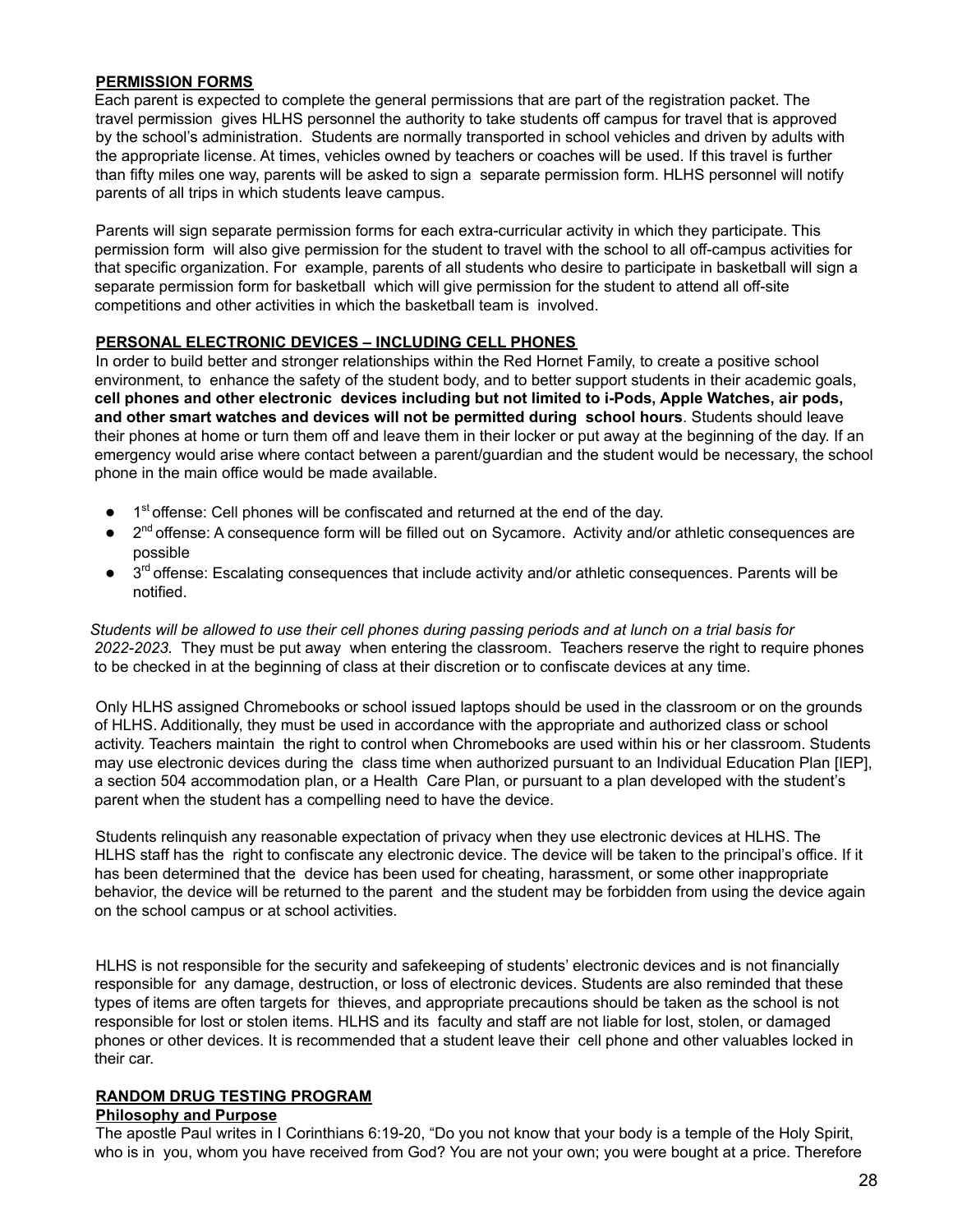honor God with your body." Recognizing this passage and acknowledging the damage that illegal drugs and alcohol abuse does to one's body, the Board of Directors (BOD) and Administration desire to maintain a drug-free environment at Heartland Lutheran High School (HLHS). Staying free of the use of illegal drugs or alcohol is crucial to a student's success in school and life and is appropriate in our efforts to glorify God in all that we do. Therefore, HLHS has strong policies regarding student use of illegal drugs or alcohol, has in-depth education regarding illegal drug and alcohol use, and has a random drug testing program.

The purpose of the random drug testing program is twofold: (1) to provide for the health and safety of all students; and (2) to undermine the effects of peer pressure by providing a legitimate reason for students to refuse to use illegal drugs or alcohol.

**Parental Permission –** All parents or guardians, by enrolling their students at HLHS, grant permission for their child to participate in the random drug testing program.

**Type of Testing** – Illegal drug use will be tested through the collection of urine samples. A breathalyzer may also be used for detecting the consumption of alcohol.

#### **General Procedures and Policies**

- Up to 20% of enrolled students will be randomly tested at each test date.
- Test dates will be determined by the Principal. The Principal will coordinate test dates with the school nurse or other board approved medical professional who will be collecting the urine samples.
- The Principal shall be responsible for randomly selecting students from a list of all students enrolled at the test date. If a student is absent on the day of testing, a randomly selected alternate student will be tested.
- The Principal will arrange for the selected students to report to the designated collection area.
- The student is asked to wash, rinse and dry their hands. The collector gives the container to the student who enters a closed bathroom stall and privately (unobserved) urinates directly into the container. No purses, bags, other containers or jackets may be worn into the stall. The specimen in the container is then handed to the collector.
- The specimen and container will be immediately checked by the collector for quantity, temperature, color and appearance and noted on the appropriate forms. If tampering is suspected, the student will be asked to provide a second specimen. If tampering is suspected again, it will be considered a refusal to test and the Principal will be notified. The student then washes his/her hands and returns to class.
- Whenever a student is tested, his/her parent or guardian will be notified by school personnel that the sample has been collected.

#### **Procedures and Policies for Positive Results**

- $\circ$  If a student's test results are positive, the Principal shall again contact the parent or quardian. The student may remain at HLHS pending the confirmation of the test. No action will be taken until a second urine test is completed at an approved medical facility. The student shall have 24 hours to complete such a test. The cost of the test is the responsibility of HLHS.
- $\circ$  If the test from the approved medical facility is negative, those results shall negate the results of the sample collected at the school.
- $\circ$  If the test from the approved medical facility is positive, the Principal will contact the parents/guardians and arrange for a conference. Such a conference must occur within 24 hours for the student to remain in class at HLHS. If such a conference is not able to occur in the stated time frame, the student will be removed from HLHS until the time at which such conference can be held. The results will be discussed at the conference and any medical information, including prescriptions, will be discussed.
- Each confirmed positive test will be handled on an individual basis. A positive test does not mean immediate expulsion. The Principal shall determine, upon meeting with the student and parents, an action plan. The Principal shall establish a written action plan and present it to the student and parents or guardians within 48 hours of the initial conference. The Principal may determine to remove the student from HLHS during this time.
- Upon receipt of the action plan, the student and parents or quardians can accept it by their signature or reject the action plan. If the action plan is rejected, the student will be removed from HLHS. If the action plan is accepted, it will be enacted immediately.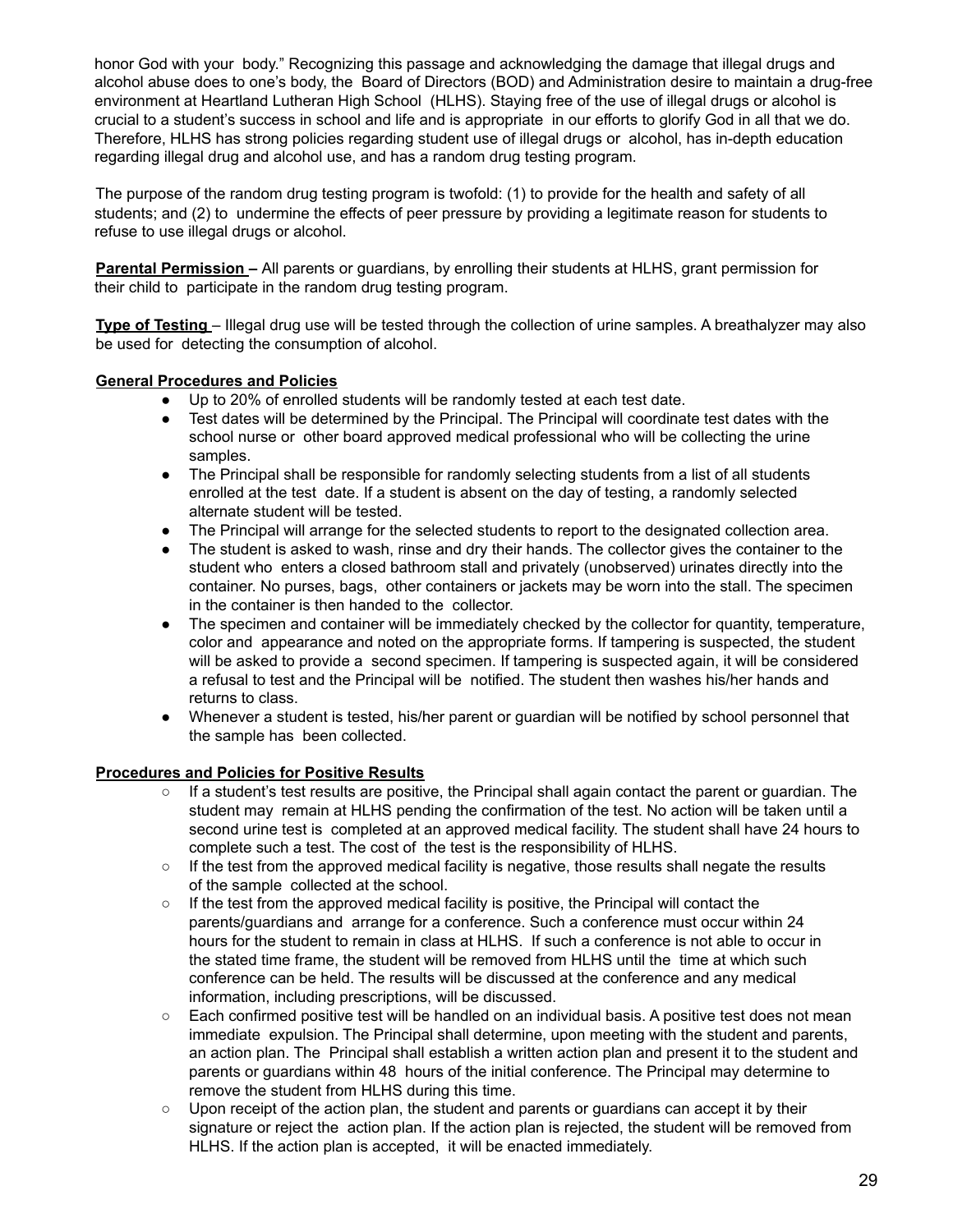○ Action plans may include but are not limited to the following provisions: suspension from school; chemical dependency treatment, counseling or education, further drug testing, and suspension from extra-curricular activities. Action plans will also state the consequences for subsequent positive tests. The goal of the action plan is to provide for the health of the student who tested positive and to ensure that the HLHS student body is surrounded by positive influences.

**Confidentiality** - All results are held strictly confidential. The collector, Principal and personnel of the approved medical facility cannot reveal any specific or statistical results to anyone other than the Principal and parents/guardians of the student. The Principal may share information regarding results with HLHS personnel or BOD. The results of drug tests pursuant to this policy will not be disclosed to criminal or juvenile authorities absent legal compulsion by valid and binding court order or other legal process.

**Refusal to Test** – The Principal will consult with any student who refuses to be tested. After this consultation, any student still refusing to be tested will be immediately suspended. The Principal will then contact the parent and schedule a conference. The student will remain suspended until such a conference is held. Each refusal to test will be handled on an individual basis. The Principal shall determine, upon meeting with the student and parents, an action plan. The Principal shall establish a written action plan and present it to the student and parents or guardians within 48 hours of the initial conference. The Principal may determine to remove the student from HLHS during this time. Upon receipt of the action plan, the student and parents or guardians can accept it by their signature or reject the action plan. If the action plan is rejected, the student will be removed from HLHS. If the action plan is accepted, it will be enacted immediately. Action plans may include but are not limited to the following provisions: suspension from school, counseling, further drug testing, and suspension from extra-curricular activities.

#### **Miscellaneous Policies**

- The Principal may at any time, designate a member of the HLHS faculty, staff, or BOD to fulfill all duties listed as the Principal's responsibilities in this document. Such designation must be made in writing and presented to the collector upon the initiation of each test date.
- The Principal may search the locker, vehicle, and belongings of any student who tests positive to ensure that no illegal drugs or alcohol are present on school grounds. If illegal drugs or alcohol are found on school grounds, the student will face an immediate out-of-school suspension that will last a minimum of three days. The Principal will meet with the student and parents or guardians as soon as possible. The suspension may be followed by an expulsion meeting.
- Students not able to provide an adequate urine specimen at the testing time will not be allowed to attend class until the proper specimen is provided.
- The financial responsibility of the random drug tests is the responsibility of HLHS. All subsequent tests after a confirmed positive or a refusal to test (that might be required as part of the action plan) are the financial responsibility of the parent or guardian. The action plan may include other criteria that will be the financial responsibility of the parent or guardian.

*Other Drug Testing -* Heartland Lutheran High School can require any student to submit to a drug test, the results of which must be provided to the Principal in order for the student to continue their education at HLHS. Tests are done when a student is suspected of using illegal drugs. The HLHS Principal determines reasonable suspicion. The Principal shall notify the parent prior to the collection of a sample for the test and can postpone the test for a maximum of 6 hours for the parent to be present for the test. Positive results will be treated per the policies listed above. A refusal to test will be treated per the above policies.

#### **RELEASE OF NAMES**

The school shall release the names and addresses of students to Concordia University System and state public colleges and universities. Parents/guardians may opt to exclude their child from these lists.

#### **RESIDENCE**

Any student of HLHS must reside with a parent or legal guardian unless other living arrangements are approved by the Principal.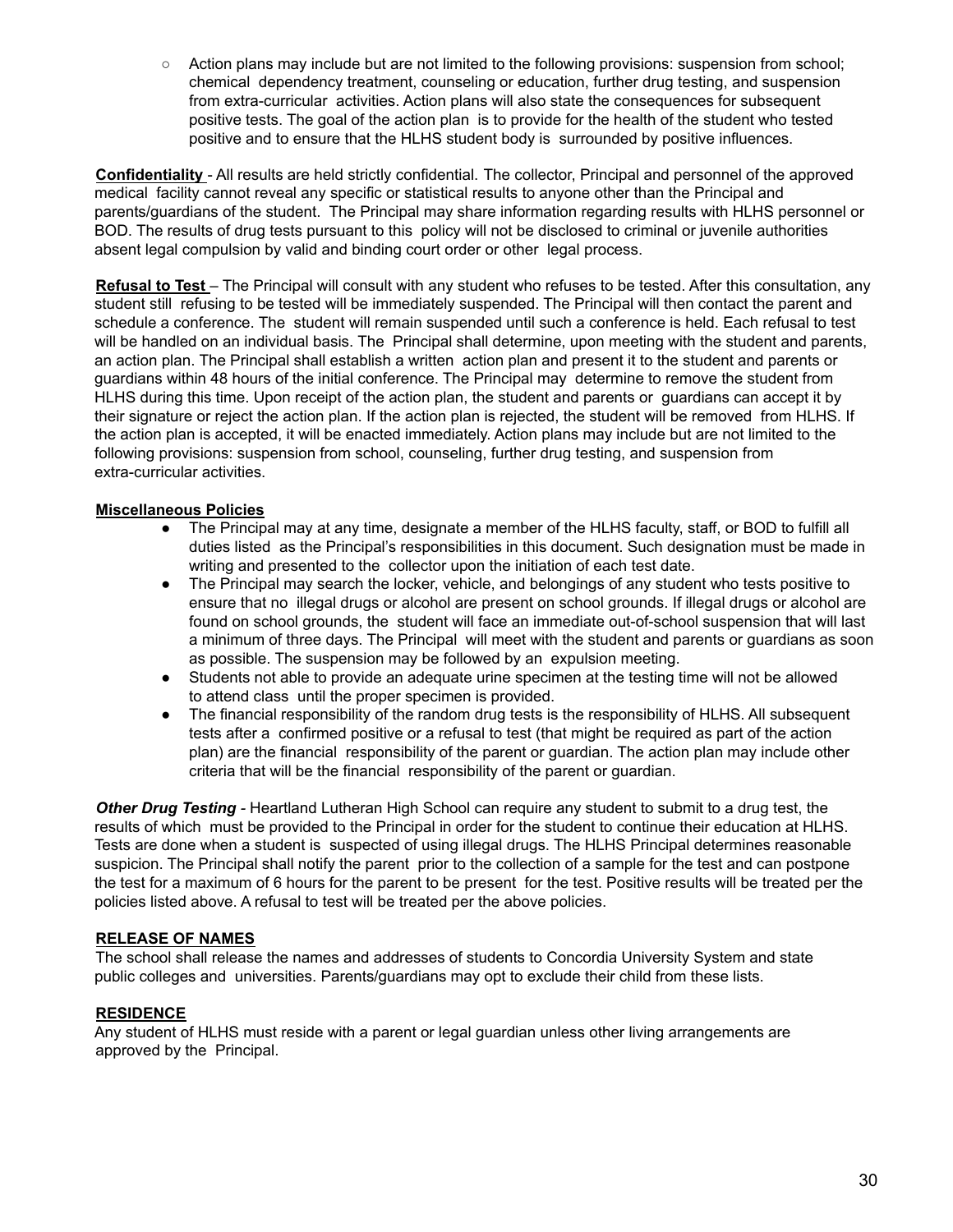#### **SCHEDULES**

HLHS has an eight period day. Most days use the normal schedule although we do have early dismissals or late starts due to professional development, weather, etc. At times, special schedules are used to accommodate assemblies or other special occasions.

| <b>Normal Schedule</b> |                         | <b>Early Dismissal Schedule</b> |                   | <b>Late Start Schedule</b> |                                |  |
|------------------------|-------------------------|---------------------------------|-------------------|----------------------------|--------------------------------|--|
| 7:15-8:00              | 0 Period                | 7:15-8:00                       | 0 Period          |                            | No 0 Period on Late Start Days |  |
| $8:10 - 8:56$          | 1st Period              | $8:10 - 8:50$                   | <b>1st Period</b> | 10:00-10:20                | <b>House</b>                   |  |
| $8:59-9:45$            | 2nd Period              | 8:53-9:33                       | 2nd Period        | 10:23-10:55                | <b>1st Period</b>              |  |
| $9:48-10:13$           | Chapel/House 9:36-10:16 |                                 | 3rd Period        | 10:58-11:30                | 2nd Period                     |  |
| 10:16-11:02 3rd Period |                         | 10:19-10:59                     | <b>4th Period</b> | 11:33-12:05                | 3rd Period                     |  |
| 11:05-11:51            | 4th Period              | 11:02-11:42                     | 5th Period        | 12:08-12:36                | Lunch                          |  |
| 11:51-12:19            | Lunch                   | 11:45-12:15                     | Lunch             | $12:39-1:11$               | 4th Period                     |  |
| 12:22-1:08             | 5th Period              | 12:18-12:58                     | <b>6th Period</b> | $1:14-1:46$                | <b>5th Period</b>              |  |
| $1:11 - 1:57$          | <b>6th Period</b>       | $1:01-1:41$                     | <b>7th Period</b> | $1:49-2:21$                | <b>6th Period</b>              |  |
| $2:00-2:46$            | <b>7th Period</b>       | $1:44-2:25$                     | <b>8th Period</b> | $2:24-2:56$                | <b>7th Period</b>              |  |
| 2:49-3:35              | 8th Period              |                                 |                   | $2:59-3:35$                | 8th Period                     |  |

#### **SCHOOL CANCELLATION**

The administration of HLHS determines if school will be canceled, delayed, or dismissed early due to inclement weather or other circumstances. Email, local media, and social media will be used to communicate with parents and students. Parents and students can also sign up for email alerts directly from Sycamore.

#### **SCHOOL TELEPHONE**

Students are allowed to use the school phone for emergency calls. The office must give permission for the student to use the school phone. This privilege can be suspended if abused. Parents are asked to contact their children through the school and the school phone. The school will deliver messages to students from parents/guardians.

#### **SERVICE PROJECTS OR SERVICE HOURS**

In order to graduate, students of Heartland Lutheran High School must perform one or the other during their time at HLHS: 80 hours of community service (10 per semester of attendance) or a 50 hour service project. The service hours are to be done independently of Heartland Lutheran service days, events, or classes, as well as other organizations' expected service hours (i.e. CYC, BSA, etc.). The service project must be planned, implemented, led, and seen to completion by the Heartland Lutheran student. The hours and the project must be approved by the administration of Heartland Lutheran High School.

**Projects:** HLHS students are expected to design a service project, establish a plan for implementation, and complete the project by the end of the March 15 of their senior year. Students must satisfactorily complete the project in order to graduate.

#### The Requirements:

- The project is to include approximately 50 hours of work (100 for partnerships). These hours can include planning and implementing the project. The time spent designing the plan and submitting it for approval does not count.
- Senior transfer students will be expected to complete a project, but the scope can be significantly smaller.
- A summary report must be submitted at the end of the project. The summary report must include:
	- A list of the hours spent.
	- A list of any costs involved.
	- A list of all people involved in the project.
	- A detailed account of the steps involved and how the actual project compared to the approved plan.
	- An essay reflecting on the experience and what you learned from it, including the challenges and rewards of the project.
	- Formatting: At least two pages, typed, double spaced, 12-point font, 1 inch margins
	- Must include at least three pictures of the project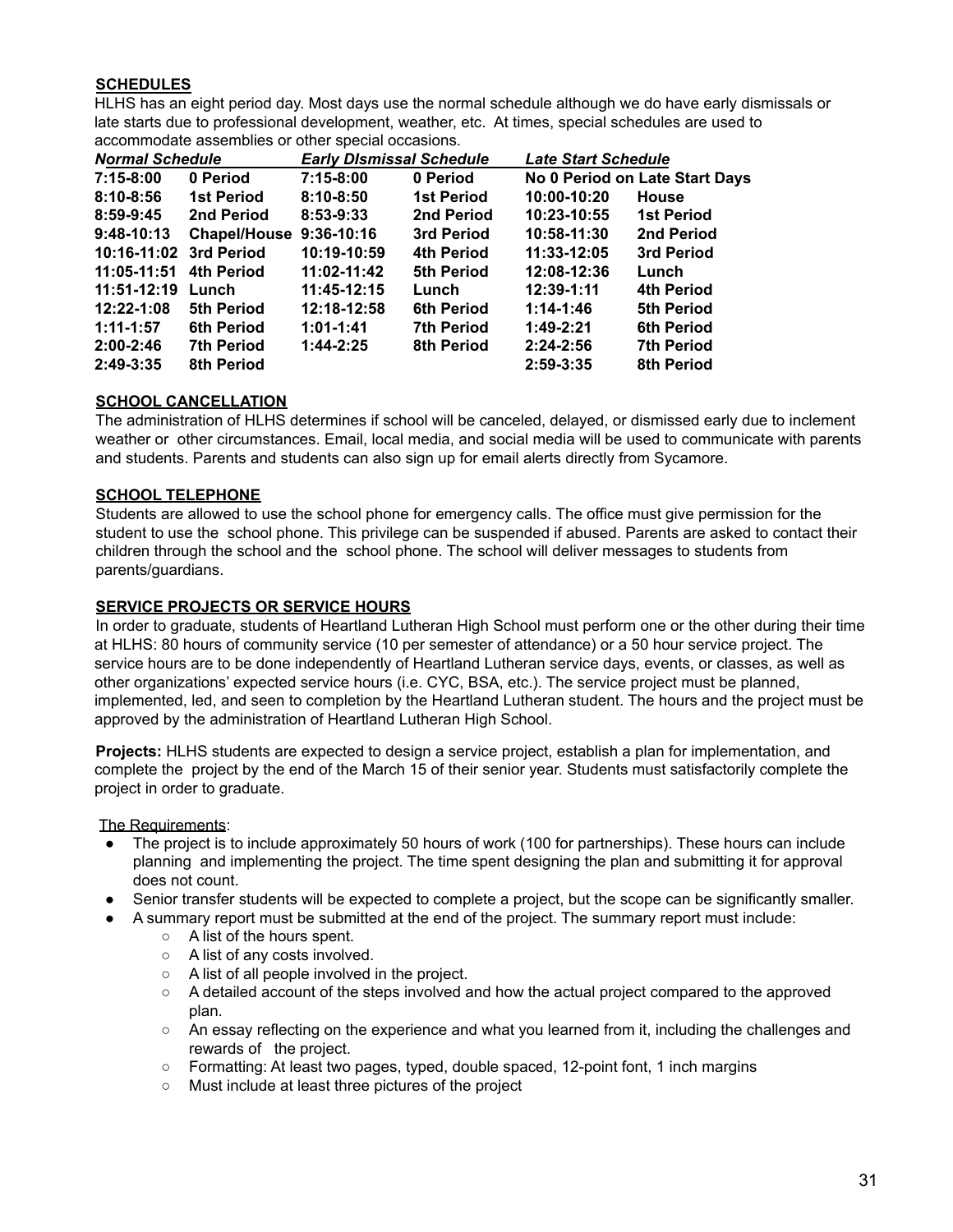**Hours:** HLHS students are expected to complete their hours in an HLHS approved plan. Hours should be complete by March 15 of their senior year. Students must satisfactorily complete the hours in order to graduate.

The Requirements:

- The hours should total 10 hours per semester throughout the student's high school career at HLHS.
- Contact information of the service hours supervisor will be provided to the Principal
- An essay reflecting on the experience and what you learned from it, including challenges and rewards of the hours served.
- Formatting: At least two pages, typed, double spaced, 12-point font, 1 inch margins
- Include at least three pictures of you serving.

#### **SOCIAL MEDIA AND ELECTRONIC COMMUNICATION**

HLHS is committed to maintaining high quality and standards in regards to education, ministry, conduct, and safety. In addition, we desire to preserve the outstanding reputation of our school. We recognize the importance of electronic communication and social media in today's society and the importance of these things to support communication. We respect the right of students, employees, alumni, and other members of our community to utilize the variety of electronic communication and social media options available, but we must insist that the following standards be met by our students and faculty at all times, as well as by alumni, parents and all who use the HLHS sponsored electronic activities. Electronic Communication and Social Media refers to email, websites, blogs, Facebook, Twitter, texting, Survey Monkey, and any other form of communication that uses the Internet.

1) Comments and posts to HLHS sponsored sites are welcomed and encouraged. To promote respectful discussion within this forum, we request that you be courteous and productive and avoid comments that are threatening, harassing, profane, obscene, offensive, sexually explicit, inappropriate, inflammatory, slanderous or otherwise objectionable. Respect for others' opinions expressed through posts should always be given. All posts, comments and/or communication by any member of the HLHS family shall not be material that infringes on the rights of HLHS or any individual or entity, including privacy, intellectual property or publication rights. No posts, comments or communication may be made or presented under any false identity or premise.

2) For the privacy of users and their families, please assume that all postings to HLHS sponsored sites will be publicly available on the internet and therefore publicly accessible without limitation or protection of any kind. Please consider how much personal information to share, with the understanding that this information may be linked to your name and published on the Internet. No communication originating from or sent to any email address @heartlandlutheran.org is confidential and can be shared with administration.

3) By posting a comment or other material to HLHS sponsored sites as outlined above, users give HLHS the irrevocable right and license to exercise all copyright, publicity, and moral rights with respect to any content you provide, which includes using your submission for any purpose in any form and on any media, including but not limited to: displaying, modifying, reproducing, distributing, and publishing your submission. HLHS reserves the right to review all comments before they are posted. HLHS further reserves the right to remove comments for any reason.

4) Users agree to indemnify and hold harmless HLHS, its affiliates, directors, employees, successors and assigns against any damages, losses, liabilities, judgments, causes of action, costs or expenses (including reasonable attorneys' fees and costs) arising out of any claim by a third party relating to any material users have posted on HLHS sponsored sites or sent from or to any email address @heartlandlutheran.org.

#### **Student Use of Social Media**

First and foremost, students are encouraged to always exercise the utmost caution when participating in any form of social media or online communications, both within the HLHS community and beyond. Students who participate in online interactions must remember that their posts reflect on the entire HLHS community and, as such, are subject to the same behavioral standards set forth in various policies as contained in any HLHS handbook. Students are expected to abide by the following:

- Students may not . . .
	- use social media sites to publish disparaging or harassing remarks about HLHS community members, athletic or academic contest rivals, or anyone else that is related to the student's experiences at HLHS.
	- use their words as posted on such social media sites or through electronic communication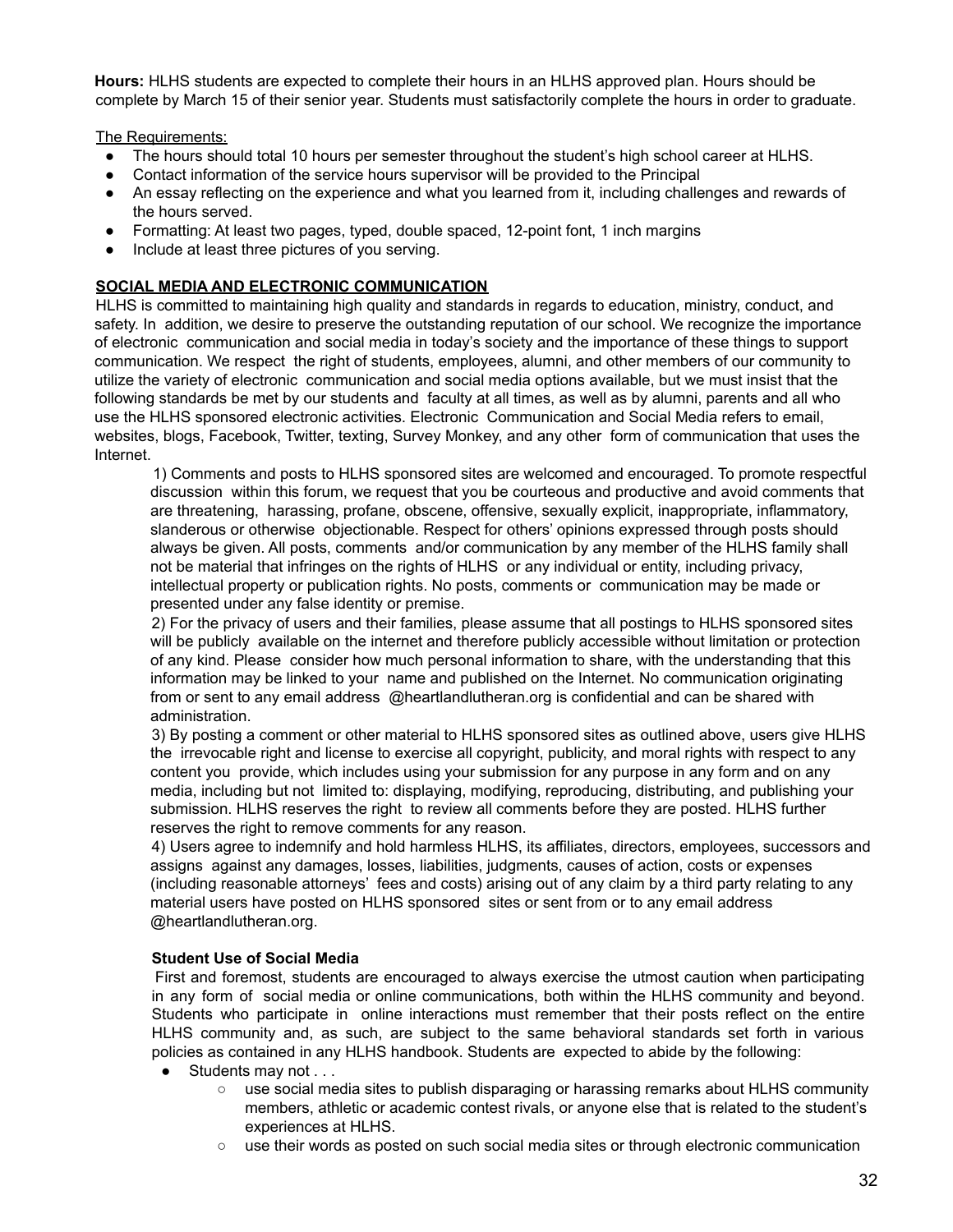as weapons to hurt, embarrass and intimidate others.

- use slurs based on race, ethnicity, religion, gender or any other protected area as these items will be considered discrimination.
- provoke, promote or incite violence through posts on social media.
- use language that is vulgar and offensive.
- gossip or spread misleading or false information via social media or electronic communication.
- Students who choose to post editorial content to websites or other forms of online media must ensure that their submission does not reflect poorly upon HLHS.
- You and only you are responsible for any and all content that you post or send through any social media or online avenue.

Failure to abide by these policies may result in disciplinary action as described in this handbook or as determined by the administration. These policies apply to the use of social media at all times and in all places.

#### **SPIRITUAL LIFE**

HLHS intentionally seeks out opportunities to strengthen our students' faith and knowledge of the Bible and provide them the opportunity to share the Gospel of Jesus Christ with the world around them. This is accomplished in five main avenues:

- 1. Intentional worship opportunities such as chapel
- 2. A focus on prayer
- 3. Surrounding our students with positive Christian influences
- 4. A caring atmosphere focused on love and respect
- 5. Intentional service opportunities for the community and world

Every Wednesday our students and faculty join together for a chapel worship time. These chapel services are led by called LCMS pastors and church workers. On the other school days, teachers lead devotions and prayer *during House Time.*

The policies of HLHS have been crafted to promote a caring, Christian atmosphere. Our mission and values demonstrate our spotlight on faith and living out that faith in our lives. Discipline procedures have been designed to lead students through confession, repentance, and forgiveness.

Heartland Lutheran High School encourages its students and their families to be active in a Christian congregation, but church membership or attendance is not required for enrollment. Being part of the HLHS Family is only one small piece of a healthy spiritual life.

#### **STUDENT INSURANCE**

Heartland HLHS School does not provide any type of health or accident insurance for injuries incurred by your child at school. All students who will be participating in sports or school activities must have some form of insurance.

#### **TEXTBOOKS and MATERIALS**

All textbooks and materials, including Chromebooks, distributed by HLHS to students remain the property of HLHS. All are to be cared for properly. Students will be fined for damage to textbooks and materials, or other school property.

#### **TRANSPORTATION**

HLHS will provide transportation for students involved in sanctioned school activities in which HLHS participates. This will normally be done through our school owned vehicles. These vehicles are maintained to the standards of the State of Nebraska. At times parents may be asked to help drive to athletic or activity events, in these cases permission and waiver forms will be signed at the beginning of each season.

#### **VISITORS**

HLHS is a closed campus located on private property. Visitors who arrive on campus during a school day (7:30 a.m. – 4:00 p.m.) must register in the main office and obtain a visitor's pass before moving about the campus. Everyone except current staff and students is considered a visitor during the school day. Students may bring a guest for part or all of a school day under the following conditions: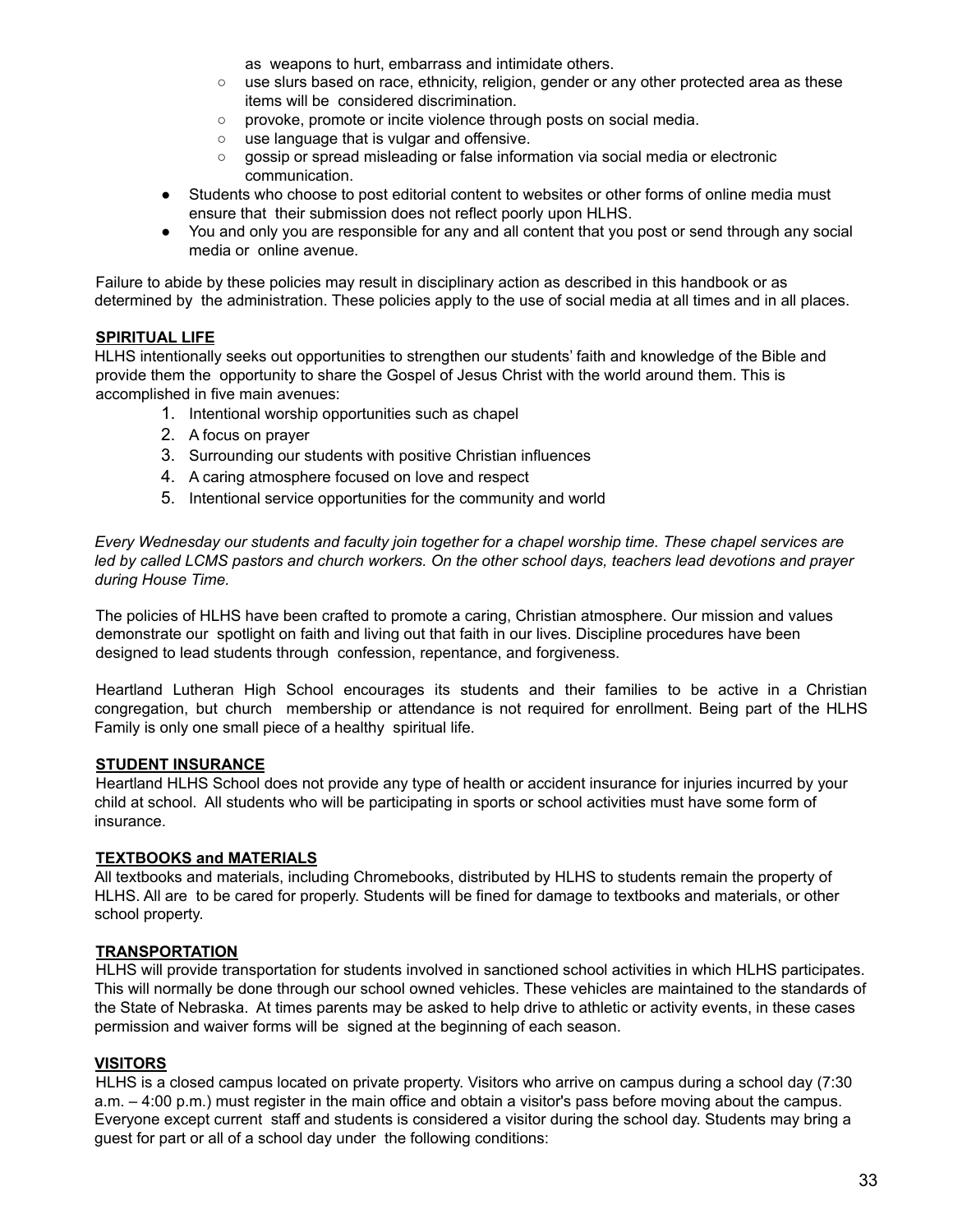- 1. Permission is only at the discretion of the Principal who is to be informed at least one day in advance and who may deny this request for any reason he deems appropriate.
- 2. All guests must register in the office where they will be issued a visitor's pass before they are allowed to move about campus. The guest must meet the Principal before attending classes.
- 3. Guests are not allowed during semester exams.
- 4. Guests should follow the schedule of the host student and are responsible for abiding by all school policies.

#### **WEDNESDAYS AND SUNDAYS**

Wednesday evenings and Sundays are reserved as church and family time. Therefore, HLHS extremely limits the amount of activities that take place after 6:00 pm on Wednesdays during Advent and Lent, and at any time on Sundays. Activities intended to be held at these times must receive approval of the administration. As students are involved in a number of activities, sometimes it is necessary to approve activities at these times in order to properly serve students and programs.

#### **PUBLICATIONS**

#### **ANNOUNCEMENTS**

Heartland Lutheran High School publishes a list of announcements for students and parents. These announcements are emailed to parents and students.

#### **YEARBOOK**

Heartland Lutheran High School publishes a yearbook annually that each enrolled student will receive. Additional copies can be purchased through the school office.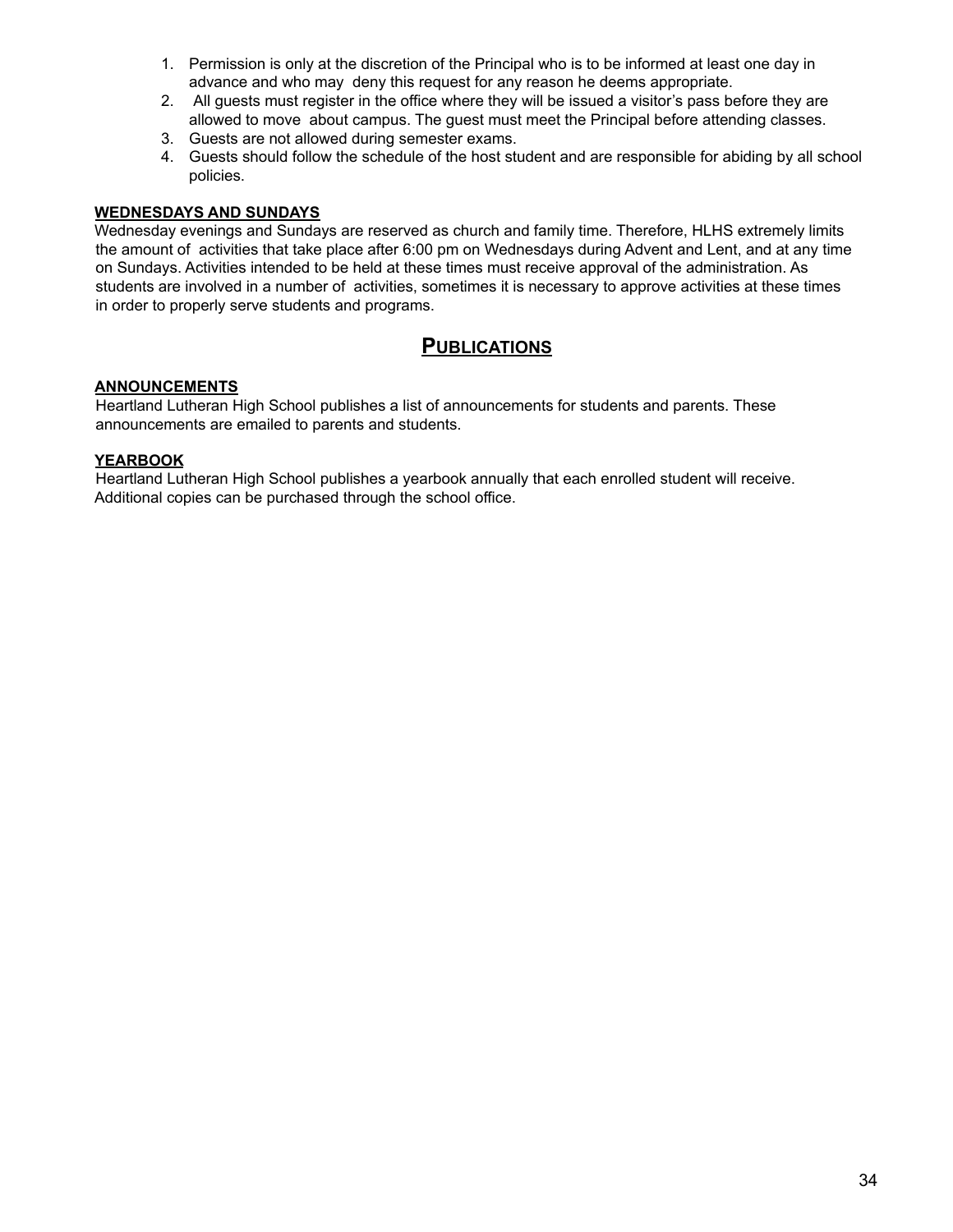#### **Appendix A - Internet Safety & Technology Acceptable Use Policies**

It shall be the policy of Heartland Lutheran High School to make technology resources available only to advance educational goals and objectives, supplement instruction, and further school purposes. The operation and use of technology resources by students, staff, and the community shall be consistent with this policy.

In addition to the below policies, additional related policies can be located in this handbook under the following headings:

- Computer Use and Technology
- Social Media and Electronic Communication

Technology resources include, without limitation, computers and related technology equipment, all forms of e-mail or electronic communication, and the Internet. The implementation of this policy shall include technology protection measures with respect to computers and internet access, consistent with school's standards, the Children's Internet Protection Act, the Children's Online Privacy Protection Act, and other applicable law. The Principal is authorized and directed to establish and enforce regulations, forms, procedures, guidelines, and specific school standards to implement this policy.

#### "E-Mail"/Internet Access

HLHS offers certain staff and students access to the school computer network, including electronic mail ("e-mail") and the internet. Students may be provided with individual student email accounts.

Access to e-mail and the internet will enable staff and students to explore libraries, databases, and bulletin boards, while exchanging messages with internet users throughout the world. Students and parents should be warned that some material accessible by the internet may contain items that are illegal, defamatory, inaccurate, or potentially offensive to some people. While the school's intent is to make internet access available to further educational goals and objectives, students may find ways to access other materials as well. HLHS believes that the benefits to students from access to the Internet, in the form of information resources and opportunities for collaboration, exceed any disadvantages. However, parents and guardians of minors are ultimately responsible for setting and conveying the standards that their students should follow when using media and information resources.

E-Mail, Internet & Computer Usage Rules:

- 1. General Rules
	- (a) E-mail and internet networks are provided to staff and students to conduct research and communicate with others. Access to network services is given to staff and students who have agreed to act in a responsible manner. Parental permission is required for student use. Access to e-mail and the internet is a privilege, not a right.
	- (b) Individual users of the school computer networks are responsible for their behavior and communications over those networks. Users will comply with school standards and will honor the agreements they have signed. Beyond clarification of such standards, the school is not responsible for restricting, monitoring, or controlling the communications of individuals utilizing the network.
	- (c) Network storage areas shall be treated like school lockers. Network administrators may review files and communications to maintain system integrity and ensure that users are using the system responsibly. Users should not expect that files or any information stored or otherwise retained on school servers or in computers will be private.
	- (d) Users should not expect, and HLHS does not warrant, that files stored on school servers will always be private.
	- (e) HLHS will not be liable for purchases made by any user over the network. Users shall not make purchases of goods and/or services via the school's network.
- 2. Policy for Acceptable Use of Computers and Networks The following policy for acceptable use of computers and networks, including the Internet, shall apply to all school administrators, faculty, staff and students. All technology equipment shall be used under the supervision of the site administrator.
	- (a) Users shall not erase, remake, or make unusable anyone else's computer, information, files, programs or disks. In addition to any other disciplinary action or legal action that may occur, any user violating this rule shall be liable for any and all damages for the replacement of any damage to the computer,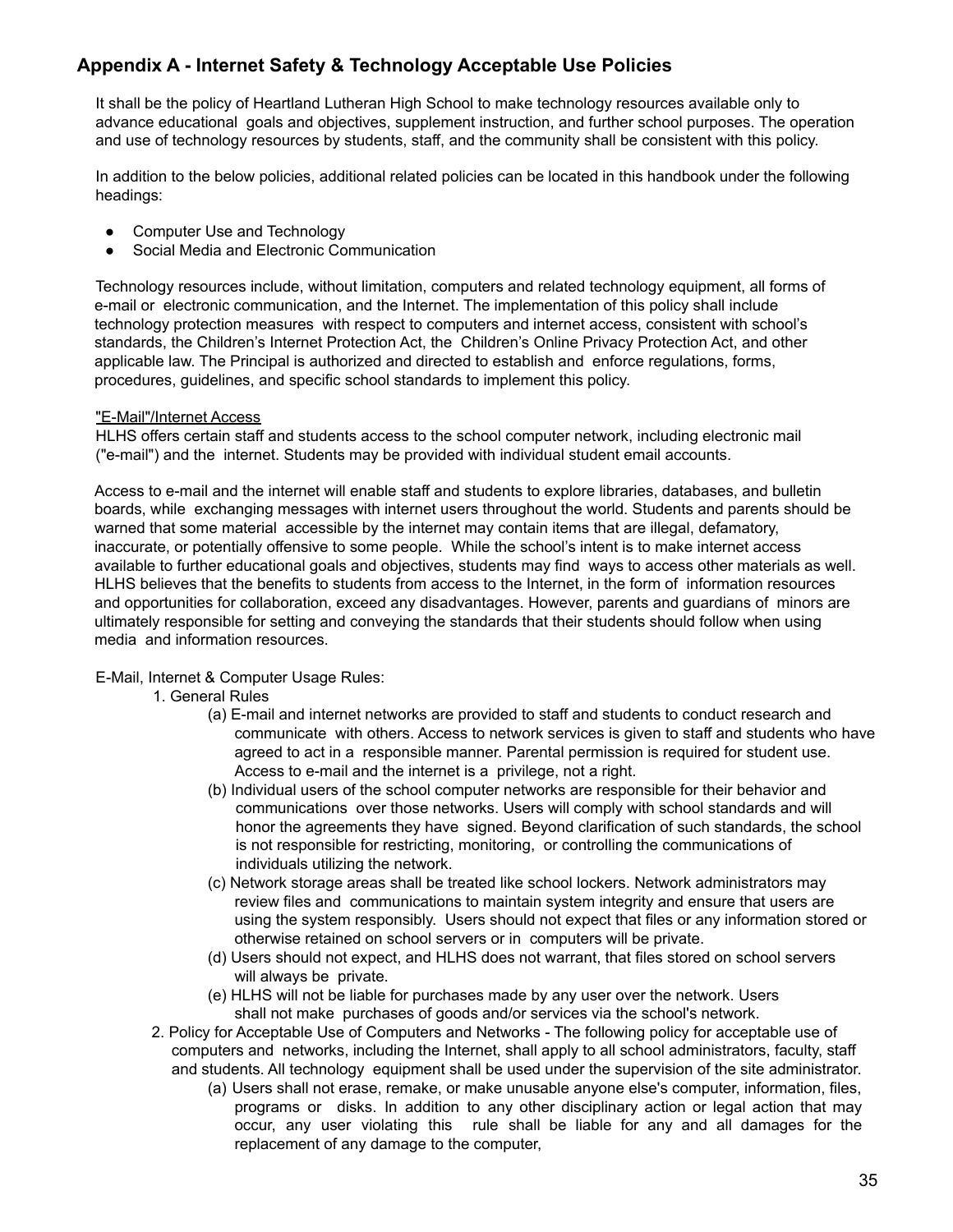information, files, programs or disks.

- (b) Users shall not let other persons use their name, log-in, password, or files for any reason (except for authorized staff members).
- (c) Users shall not use or try to discover another user's password.
- (d) Users shall not use HLHS computers or networks for non-instructional or non-administrative purposes (e.g., games or activities for personal profit).
- (e) Users shall not use the computer for unlawful purposes, such as illegal copying or installation of unauthorized software.
- (f) Users shall not copy, change, or transfer any software or documentation provided by HLHS, teachers, or other students without permission from the network administrators.

(g) Users shall not write, produce, generate, copy, propagate, or attempt to introduce any computer code designed to self-replicate, damage, or otherwise hinder the performance of any computer's memory, file system, or software. Such software is often called a bug, virus, worm, Trojan horse, or similar name.

- (h) Users shall not use the computer to annoy or harass others with language, images, or threats. Users shall not access or create any obscene or objectionable information, language, or images.
- (i) Users shall not tamper with computers, networks, printers, or other associated equipment except as directed by the teacher or network administrator.

(j) Users shall not engage in "hacking"--alternating software or hardware or manipulating or circumventing security systems to gain unauthorized access or direct use of the operating system software.

- (k) Users shall not engage in harassment or nuisance actions-- bothering another person or entity for no positive reason or creating an interference with another user's ability to make effective use of computing privileges.
- (l) Users shall not access resources not specifically granted to the user--whether damage is done or not, such use constitutes electronic trespassing, and will not be tolerated. Damages incurred will be considered to constitute electronic vandalism.
- 3. Etiquette for Use of the Internet All users of HLHS computers and networks are expected to abide by the generally accepted rules of network etiquette. Informal rules of behavior have evolved for the use of communication, the internet and other on-line services. These rules of behavior include (but are not limited to) the following:
	- (a) Be polite. Do not become abusive in your messages to others.
	- (b) Use appropriate language. Do not swear, use vulgarities or any other inappropriate language.

(c) Do not reveal your personal address or phone numbers, or that of other students or colleagues.

(d) Note that electronic mail (email) is not guaranteed to be private. People who operate the system do have access to mail. Messages relating to illegal activities may be reported to the authorities.

(e) All communications and information accessible via the network should be assumed to be private property.

- (f) Do not place unlawful information on any network system.
- (g) Keep paragraphs and messages short and to the point. Focus on one subject per message.
- (h) Include your signature at the bottom of email messages. Your signature footer should include your name, position, affiliation, and Internet address.
- (i) Other rules established by the network administrators or teachers from time to time.
- 4. Penalties for Violation of Rules All of the policies and procedures for acceptable use of computers and networks are intended to make the computers and networks more reliable for users. They are also intended to minimize the burden of administering the network so that more time can be spent enhancing services. Use of the computer to access telecommunications resources is a privilege and not a right. Violation of the policies and procedures of HLHS concerning the use of computers and networks may result in disciplinary action up to, and including, suspension and/or expulsion of students and suspension, termination, non-renewal or cancellation of the contract of an administrator, teacher or other school employee.

The Internet will be supplied on an "as is/as available" basis. HLHS does not simply or expressly warrant that any information users access will be valuable or fit for a particular purpose or that the system will operate error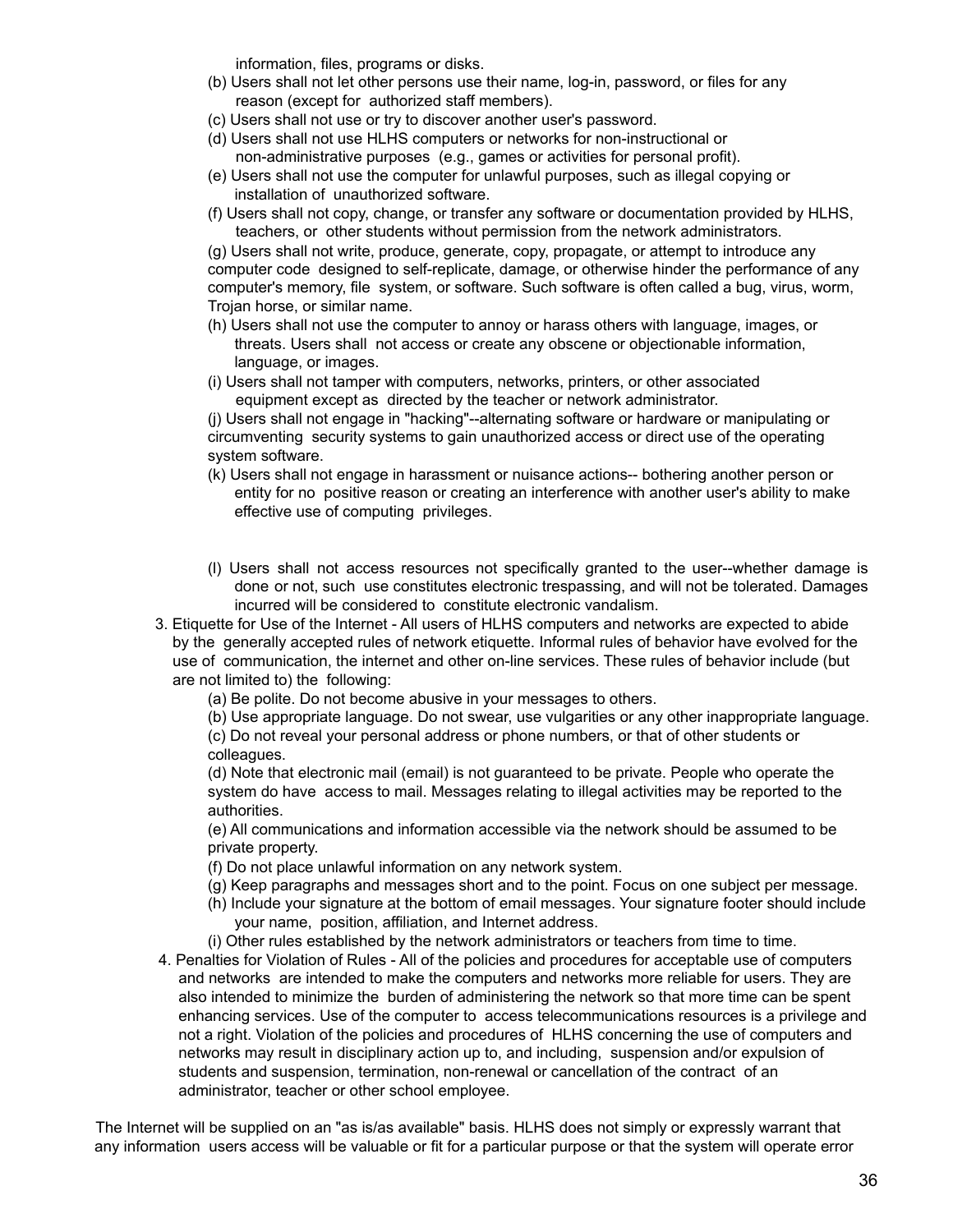free. HLHS is not responsible for the integrity of information accessed, or software downloaded from the Internet. HLHS reserves the right to refuse posting of files, and to remove files. HLHS further reserves the right to inspect a user's computer and computer usage at any time. Users have no privacy rights or expectations of privacy with regard to use of HLHS's computers or internet system. The computer system is not a public forum. It is provided for the limited purpose of advancing HLHS's mission.

A technology protection measure is in place that blocks and/or filters Internet access to prevent access to Internet sites that are not in accordance with HLHS policies and regulations. In addition to blocks and/or filters, HLHS may also use other technology protection measures or procedures as deemed appropriate. The technology protection measure that blocks and/or filters Internet access may be disabled only by an authorized staff member for bona fide research or educational purposes: (a) who has successfully completed school training on proper disabling circumstances and procedures, (b) with permission of the immediate supervisor of the staff member requesting said disabling, or (c) with the permission of a building administrator. An authorized staff member may override the technology protection measure that blocks and/or filters Internet access for a minor to access a site for bona fide research or other lawful purposes provided the minor is monitored directly by an authorized staff member.

Legal Reference: Children's Internet Protection Act (Pub. L. 106-554)

#### **ACCEPTABLE USE OF COMPUTERS AND NETWORKS STUDENT AGREEMENT**